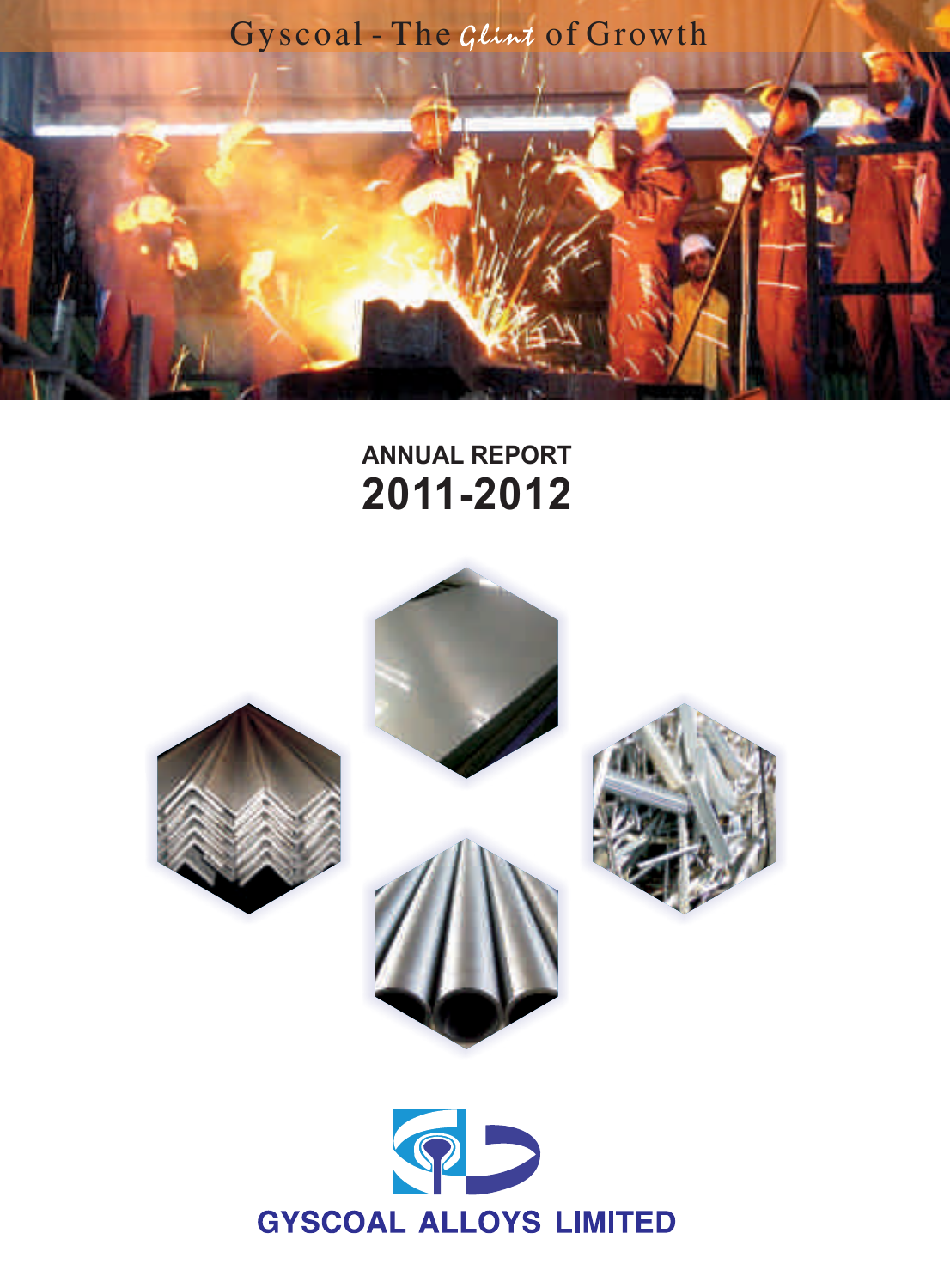

# **COMPANY INFORMATION**

#### **BOARD OF DIRECTORS**

Mr. Viral M. Shah Mr. Manish M. Shah *Whole-time Director* Mrs. Giraben K. Solanki Mr. Zankarsinh K. Solanki *Whole-time Director* Mr. Kuren Amin *Independent Director* Mr. Sunil Talati *Independent Director* Mr. Prem Malik *Independent Director* Mr. Vijay Ranchan *Independent Director*

*Chairman & Managing Director (Resigned)*

# **COMPANY SECRETARY & COMPLIANCE OFFICER**

Ms. Neha H. Choksi

#### **REGISTERED & CORPORATE OFFICE**

2nd Floor, Mrudul Tower , B/h Times of India, Ashram Road, Ahmedabad 380009, Gujarat Tel. +91-79- 66614508, 66610181 Fax +91-79- 26579387 E-mail. : info@gyscoal.com Website: www.gyscoal.com

#### **WORKS**

GIDC Ubkhal, Kukarwada, Tal. Vijapur, Dist.: Mehsana, Gujarat

#### **STATUTORY AUDITORS**

# **B.K. Patel & Co.**

Chartered Accountants 301,' SAMRUDHI', Opp Old High Court Navjivan P.O. Ahmedabad 380015

#### **CORPORATE LAW CONSULTANT**

# **Samdani Shah & Associates**

808, Shiromani Complex, Opp Ocean Park, Satellite, Ahmedabad 380015

#### **REGISTRAR**

#### **Link Intime India Private Limited**

C-13, Pannalal Silk Mills Compound, L.B.S. Marg, Bhandup (W), Mumbai – 400 078 Phone: 022-2596 3838 Fax: 022-25946969 Email: mumbai@linkintime.co.in Website: www.linkintime.co.in

#### **BANKERS**

UCO BANK STATE BANK OF PATIALA STATE BANK OF BIKANER & JAIPUR

#### **FORWARD-LOOKING STATEMENTS**

*This Annual report contains forward-looking information so that investors are able to comprehend company's prospects and take informed investment decisions. It basically address expectations or projections about the future, identified by words like 'plans', 'expects', 'will', 'anticipates', 'believes', 'intends', 'seen to be', 'projects',' estimates' and so on The achievement of results is subject to risks, uncertainties, and even less then accurate assumptions. All statements are f orward-looking statements. Since these are based on certain assumptions and expectations of future events, the Company cannot guarantee that these are accurate or will be realized. The Company's actual results, performance or achievements could thus differ from those projected in any forwardlooking statements. The Company under take no obligation to publicly update any forward-looking statements, whether as a result of new information, future events or otherwise.*

## **IMPORTANT COMMUNICATION TO MEMBERS:**

The Ministry of Corporate Affairs has taken a "Green Initiative in the Corporate Governance" by allowing paperless compliances by the companies and has issued circulars stating that service of notice / documents including Annual Report can be sent by e-mail to its members. To support this green initiative of the Government in full measure, members who have not registered their e-mail addresses, so far, are requested to register their e-mail addresses, in respect of electronic holdings, and changes therein from time to time with the Depository through their concerned Depository Participants. Members who hold shares in physical form are requested to register the same with the Company's Share Transfer Agent, Link Intime India Pvt. Ltd. Email: gyscoalgogreen@linkintime.co.in

#### *CONTENTS*

| Management Discussion and Analysis 13 |  |
|---------------------------------------|--|
|                                       |  |
|                                       |  |
|                                       |  |
|                                       |  |
|                                       |  |
| Significant Accounting Policies  33   |  |
| Notes on Financial Statements  36     |  |
|                                       |  |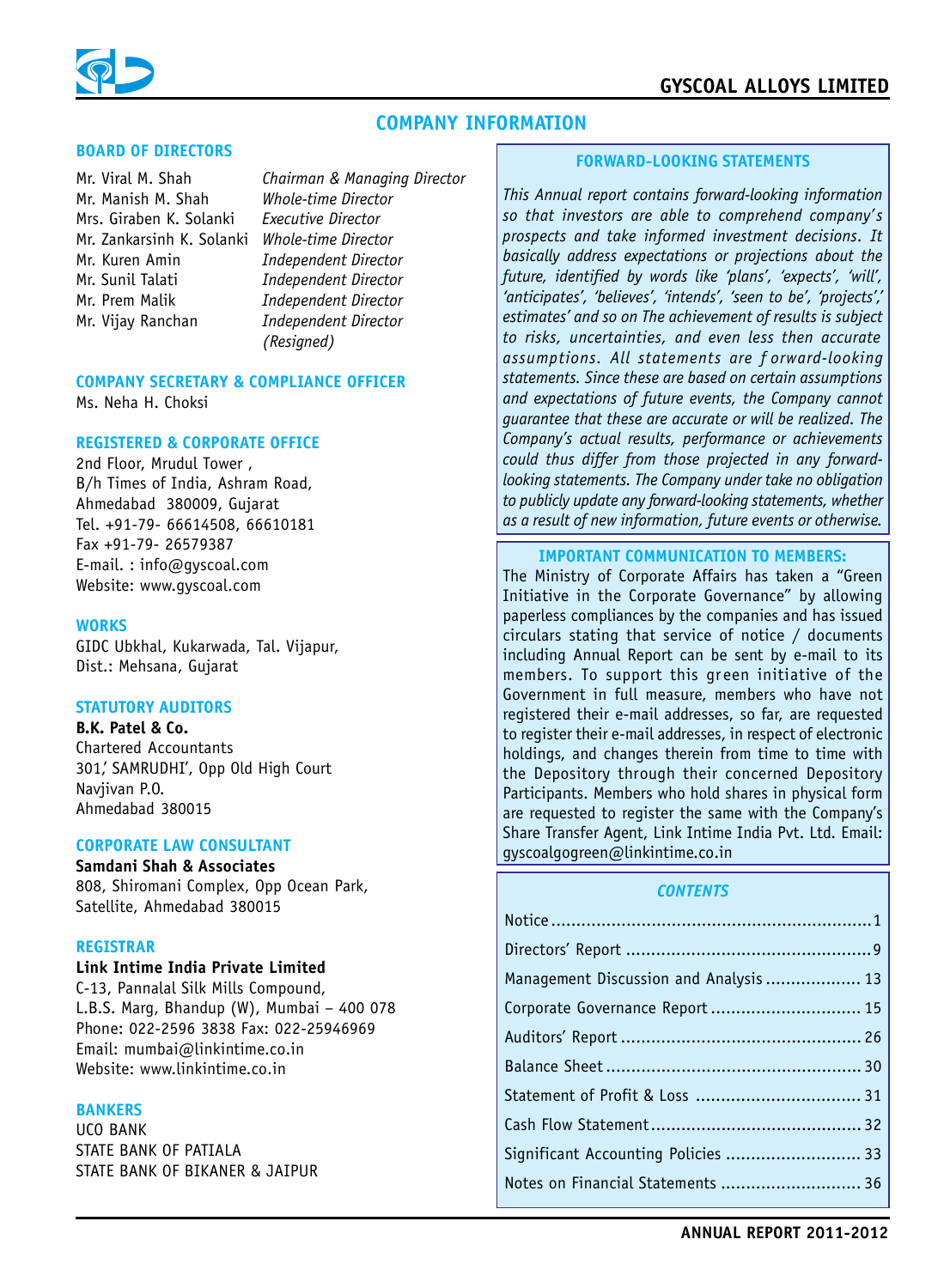# **NOTICE**

NOTICE is hereby given that the Thirteenth Annual General Meeting of the Members of the Company will be held on Saturday, 29th September, 2012 at Park Plaza, Opposite Gujarat College, Ellisbridge Ahmedabad 380006 at 11.30 a.m. to transact the following businesses:

# **ORDINARY BUSINESS:**

- **1.** To, receive consider and adopt Audited Statement of Profit and Loss for the Year ended 31st March 2012, Balance Sheet as at that date and Report of Directors and Auditors thereon.
- **2.** To appoint a Director in place of Mr. Kuren Amin who retires by rotation and being eligible, offers himself for reappointment.
- **3.** To appoint a Director in place of Mr. Zankarsinh Solanki who retires by rotation and being eligible, offers himself for reappointment.
- **4.** To appoint Auditor M/s B.K Patel & Co, Chartered Accountants as Auditor of the Company, who shall hold office from the conclusion of this Annual General Meeting until the conclusion of the next Annual General Meeting and to fix their remuneration.

# **SPECIAL BUSINESS:**

**5.** To consider and if thought fit, to pass, with or without modification(s), the following resolution as **Special Resolution**

**"RESOLVED THAT** in accordance with the provisions of Sections 198, 269, 309 and 310 read with Schedule XIII and all other applicable provisions of the Companies Act, 1956 (including any statutory modification(s) or any reenactment thereof , for the time being in force) permissions and sanctions as may be required and subject to such conditions and modifications, as may be prescribed or imposed by any Authorities in granting such approvals, permissions and sanctions and pursuant to the approval of the Board of Directors of the Company at its Meeting held on August 14, 2012 the consent of the members be and is hereby accorded to the re-appointment of Mr. Viral Shah, as Chairman and Managing Director of the Company for the period of five years with effect from 3rd December, 2012 to 2nd December, 2017 on the terms and conditions as set out in the draft Agreement submitted to this Meeting with absolute discretion to the Board of Directors (hereinafter referred to as "the Board" which term shall be deemed to include "Remuneration Committee" and any other Committee which the Board may constitute to exercise its powers conferred by this resolution) to alter and vary the terms and conditions of the said Agreement as may be agreed between Board and Mr. Viral Shah

**RESOLVED FURTHER THAT** where in any financial year Company has no profits or its profits are inadequate, the Company shall pay to Mr. Viral Shah, remuneration by way of Salary, perquisites and allowances not exceeding the ceiling limit specified in Schedule XIII to the Companies Act, 1956;

**RESOLVED FURTHER THAT** the Board and Ms. Neha Choksi, Company Secretary of the Company be and are hereby authorized to take all such steps as may be necessary to give effect to this resolution."

**6.** To consider and if thought fit, to pass, with or without modification(s), the following resolution as **Special Resolution**

**"RESOLVED THAT** in accordance with the provisions of Sections 198, 269, 309 and 310 read with Schedule XIII and all other applicable provisions of the Companies Act, 1956 (including any statutory modification(s) or any reenactment thereof , for the time being in force) permissions and sanctions as may be required and subject to such conditions and modifications, as may be prescribed or imposed by any Authorities in granting such approvals, permissions and sanctions and pursuant to the approval of the Board of Directors of the Company at its Meeting held on August 14, 2012 the consent of the members be and is hereby accorded to the re-appointment of Mr. Manish Shah as Whole Time Director of the Company for the period of five years with effect from 30th November, 2012 to 29th November, 2017 on the terms and conditions as set out in the draft Agreement submitted to this Meeting with absolute discretion to the Board of Directors (hereinafter referred to as "the Board" which term shall be deemed to include "Remuneration Committee" and any other Committee which the Board may constitute to exercise its powers conferred by this resolution) to alter and vary the terms and conditions of the said Agreement as may be agreed between Board and Mr. Manish Shah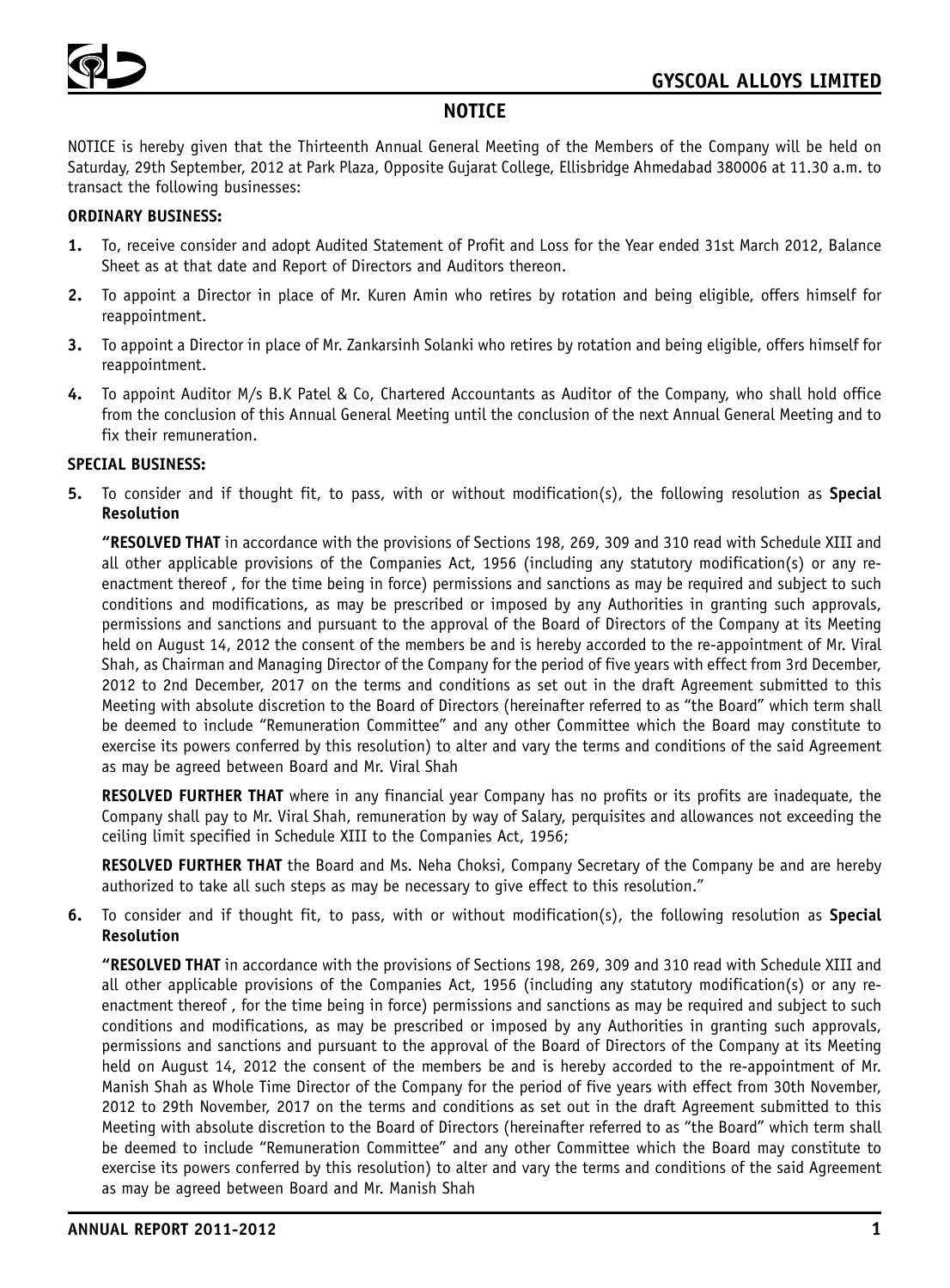

**RESOLVED FURTHER THAT** where in any financial year Company has no profits or its profits are inadequate, the Company shall pay to Mr. Manish Shah, remuneration by way of Salary, perquisites and allowances not exceeding the ceiling limit specified in Schedule XIII to the Companies Act, 1956;

**RESOLVED FURTHER THAT** the Board and Ms. Neha Choksi, Company Secretary of the Company be and are hereby authorized to take all such steps as may be necessary to give effect to this resolution."

**7.** To consider and if thought fit, to pass, with or without modification(s), the following resolution as **Special Resolution**

**"RESOLVED THAT** in accordance with the provisions of Sections 198, 269, 309 and 310 read with Schedule XIII and all other applicable provisions of the Companies Act, 1956 (including any statutory modification(s) or any reenactment thereof , for the time being in force) permissions and sanctions as may be required and subject to such conditions and modifications, as may be prescribed or imposed by any Authorities in granting such approvals, permissions and sanctions and pursuant to the approval of the Board of Directors of the Company at its Meeting held on August 14, 2012 the consent of the members be and is hereby accorded to the re-appointment of Mrs. Giraben Solanki as Executive Director of the Company for the period of five years with effect from 2nd January, 2013 to 1st January, 2018 with payment of remuneration maximum up to Rs. 30,000 (thirty thousand) per month during the course of her tenure as per terms mentioned in the below explanatory statement with the liberty to the Board (which includes "Remuneration Committee") to alter and vary the terms and conditions of the said appointment as may be agreed to between the Board and Mrs. Giraben Solanki subject to stipulations as specified in Schedule XIII of the Companies Act, 1956 or in accordance with the applicable provisions of the Companies Act, 1956 for the time being in force

**RESOLVED FURTHER THAT** the limits stipulated herein is the maximum limits and the Board (which includes "Remuneration Committee") may in its absolute discretion pay a lower remuneration and revise the same from time to time within the maximum limits as stipulated

**RESOLVED FURTHER THAT** where in any financial year Company has no profits or its profits are inadequate, the Company shall pay to Mrs. Giraben Solanki, remuneration by way of Salary, perquisites and allowances not exceeding the ceiling limit specified in Schedule XIII to the Companies Act, 1956;

**RESOLVED FURTHER THAT** the Board and Ms. Neha Choksi, Company Secretary of the Company be and are hereby authorized to take all such steps as may be necessary to give effect to this resolution."

## **Registered Office: By Order Of the Board**

2nd Floor Mrudul Tower, B/H Times Of India, Ashram Road, Ahmedabad. Date: 27/08/2012 **Neha Choksi**

Place: Ahmedabad *(Company Secretary & Compliance Officer)*

# **NOTES**

- 1. A MEMBER ENTITLED TO ATTEND AND VOTE AT THE MEETING IS ALSO ENTITLED TO APPOINT A PROXY TO ATTEND, AND ON A POLL, TO VOTE INSTEAD OF HIMSELF/HERSELF AND SUCH PROXY NEED NOT BE A MEMBER OF THE COMPANY.
- 2. Proxies, if any, in order to be effective, must be received at the Company's Registered Office not later than 48 (Forty Eight) hours before the time fixed for holding the meeting. Proxies submitted on behalf of the companies, etc, must be supported by appropriate resolution/authority, as applicable.
- 3. The Register of Members and Share transfer Books of the Company will remain closed from [24/09/2012] to [29/ 09/2012] (both days inclusive) for the purpose of Annual General Meeting
- 4. The Explanatory Statement pursuant to Section 173(2) of the Companies Act, 1956, setting out all material facts and the statement of particulars of Directors seeking appointment//re-appointment, as required under Clause 49 of the Listing Agreement are annexed hereto
- 5. Members are requested to bring their copy of the annual report to the meeting.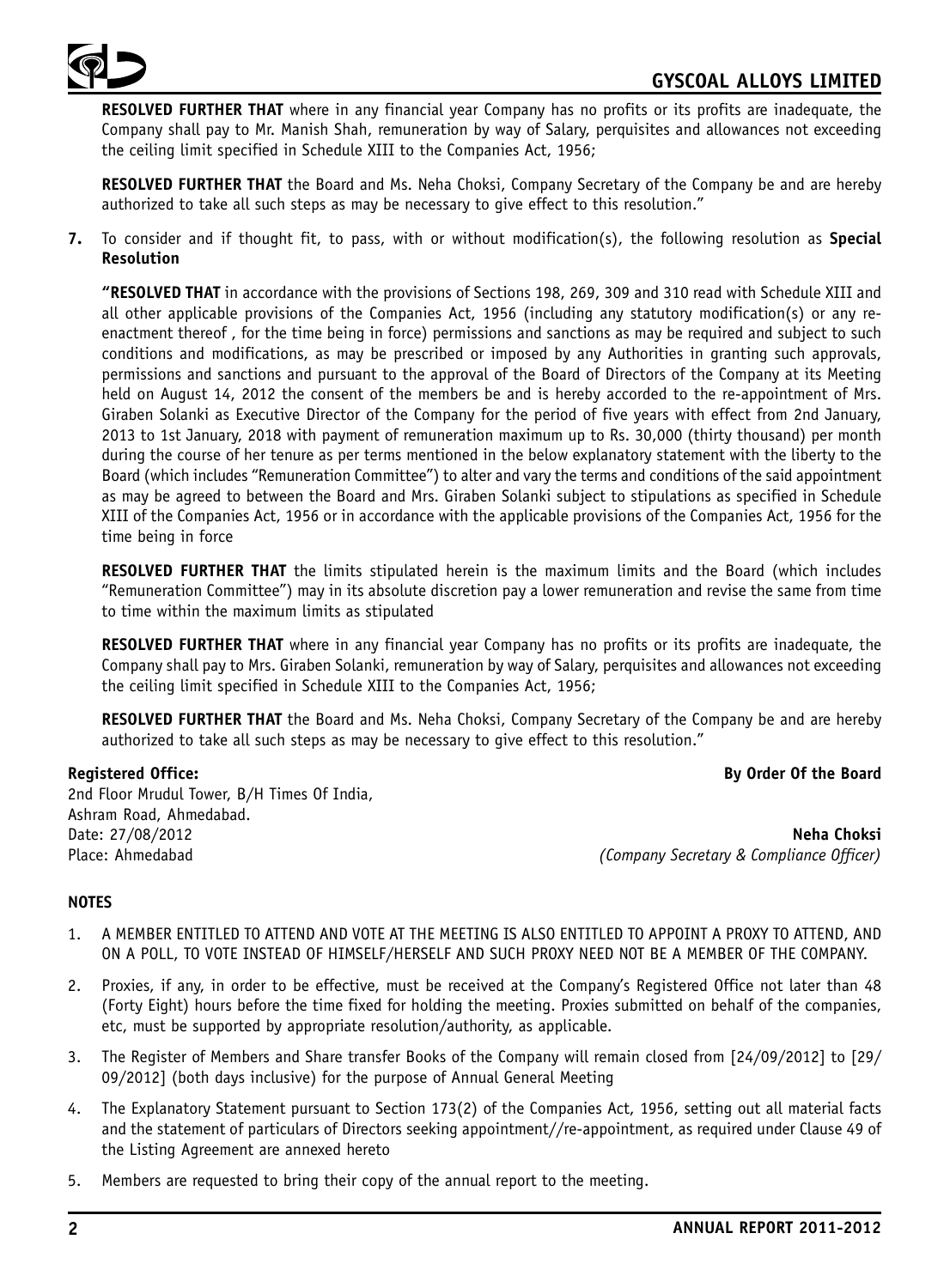



- In case of the joint shareholders attending the meeting, only such joint shareholder who is higher in the order of the names will be entitled to vote.
- 7. Members are requested to notify to the Company or to the Registrar and Share Transfer Agent of any change in address holding shares in physical form and to their Depository in case of shares held in Demat Form.
- 8. Corporate Members are requested to send a duly certified true copy of the Board Resolution authorizing their representative to attend and vote at the Meeting.
- 9. Members who hold shares in dematerialized form are requested to write their Client ID and DP ID and those who hold in physical form are requested to write their folio number in the attendance slip.
- 10. Members seeking any information or clarification on the Accounts are requested to send in written queries to the Company, at least one week before the date of the meeting so that information required may be made available at the meeting.
- 11. Members may, if intended, visit Factory on weekdays, except Thursdays, between 10. a.m to 4.p.m. However a written application from members intending to visit factory along with name, DP ID, Client ID, date, day and time of visit is to be deposited at the registered office of the company at least 7 days before the visit.

# **IMPORTANT COMMUNICATION TO MEMBERS:**

The Ministry of Corporate Affairs has taken a "Green Initiative in the Corporate Governance" by allowing paperless compliances by the companies and has issued circulars stating that service of notice / documents including Annual Report can be sent by e-mail to its members. To support this green initiative of the Government in full measure, members who have not registered their e-mail addresses, so far, are requested to register their e-mail addresses, in respect of electronic holdings, and changes therein from time to time with the Depository through their concerned Depository Participants.

Email: gyscoalgogreen@linkintime.co.in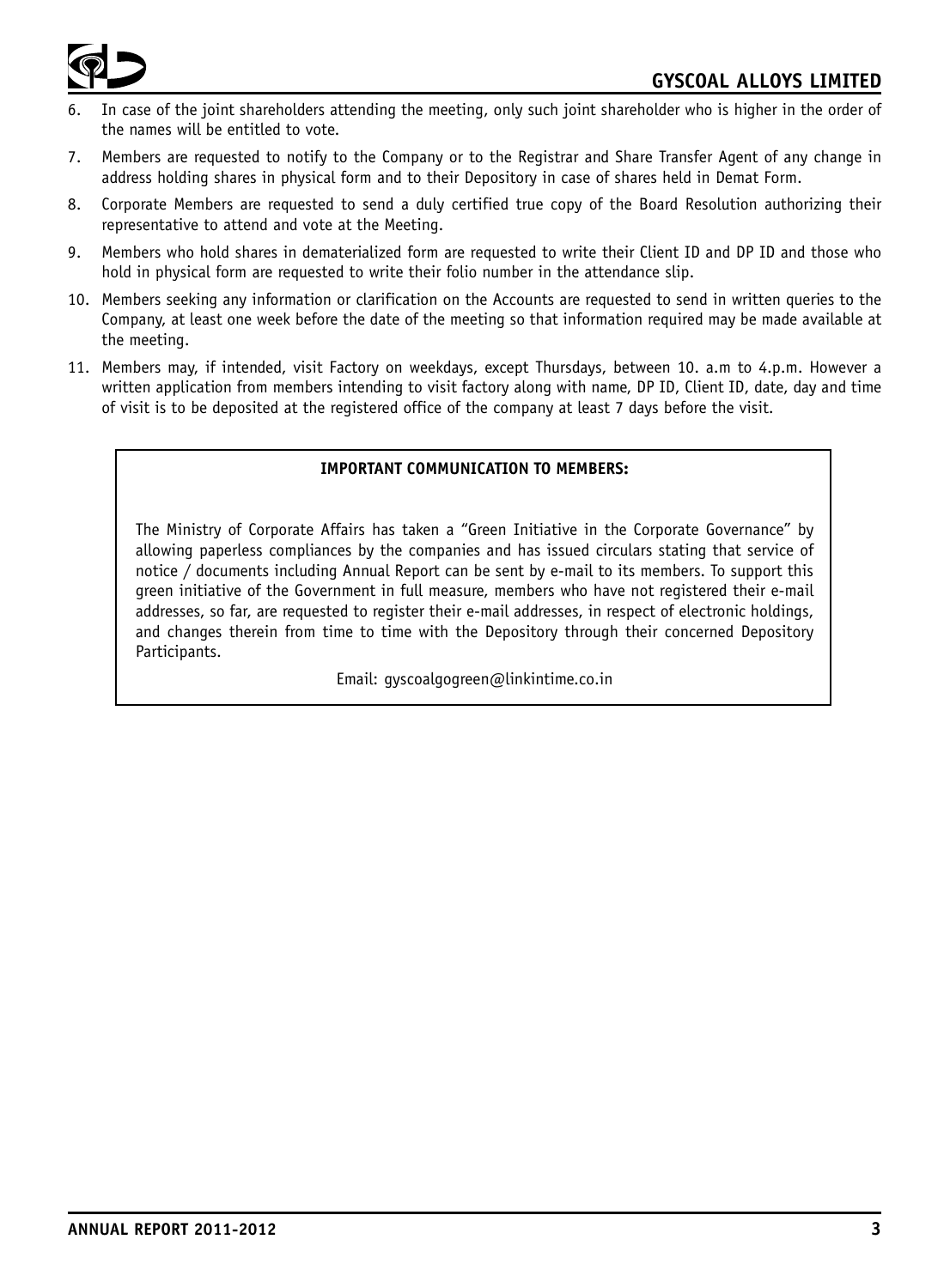# **ANNEXURE TO THE NOTICE**

# **Brief Particulars of Directors being appointed/re-appointed are as under:-**

| Name in Full                                                           | Mr. Zankarsinh Solanki                                                                                                                                                                                                                                                                                                                                                                                                                                                                                                                               | Mr. Kuren Amin                                                                                                                                                                                                                                                                                                                             | Mr. Viral Shah                                                                                                                                                                                                                                                                                                                                                                                                                                                                                                                                                                                            |
|------------------------------------------------------------------------|------------------------------------------------------------------------------------------------------------------------------------------------------------------------------------------------------------------------------------------------------------------------------------------------------------------------------------------------------------------------------------------------------------------------------------------------------------------------------------------------------------------------------------------------------|--------------------------------------------------------------------------------------------------------------------------------------------------------------------------------------------------------------------------------------------------------------------------------------------------------------------------------------------|-----------------------------------------------------------------------------------------------------------------------------------------------------------------------------------------------------------------------------------------------------------------------------------------------------------------------------------------------------------------------------------------------------------------------------------------------------------------------------------------------------------------------------------------------------------------------------------------------------------|
| Date of Birth                                                          | 31st August, 1977                                                                                                                                                                                                                                                                                                                                                                                                                                                                                                                                    | 29th December, 1974                                                                                                                                                                                                                                                                                                                        | 2nd May, 1976                                                                                                                                                                                                                                                                                                                                                                                                                                                                                                                                                                                             |
| Date of Appointment                                                    | 26th June, 2004                                                                                                                                                                                                                                                                                                                                                                                                                                                                                                                                      | 5th November, 2009                                                                                                                                                                                                                                                                                                                         | 26th June, 2004                                                                                                                                                                                                                                                                                                                                                                                                                                                                                                                                                                                           |
| Educational Qualification                                              | B.E (Electrical)                                                                                                                                                                                                                                                                                                                                                                                                                                                                                                                                     | B.Com                                                                                                                                                                                                                                                                                                                                      | B.Com                                                                                                                                                                                                                                                                                                                                                                                                                                                                                                                                                                                                     |
| Directorship held in<br>other Companies:                               | 1. Torque Automotive Pvt.<br>Ltd<br>2. Gyscoal Enterprise Pvt.<br>3. Four Seasons<br>Residency Ltd.<br>4. General Capital &<br>Holding Company Pvt.<br>Ltd.<br>5. Long View Financial<br>Services Pvt.Ltd.<br>6. Sampati Securities Ltd.<br>7. Western Urja Pvt. Ltd.<br>8. Torque Consultancy LLP                                                                                                                                                                                                                                                   | 1. Torque Automotive<br>Pvt. Ltd<br>2. Ontime Infra<br>Solutions Pvt. Ltd.<br>3. Ecocity Education<br>Campus Pvt. Ltd.<br>4. Tectone Motors Pvt.<br>Ltd.<br>5. Real-T Pvt. Ltd.<br>6. Eco-build Sustainable<br>Solutions Pvt. Ltd.<br>7. Torque Holdings LLP<br>8. Torque Consultancy<br>LLP<br>9. Proper-T Home and<br><b>Estates LLP</b> | 1. Gyscoal Enterprise Pvt. Ltd.<br>2. Four Season Residency Ltd.<br>3. Sampati Securities Ltd.<br>4. Long View Financial Services<br>Pvt. Ltd.<br>5. Western Ujra Pvt. Ltd.<br>6. Torque Consultancy LLP                                                                                                                                                                                                                                                                                                                                                                                                  |
| Memberships/ Chairmanships<br>of Committees across Public<br>Companies | <b>NIL</b>                                                                                                                                                                                                                                                                                                                                                                                                                                                                                                                                           | NIL                                                                                                                                                                                                                                                                                                                                        | <b>NIL</b>                                                                                                                                                                                                                                                                                                                                                                                                                                                                                                                                                                                                |
| Work Profile and functional<br>responsibility in the Company           | He is Whole Time Director<br>of the Company. He has a<br>good control over the steel<br>business. He provides<br>quidance<br>for<br>the<br>manufacturing of the<br>products. And having wide-<br>ranging contacts in the<br>steel and alloys field, he<br>brings in varied business<br>deals for the company.<br>Moreover he is also looking<br>after the administrative<br>work of Torque Automotive<br>Private Limited(Group<br>Company) for last 3 years<br>which is engagedin the<br>business of dealership &<br>service center of Skoda<br>Auto | of the company He is Company.<br>automobile Business.                                                                                                                                                                                                                                                                                      | He is Non-Executive   He is presently the Chairman &<br>Independent Director   Managing Director of the<br>He is<br>having<br>having an experience experience of more than 10 years<br>of about 8 years in the  in the steel & alloys business. He<br>is associated with Company since<br>2004 and over a period of time,<br>he has gained in-depth<br>Knowledge and experience in<br>steel manufacturing as well as<br>international sourcing and<br>marketing. He handles all the<br>production<br>well<br>as<br>as<br>marketing(domestic<br>and<br>international) related activities<br>of the company |
| Number of Shares held in<br>the Company:                               | 154857                                                                                                                                                                                                                                                                                                                                                                                                                                                                                                                                               | NIL                                                                                                                                                                                                                                                                                                                                        | 4896502                                                                                                                                                                                                                                                                                                                                                                                                                                                                                                                                                                                                   |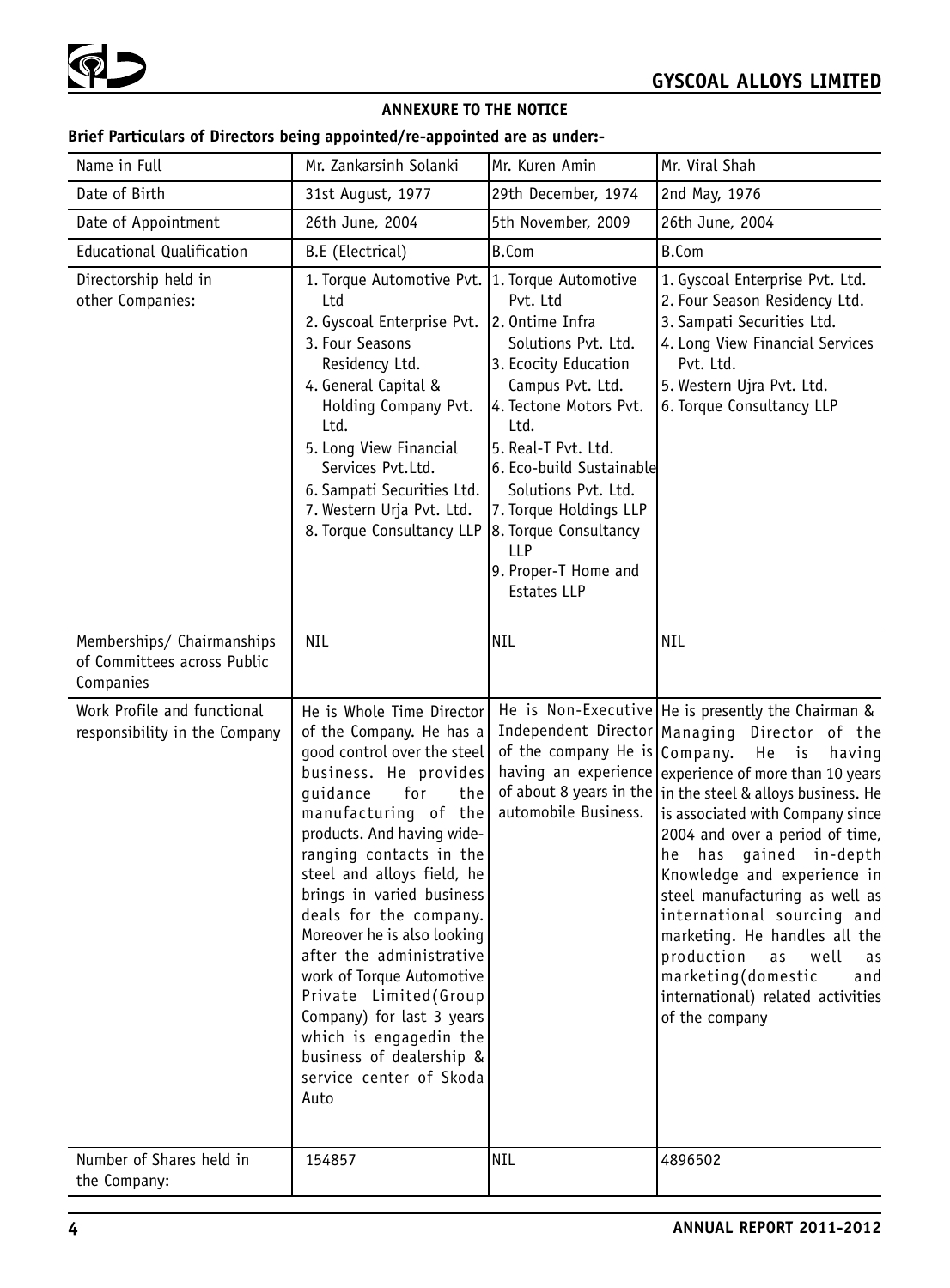

| Name in Full                                                        | Mrs. Giranben Solanki                                                                                                                                                                             | Mr. Manish Shah                                                                                                                                                                                                                                                                                                                                                                                         |
|---------------------------------------------------------------------|---------------------------------------------------------------------------------------------------------------------------------------------------------------------------------------------------|---------------------------------------------------------------------------------------------------------------------------------------------------------------------------------------------------------------------------------------------------------------------------------------------------------------------------------------------------------------------------------------------------------|
| Date of Birth                                                       | 5th May, 1956                                                                                                                                                                                     | 4th April, 1974                                                                                                                                                                                                                                                                                                                                                                                         |
| Date of Appointment                                                 | 26th June, 2004                                                                                                                                                                                   | 29th September, 1999                                                                                                                                                                                                                                                                                                                                                                                    |
| Educational Qualification                                           | B.A.                                                                                                                                                                                              | B.Com                                                                                                                                                                                                                                                                                                                                                                                                   |
| Directorship held in other Companies:                               | Gyscoal Enterprise Pvt. Ltd.<br>1.<br>2.<br>General Capital & Holding<br>Company Pvt. Ltd                                                                                                         | Gyscoal Enterprise Pvt. Ltd.<br>1.<br>Sampati Securities Ltd.<br>2.                                                                                                                                                                                                                                                                                                                                     |
| Memberships/ Chairmanships of<br>Committees across Public Companies | <b>NIL</b>                                                                                                                                                                                        | <b>NIL</b>                                                                                                                                                                                                                                                                                                                                                                                              |
|                                                                     |                                                                                                                                                                                                   |                                                                                                                                                                                                                                                                                                                                                                                                         |
| Work Profile and functional responsibility<br>in the Company        | She is an Executive Director of the<br>company and helps in marketing the<br>products and developing the business<br>of the company. She has experience<br>of over 6 years in the steel industry. | He is associated with the Company<br>since inception & presently the<br>Whole-time Director of the<br>Company.He has gained experience<br>of over 10 years in steel and alloys<br>industry. He looks after Company's<br>Administration and Accounts &<br>Finance related matters in the<br>Company. He is responsible for<br>running<br>the<br>Company's<br>administrative and financial<br>operations. |

## **EXPLANATORY STATEMENT PURSUANT TO SECTION 173 (2) OF THE COMPANIES ACT, 1956.**

#### **Item 5:**

The Board of Directors of the Company at its Meeting held on August 14, 2012 has, subject to the approval of the Members, approved the re-appointment of Mr. Viral Shah, as Chairman & Managing Director of the Company, for a period of Five years with effect from 3rd December, 2012 to 2nd December, 2017, on remuneration package contained in the draft Agreement placed before the Meeting and initialed by the Chairman for the purpose of identification.

Mr. Viral Shah is Graduate in Commerce. He is having experience of more than 10 years in the steel & alloys business. He is associated with Company since 2004.

Mr. Viral Shah fulfills the eligibility criteria set out under Part I of Schedule XIII to the Companies Act, 1956. The remuneration payable to Mr. Viral Shah on reappointment has been determined by the Remuneration Committee constituted by the Board of Directors. The detail of remuneration as reviewed by the Remuneration Committee and approved by the Board subject to the approval of the Members is reproduced herein below:

**Salary**: In the range of minimum Rs.45000/- and maximum Rs.80000/- per month

**Perquisites and Allowances:** In addition to Salary, the Chairman & Managing Director shall be entitled to following perquisites and allowances:

- **Accommodation**: Furnished or otherwise, shall be provided by the company or HRA in lieu thereof subject to a limit of sixty percent of annual salary.
- **Medial Reimbursement**: For self and family in accordance with the rules of the Company.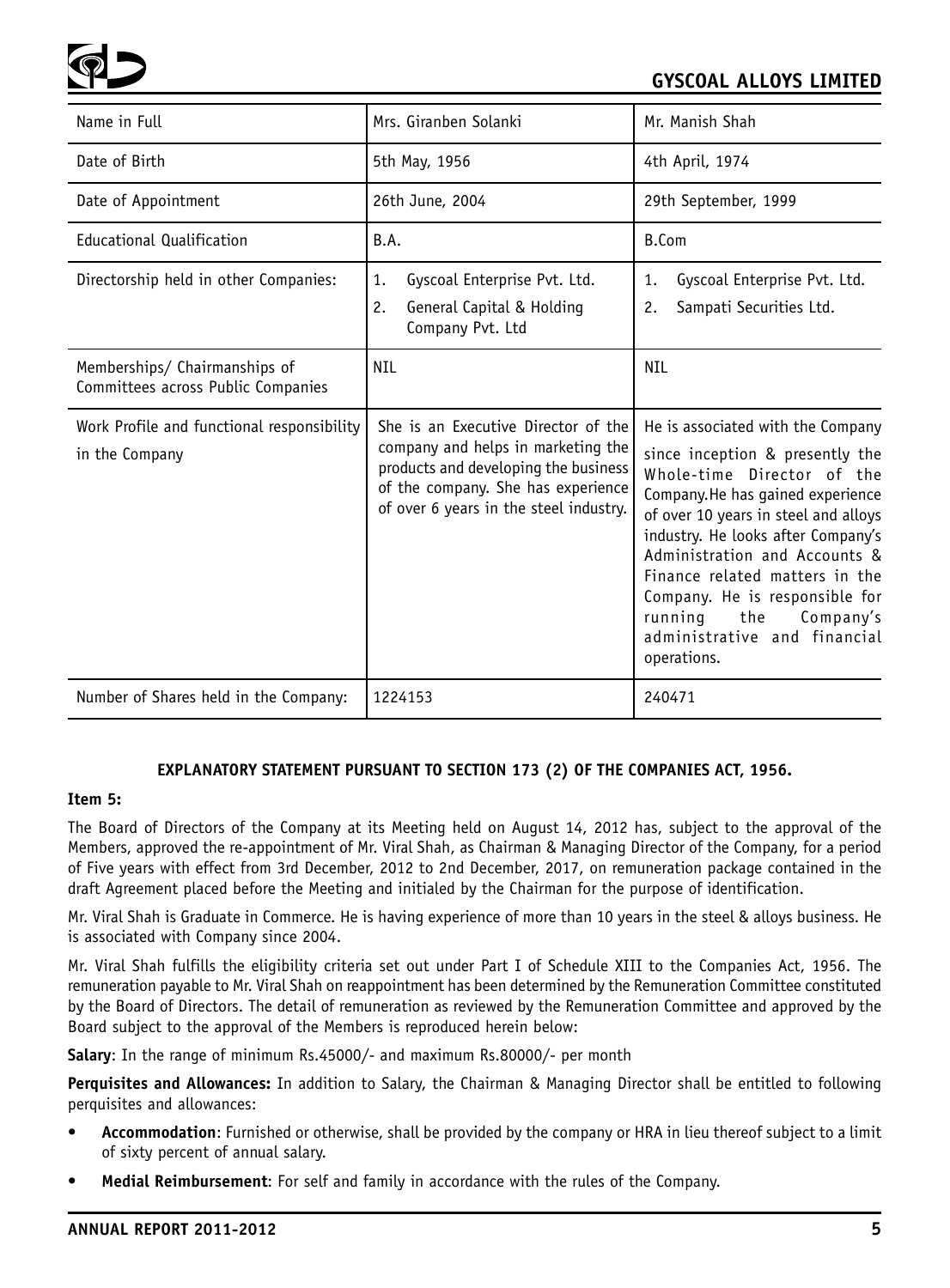

- **Leave Travel Assistance**: For self and family in accordance with the rules of the Company.
- **Leave**: Leave on full pay as per rules of the Company subject to maximum of one month's leave for every eleven months of service
- **Encashment of Leave**: Encashment of leave at the end of tenure will not be included in the Computation of the ceiling on perquisites.
- **Provident Fund**: Benefits under the Provident Fund Scheme of the Company in accordance with the Company's rules and regulations in force from time to time.
- **Pension and Superannuation Fund**: Benefits under the Company's Pension & Superannuation Fund Scheme in accordance with the Company's rules and regulations and Schemes in force from time to time, to the extent these two are not taxable under the Income Tax Act,1961.
- **Gratuity**: Gratuity payable in accordance with the rules and approved scheme of the Company which does not exceed half month's salary (15 days) for each completed year of service, subject to a ceiling laid down thereunder from time to time.
- **Car:** Free use of Company's Car including maintenance and operation together with driver, the monetary value of which may be evaluated as per Income Tax Rules, 1962.
- **Telephone:** Free cell phone facility.
- Provision for use of car for official duties and cell phone facility shall not be included in computation of perquisites for the purpose of calculation of the said ceiling.

#### **Minimum Remuneration**

Notwithstanding anything to the contrary herein contained, where in any financial year during the currency of the tenure of the Managing Director, the Company has no profits or its profits are inadequate, the Company will pay remuneration by way of salary and perquisites as specified in Section II of Part II of Schedule XIII to the Companies Act, 1956, as may be amended from time to time.

The draft Agreement to be entered into between the Company and Mr. Viral Shah, Chairman & Managing Director is available for inspection at the Registered Office of the Company during the office hours on all working days except Saturdays and holidays between 11.00 a.m. and 1.00 p.m. up to the date of the ensuing Annual General Meeting.

Approval of Members is required under Section 269 read with Schedule XIII of the Companies Act, 1956 for the reappointment of Mr. Viral Shah, Chairman & Managing Director and for payment of remuneration to him with effect from 3rd December, 2012 to 2nd December, 2017.

The Board of Directors recommends the passing of the Special Resolution by the members

None of the Directors except, Mr. Viral Shah and Mr. Manish Shah who is a relative of Mr. Viral Shah is concerned or interested in the Resolution.

This may also be treated as an abstract pursuant to Section 302 of the Companies Act, 1956.

#### **Item 6:**

The Board of Directors of the Company at its Meeting held on August 14, 2012 has, subject to the approval of the Members, approved the re-appointment of Mr. Manish Shah, as Whole Time Director of the Company, for a period of Five years with effect from 30th November, 2012 to 29th November, 2017 , on remuneration package contained in the draft Agreement placed before the Meeting and initialed by the Chairman for the purpose of identification.

Mr. Manish Shah is Graduate in Commerce. He is associated with the Company since inception

He has gained experience of over 10 years in steel and alloys industry Mr. Manish Shah fulfills the eligibility criteria set out under Part I of Schedule XIII to the Companies Act, 1956. The remuneration payable to Mr. Manish Shah on reappointment has been determined by the Remuneration Committee constituted by the Board of Directors. The detail of remuneration as reviewed by the Remuneration Committee and approved by the Board subject to the approval of the Members is reproduced herein below: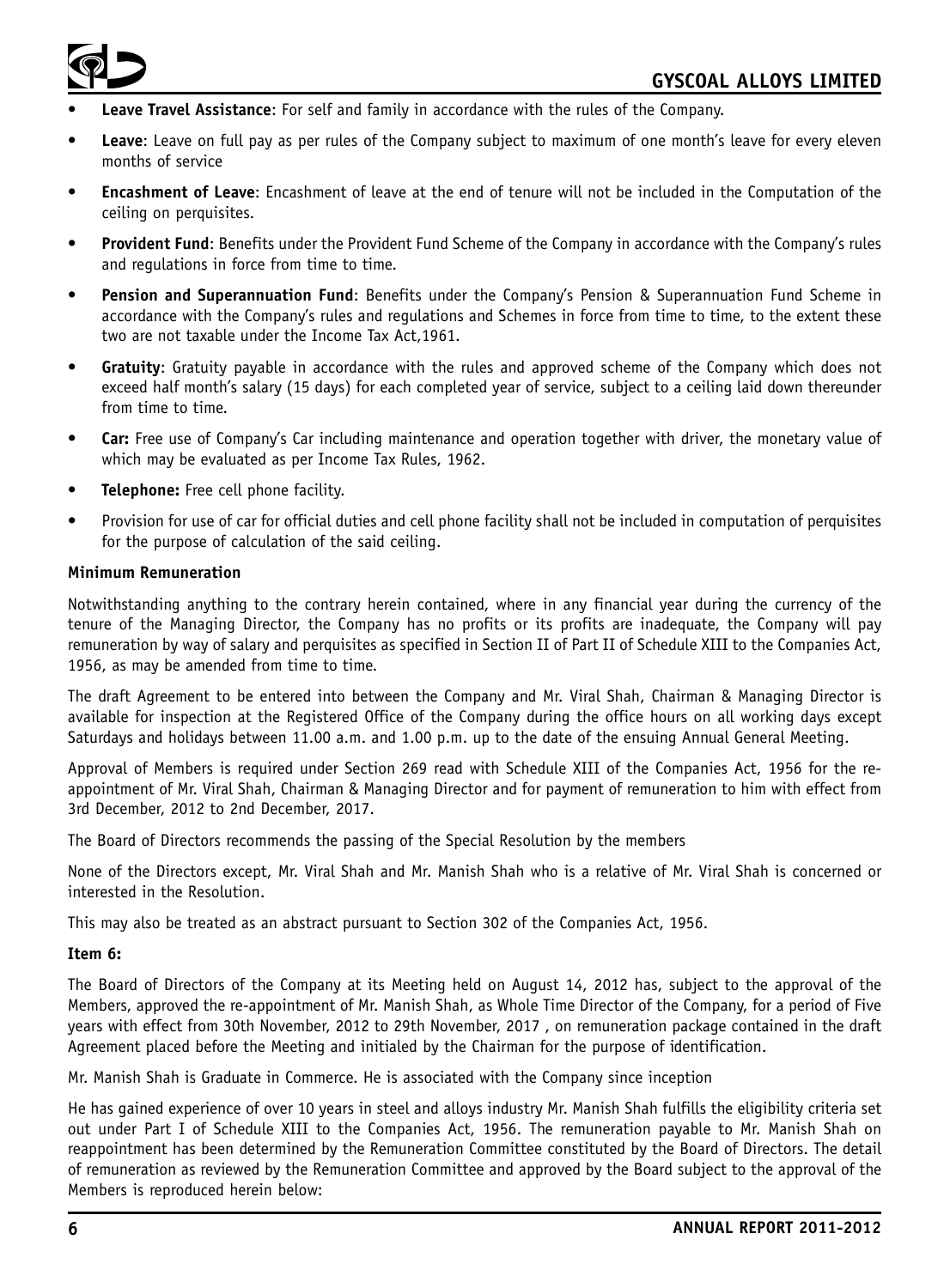**Salary**: In the range of minimum Rs.25000/- and maximum Rs.40000/- per month

**Perquisites and Allowances:** In addition to Salary, the Whole Time Director shall be entitled to following perquisites and allowances:

- **Accommodation**: Furnished or otherwise, shall be provided by the company or HRA in lieu thereof subject to a limit of sixty percent of annual salary.
- **Medial Reimbursement**: For self and family in accordance with the rules of the Company.
- **Leave Travel Assistance**: For self and family in accordance with the rules of the Company.
- **Leave**: Leave on full pay as per rules of the Company subject to maximum of one month's leave for every eleven months of service
- **Encashment of Leave**: Encashment of leave at the end of tenure will not be included in the Computation of the ceiling on perquisites.
- **Provident Fund**: Benefits under the Provident Fund Scheme of the Company in accordance with the Company's rules and regulations in force from time to time.
- **Pension and Superannuation Fund**: Benefits under the Company's Pension & Superannuation Fund Scheme in accordance with the Company's rules and regulations and Schemes in force from time to time, to the extent these two are not taxable under the Income Tax Act,1961.
- **Gratuity**: Gratuity payable in accordance with the rules and approved scheme of the Company which does not exceed half month's salary (15 days) for each completed year of service, subject to a ceiling laid down thereunder from time to time.
- **Car:** Free use of Company's Car including maintenance and operation together with driver, the monetary value of which may be evaluated as per Income Tax Rules, 1962.
- **Telephone:** Free cell phone facility.
- Provision for use of car for official duties and cell phone facility shall not be included in computation of perquisites for the purpose of calculation of the said ceiling.

#### **Minimum Remuneration**

Notwithstanding anything to the contrary herein contained, where in any financial year during the currency of the tenure of the Whole Time Director, the Company has no profits or its profits are inadequate, the Company will pay remuneration by way of salary and perquisites as specified in Section II of Part II of Schedule XIII to the Companies Act, 1956, as may be amended from time to time.

The draft Agreement to be entered into between the Company and Mr. Manish Shah, Whole Time Director is available for inspection at the Registered Office of the Company during the office hours on all working days except Saturdays and holidays between 11.00 a.m. and 1.00 p.m. up to the date of the ensuing Annual General Meeting.

Approval of Members is required under Section 269 read with Schedule XIII of the Companies Act, 1956 for the reappointment of Mr. Manish Shah, Whole Time Director and for payment of remuneration to him with effect from 30th November, 2012 to 29th November, 2017.

The Board of Directors recommends the passing of the Special Resolution by the members

None of the Directors except, Mr. Manish Shah and Mr. Viral Shah who is a relative of Mr. Manish Shah is concerned or interested in the Resolution.

This may also be treated as an abstract pursuant to Section 302 of the Companies Act, 1956.

# **Item 7:**

The Board of Directors of the Company at its Meeting held on August 14, 2012 has, subject to the approval of the Members, approved the re-appointment of Mrs. Giraben Solanki, as Executive Director of the Company, for a period of Five years with effect from 2nd January, 2013 to 1st January, 2018 at remuneration package mentioned below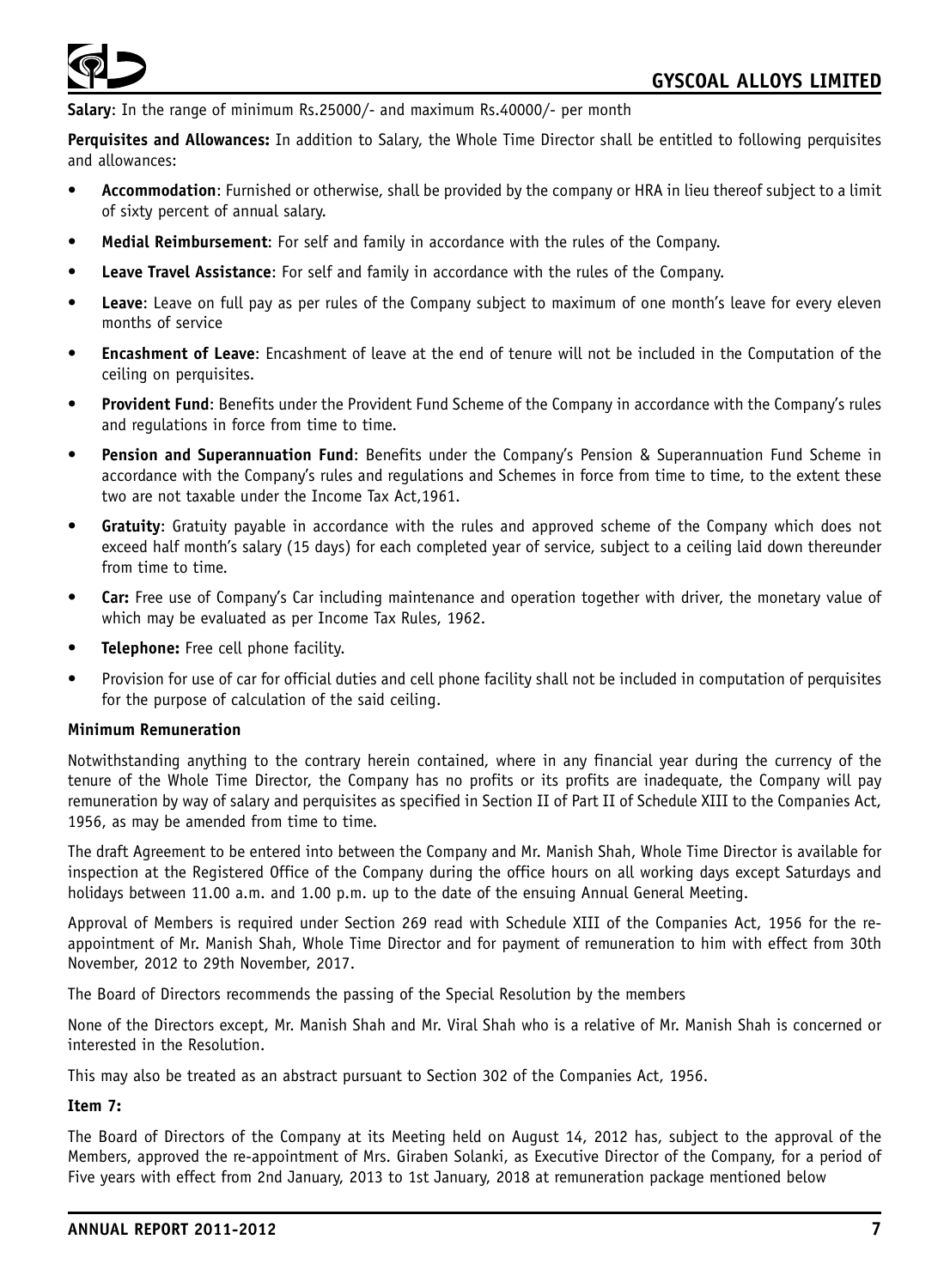

#### **Salary**: Maximum Rs.35000/- per month

**Perquisites and Allowances:** In addition to Salary, the Executive Director shall be entitled to following perquisites and allowances:

- **Accommodation**: Furnished or otherwise, shall be provided by the company or HRA in lieu thereof subject to a limit of sixty percent of annual salary.
- **Medial Reimbursement**: For self and family in accordance with the rules of the Company.
- **Leave Travel Assistance**: For self and family in accordance with the rules of the Company.
- **Leave**: Leave on full pay as per rules of the Company subject to maximum of one month's leave for every eleven months of service
- **Encashment of Leave**: Encashment of leave at the end of tenure will not be included in the Computation of the ceiling on perquisites.
- **Provident Fund**: Benefits under the Provident Fund Scheme of the Company in accordance with the Company's rules and regulations in force from time to time.
- **Pension and Superannuation Fund**: Benefits under the Company's Pension & Superannuation Fund Scheme in accordance with the Company's rules and regulations and Schemes in force from time to time, to the extent these two are not taxable under the Income Tax Act,1961.
- **Gratuity**: Gratuity payable in accordance with the rules and approved scheme of the Company which does not exceed half month's salary (15 days) for each completed year of service, subject to a ceiling laid down thereunder from time to time.
- **Car:** Free use of Company's Car including maintenance and operation together with driver, the monetary value of which may be evaluated as per Income Tax Rules, 1962.
- **Telephone:** Free cell phone facility.
- Provision for use of car for official duties and cell phone facility shall not be included in computation of perquisites for the purpose of calculation of the said ceiling.

Mrs. Giraben Solanki fulfills the eligibility criteria set out under Part I of Schedule XIII to the Companies Act, 1956. The remuneration payable to Mrs. Giraben Solanki on reappointment has been determined by the Remuneration Committee constituted by the Board of Directors. Mrs. Giraben Solanki shall be liable to retire by rotation and shall be reckoned for determining number of directors liable to retire by rotation.

#### **Minimum Remuneration**

Notwithstanding anything to the contrary herein contained, where in any financial year during the currency of the tenure of the Executive Director, the Company has no profits or its profits are inadequate, the Company will pay remuneration by way of salary and perquisites as specified in Section II of Part II of Schedule XIII to the Companies Act, 1956, as may be amended from time to time.

Approval of Members is required under Section 269 read with Schedule XIII of the Companies Act, 1956 for the reappointment of Mrs. Giraben Solanki, Executive Director and for payment of remuneration to her with effect from 2nd January, 2013 to 1st January, 2018

The Board of Directors recommends the passing of the Special Resolution by the members

None of the Directors except, Mrs. Giraben Solanki and Mr. Zankarsinh Solanki who is a relative of Mrs. Giraben Solanki is concerned or interested in the Resolution.

This may also be treated as an abstract pursuant to Section 302 of the Companies Act, 1956.

**Registered Office: By Order Of the Board**

2nd Floor Mrudul Tower, B/H Times Of India, Ashram Road, Ahmedabad. Date: 27/08/2012 **Neha Choksi** Place: Ahmedabad *(Company Secretary & Compliance Officer)*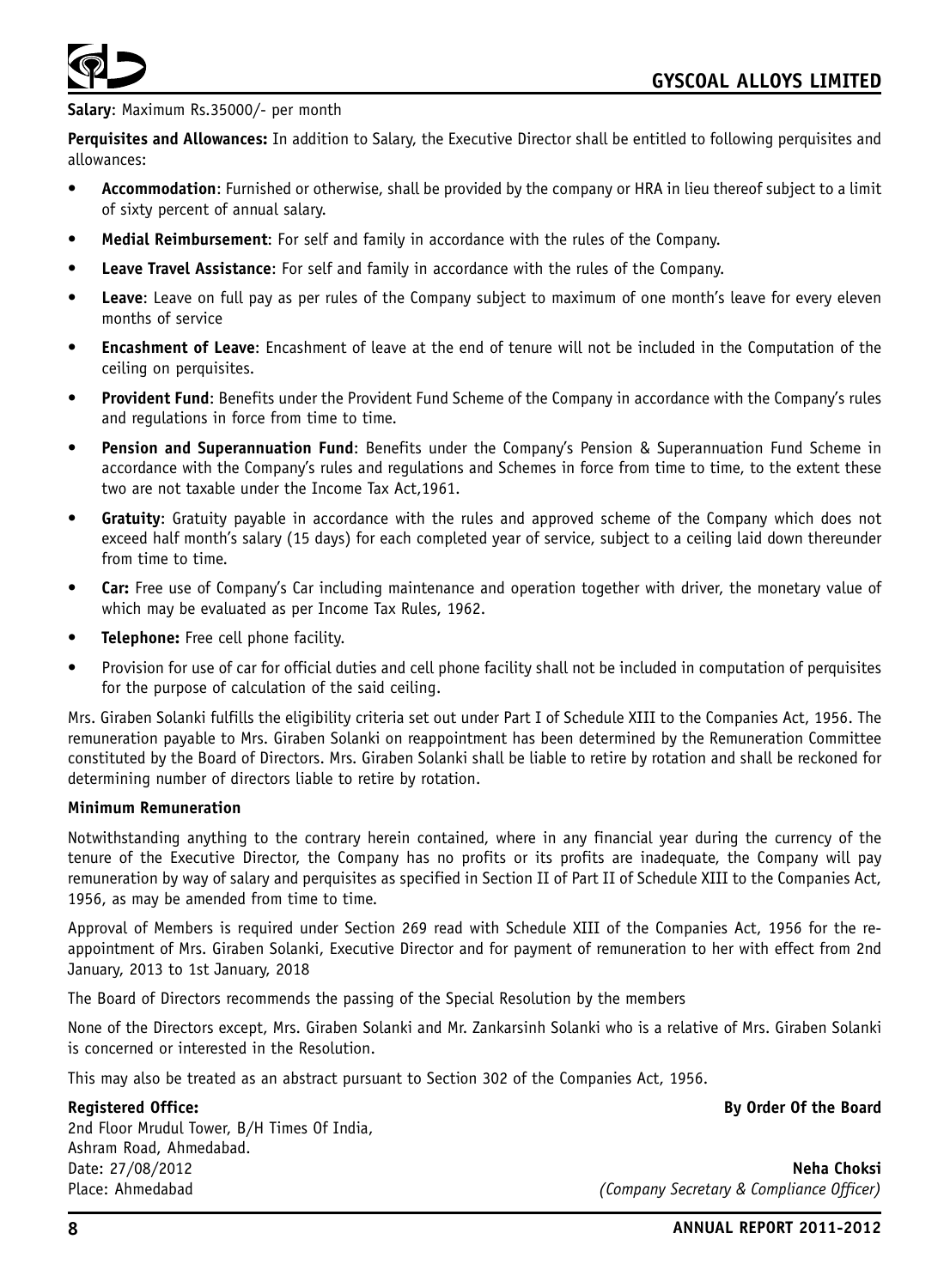

# **DIRECTOR'S REPORT**

To The Members Gyscoal Alloys Limited Ahmedabad.

Dear Shareholders,

Your Directors have pleasure in presenting the Thirteenth Annual Report and the Audited Statement of Accounts for the financial year ended 31st March, 2012.

## **FINANCIAL HIGHLIGHTS:**

The financial highlights of the company for the year under review are summarized as under Rs. In lacs

| <b>PARTICULARS</b>                         | <b>Current Year</b> | Previous Year |
|--------------------------------------------|---------------------|---------------|
|                                            | 2011-2012           | 2010-2011     |
| Income from Operations                     | 21615.26            | 19284.29      |
| Other Income                               | 54.43               | 45.37         |
| Total Income                               | 21669.69            | 19329.66      |
| Operating & Administrative Expenses        | 20417.85            | 18161.95      |
| Operating Profit before Interest and Tax   | 1251.84             | 1167.71       |
| Financial Charges                          | 850.26              | 628.19        |
| Profit Before Tax                          | 401.58              | 539.52        |
| Exceptional Item                           | 0.00                | 0.00          |
| Profit after exceptional item              | 401.58              | 539.52        |
| Provision for tax (including deferred tax) | 148.63              | 111.72        |
| Profit / (Loss) After tax                  | 252.95              | 427.80        |

#### **DIVIDEND**

With a view to conserve the liquid resources and to strengthen the financial position of the Company, Your Directors have not recommended any dividend for the financial year ended 31st March, 2012

#### **UTILIZATION OF PROCEEDS OF IPO:**

The statement of projected utilization of the IPO proceeds as per Prospectus dated 18th October, 2010 against actual utilization as on 31st March, 2012 is as follows:

| <b>Particulars</b>                            |           | (Amount in lacs) |
|-----------------------------------------------|-----------|------------------|
| Utilisation of funds upto 31st March, 2012    |           |                  |
| <b>Amount Received from IPO</b>               |           | 5467.00          |
| <b>Promotor Contribution</b>                  |           | 1000.00          |
| <b>Income from Investment of IPO Proceeds</b> |           | 98.20            |
|                                               |           | 6565.20          |
|                                               | Projected | Actual           |
| Land Cost                                     | 765.38    | 603.68           |
| Civil Cost                                    | 600.00    | 0.53             |
| Plant & Machinery                             | 4405.11   | 4264.66          |
| Long Term Working Capital                     | 500.00    | 538.12           |
| General Corporate Purpose                     | 25.00     | 10.00            |
| IPO Expenses                                  | 482.36    | 510.69           |
|                                               | 6777.85   | 5927.68          |
| Fixed Deposits with Bank                      |           | 25.52            |
| Investment in Mutual Funds                    |           | 612.00           |
| Total                                         |           | 6565.20          |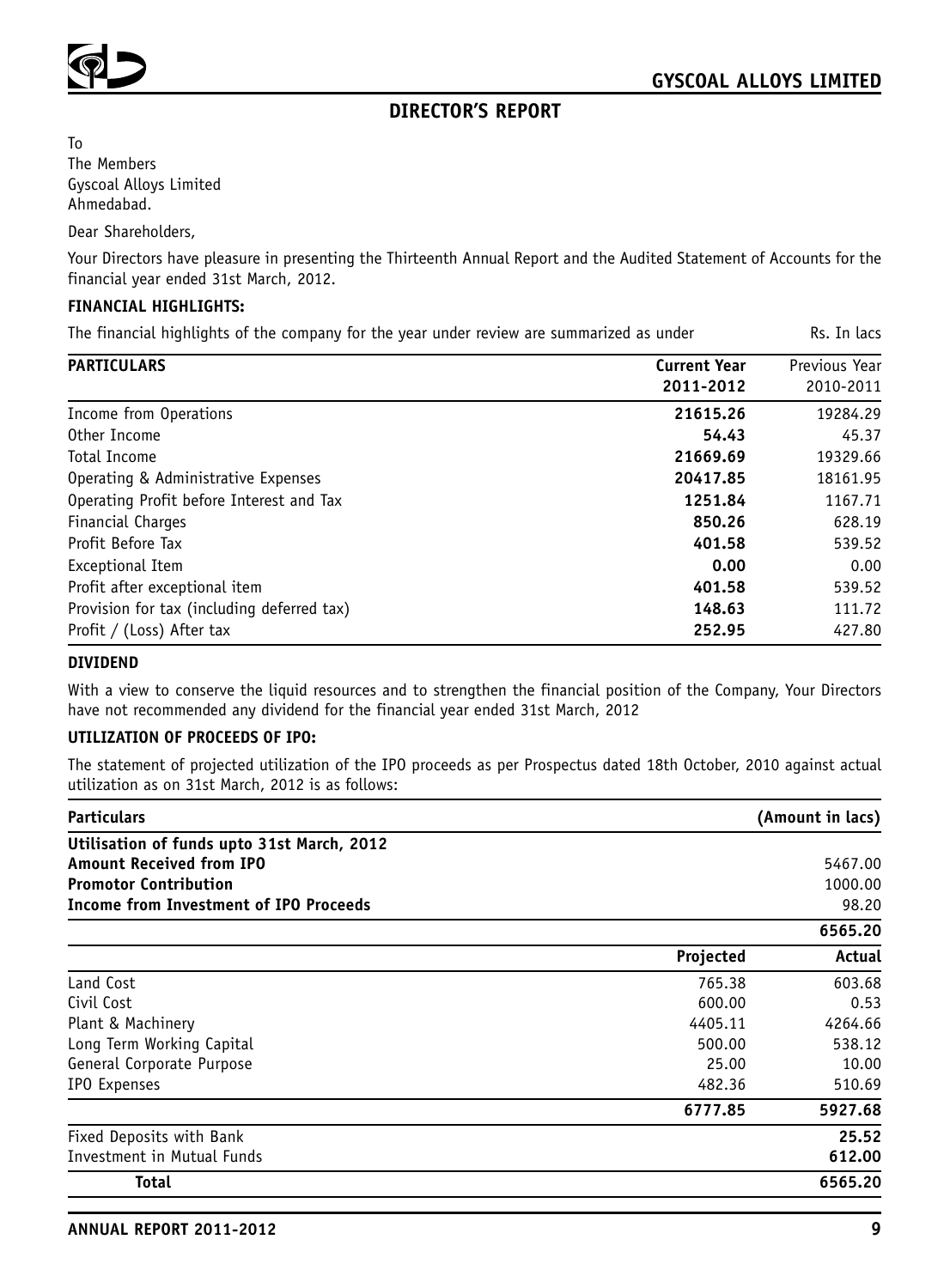

# **PUBLIC DEPOSITS:**

The Company has not accepted any fixed deposit from public within the meaning of Section 58A of the Companies Act, 1956.

# **CORPORATE GOVERNANCE AND MANAGEMENT DISCUSSION AND ANALYSIS REPORT:**

Your Company has been practicing good Corporate Governance over the time. In addition to basic governance issue the board lays strong emphasis on transparency, accountability and integrity for building investor confidence, improve investor's protection and maximize long-term shareholder value. A separate report on Corporate Governance compliance and a Management Discussion and Analysis Report as stipulated by the Clause 49 of the Listing Agreement forms part of the Annual Report along with the required Certificate from the Practicing Company Secretary regarding compliance of the conditions of Corporate Governance as stipulated by Clause 49 of the Listing Agreement. In compliance with Corporate Governance requirements as per Clause 49 of the Listing Agreement, your Company has formulated and implemented a Code of Business Conduct and Ethics for all Board members and senior management personnel of the Company, who have affirmed the compliance thereto.

#### **DIRECTORS:**

## • **Re-Appointment of Managing Director, Whole Time Director & Executive Director**

The Board of Directors of the Company has, subject to the approval of the Members, approved the re-appointment of Mr. Viral Shah, as Chairman & Managing Director of the Company, for a period of Five years with effect from 3rd December, 2012 to 2nd December, 2017

The Board of Directors of the Company has, subject to the approval of the Members, approved the re-appointment of Mr. Manish Shah, as Whole Time Director of the Company, for a period of Five years with effect from 30th November, 2012 to 29th November, 2017.

The Board of Directors of the Company has, subject to the approval of the Members, approved the re-appointment of Mrs. Giraben Solanki, as Executive Director of the Company, for a period of Five years with effect from 2nd January, 2013 to 1st January, 2018

## • **Retirement by rotation.**

As per Section 256 of the Companies Act, 1956 and Article of Association of the Company, Mr. Kuren Amin and Mr. Zankarsinh Solanki are liable to retire by rotation and being eligible offer themselves for re-appointment

- The Board recommends appointment/re-appointment of aforesaid Directors.
- A brief resume of directors being appointed/re-appointment with the nature of their expertise, their shareholding in the Company as stipulated under Clause 49 of the Listing Agreement is appended as an annexure to the notice of the ensuing Annual General Meeting.

#### • **Resignation**

Mr. Dharmendra Deo Mishra Independent Director of the Company has resigned from the directorship in the beginning of the year due to preoccupancy.

Mr. Vijay Ranchan, Independent Director of the Company has resigned from the directorship as on date of this report due to preoccupancy.

#### **DIRECTORS RESPONSIBILITY STATEMENT**

The Directors confirm:

- a) that in the preparation of the annual accounts, the applicable accounting standards have been followed and that no material departures have been made from the same;
- b) that they have selected such accounting policies and applied them consistently and made judgments and estimates that are reasonable and prudent so as to give a true and fair view of the state of affairs of the company at the end of the financial year and of the profits of the company for that period;
- c) that they have taken proper and sufficient care for the maintenance of adequate accounting records in accordance with the provisions of the Companies Act, 1956 for safeguarding the assets of the company and for prevailing the detecting fraud and other irregularities;
- d) that they have prepared the annual accounts on a going concern basis.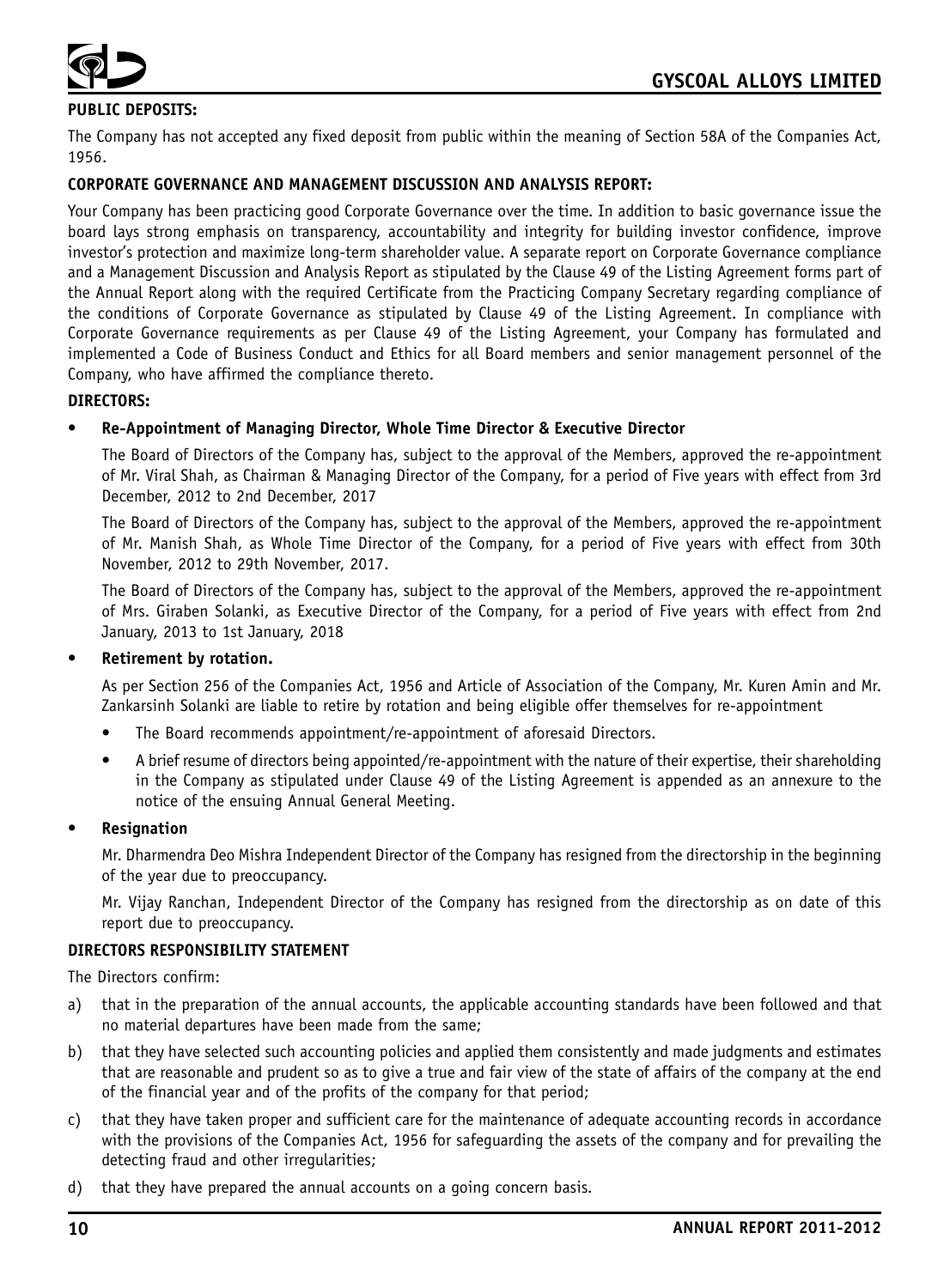

# **DITIONAL INFORMATION TO SHAREHOLDERS**

Your company provides all the latest information on the matters of interest to the investors in the investors section on the website www.gyscoal.com.

#### **INSURANCE**

All the fixed assets of the company are adequately insured.

#### **AUDITORS & AUDITORS REPORT:**

Your Company's Auditors M/s. B.K. Patel, Chartered Accountants, Ahmedabad, hold office until the conclusion of ensuing Annual General Meeting. They have shown their willingness to accept the office as Statutory Auditors for the year 2012- 2013, if appointed and further confirmed their eligibility u/s 224(1B) of the Companies Act, 1956 for the same.

You are requested to appoint them and fix their remuneration.

The notes to the accounts referred to in the Auditors Report are self- explanatory and therefore do not call for any further comments.

# **APPOINTMENT OF COST AUDITOR:**

Vide Notification No.52/26/CAB/-2010 dated, 3rd May, 2011 ordering cost audit of for "Steel Plant" industry for the year ending 31st March, 2012 and pursuant to section 233 B of The Companies Act, 1956, Shri V. H. SHAH is appointed as Cost Auditor of the company w.e.f. 29th June, 2011 to conduct audit of cost accounting records maintained by the Company for "Steel Plant" for the year ending 31st March, 2012. The due date of filing his report as per sub-rule (1) of rule 4 of The Companies (Cost Audit Report) Rules, 2011 to the Central Government and to the company is within one hundred and eighty days from the close of the company's financial year i.e 30th September, 2012

#### **PARTICULARS OF EMPLOYESS:**

The information regarding Particulars of Employees as required under Provision Of section 217(2A) of Companies Act 1956 read with Companies (Particulars Of Employee Rules)19575 as amended are not attached with this report since there are none of the employee who was in receipt of remuneration at a rate of not more than Rs.2.00Lacs Per month

#### **PARTICULARS REGARDING CONSERVATION OF ENERGY, TECHNOLOGY ABSORPTION AND FOREIGN EXCHANGE EARNINGS AND OUTGO:**

The particulars relating to energy conservation, technology absorption, foreign exchange earnings and

outgo, as required to be disclosed under Section  $217(1)(e)$  of the Companies Act, 1956 read with the

Companies (Disclosure of Particulars in the Report of Board of Directors) Rules, 1988 are appended herewith as Annexure I and forms part of this Annual Report

#### **INDUSTRIAL RELATIONS:**

Industrial relations in your company during the year was peaceful, cordial and healthy. Your company had been able to maintain peaceful industrial atmosphere and mutual trust between the management and the employees.

#### **ACKNOWLEDGEMNT:**

Your Directors wish to place on record their appreciation for the valuable co-operation and support received from the all the shareholders, customers and suppliers, various financial Institutions, Banks, Central and State Government bodies, Auditors and Legal Advisors which have made possible the excellent results achieved by your company and to all the persons who reposed faith and trust in us. We would also like to express thanks to our shareholders and stakeholders for their confidence and understanding.

Last but not the least, we wish to place on record our appreciation of the sincere services rendered by the employees and our colleagues at all levels, who have put in their best efforts. We look forward to their continued support in future.

For and on behalf of Board Of Directors

Date : 27/08/2012 **Viral Shah**

Place : Ahmedabad *(Chairman & Managing Director)*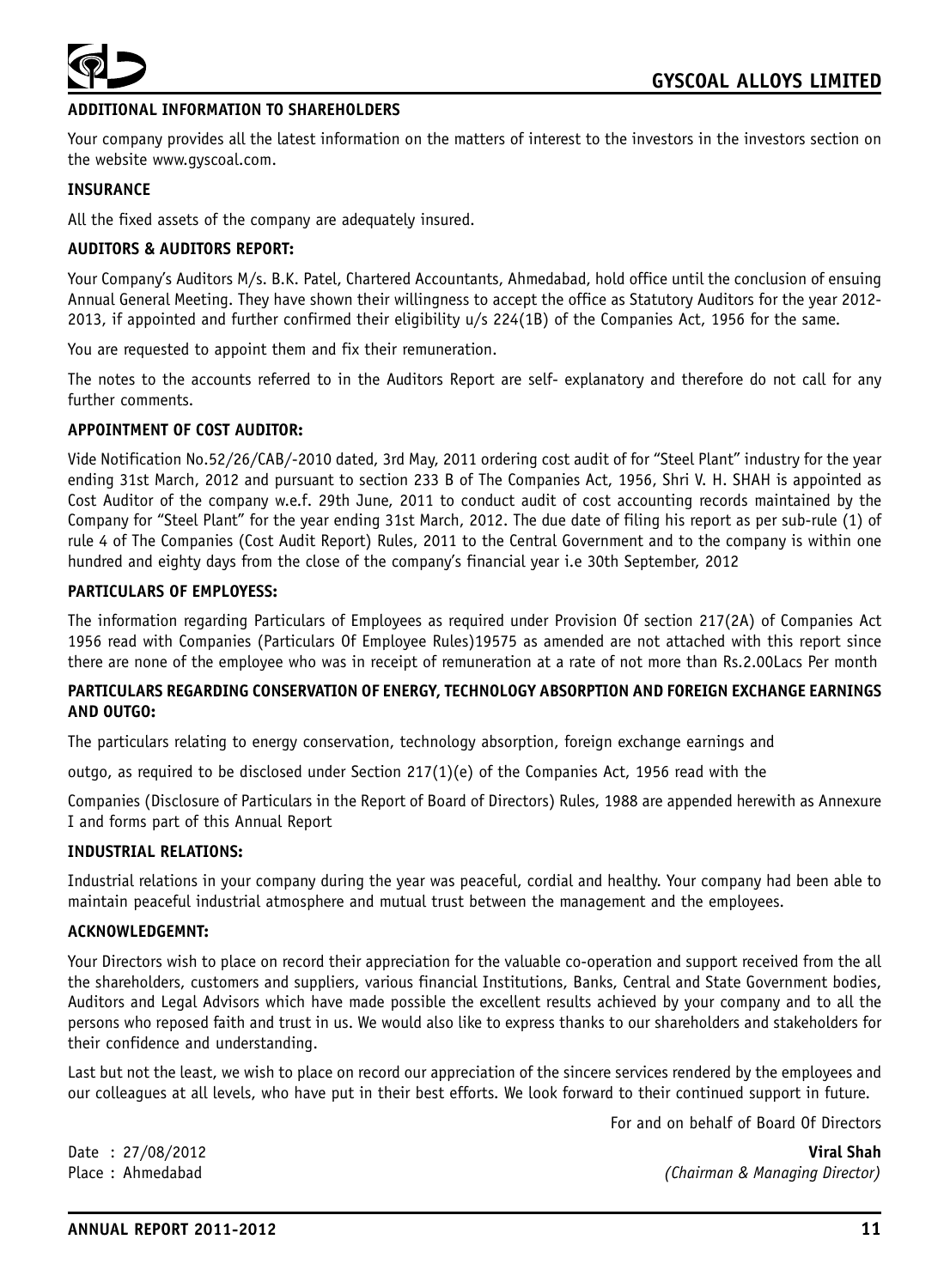

# **ANNEXURE I TO THE DIRECTOR'S REPORT**

Information under Section 217(1)(e) of the Companies Act, 1956 read with Companies (Disclosures of the Particulars in the Report of Board of Directors) Rules 1988

#### **1. CONSERVATION OF ENERGY**

|    |                                                                                                                                                            | <b>Current Year</b>                     |            | Previous Year                  |
|----|------------------------------------------------------------------------------------------------------------------------------------------------------------|-----------------------------------------|------------|--------------------------------|
| Α. | Power and fuel consumption:                                                                                                                                |                                         |            |                                |
|    | 1.<br>Electricity                                                                                                                                          |                                         |            |                                |
|    | (a) Purchased                                                                                                                                              |                                         |            |                                |
|    | Unit<br>Total Amount(₹)                                                                                                                                    | 11356596.00<br>67239117.00              |            | 9121300.00<br>50841506.00      |
|    | Rate/Unit                                                                                                                                                  |                                         | 5.92       | 5.57                           |
|    | (b) Own Generation                                                                                                                                         |                                         | ΝA         | ΝA                             |
|    | Coal (specify quality and where used)<br>2.                                                                                                                |                                         |            |                                |
|    | Quantity (Metric Tonnes)                                                                                                                                   |                                         | 84.120     | 368.300                        |
|    | Total Cost(₹)                                                                                                                                              |                                         | 534314     | 1620514                        |
|    | Average Rate/MT                                                                                                                                            |                                         | 6351.81    | 4399.98                        |
|    | <b>Furnace oil</b><br>3.<br>Quantity (k. ltrs.)                                                                                                            | 1143.785                                |            | 971.69                         |
|    | <b>Total Amount</b>                                                                                                                                        | 41667384                                |            | 21198824                       |
|    | Average Rate                                                                                                                                               | 36429.38                                |            | 21816.33                       |
|    | Others/internal generation<br>4.                                                                                                                           |                                         |            |                                |
|    | Quantity                                                                                                                                                   |                                         | ΝA         | NA                             |
|    | <b>Total Cost</b>                                                                                                                                          |                                         |            |                                |
| В. | Average Rate<br><b>CONSUMPTION PER UNIT OF PRODUCTION:</b>                                                                                                 |                                         |            |                                |
|    | Particulars                                                                                                                                                | <b>Current Year</b>                     |            | Previous Year                  |
|    | Products (with details)                                                                                                                                    | <b>S.S Products</b>                     |            | S.S Products                   |
|    | Electricity(Unit/MT)                                                                                                                                       |                                         | 548.19     | 540.06                         |
|    | Coal                                                                                                                                                       |                                         | 0.02       | 0.02                           |
|    | Furnance Oil                                                                                                                                               |                                         | 0.06       | 0.05                           |
|    | Others (Others)                                                                                                                                            |                                         | NΑ         | ΝA                             |
|    | FORM FOR DISCLOSURE OF PARTICULARS WITH RESPECT TO ABSORPTION RESEARCH AND DEVELOPMENT (R&D)                                                               |                                         |            |                                |
| 1. | Specify the area in which R&D is carried out by the Company                                                                                                |                                         | NIL        |                                |
| 2. | Benefits Derived as a result of above R&D                                                                                                                  |                                         | <b>NIL</b> |                                |
| 3. | Future plan of action                                                                                                                                      |                                         | <b>NIL</b> |                                |
| 4. | Expenditure On R&D                                                                                                                                         |                                         |            |                                |
|    | Capital<br>A)                                                                                                                                              |                                         |            |                                |
|    | Recurring<br>B)                                                                                                                                            |                                         |            |                                |
|    | Total<br>C)                                                                                                                                                |                                         |            |                                |
|    | Total R&D Expenditure as Percentage on Total Turnover<br>D)                                                                                                |                                         | NIL        |                                |
|    | TECHNOLOGY ABSORBPTION, ADAPTATION AND INNOVATION                                                                                                          |                                         |            |                                |
| 1. | Efforts made in brief towards Technology Absorption, Adaption and Innovation                                                                               |                                         |            | Continuous efforts             |
| 2. | Benefits derived as result of above efforts. eg: product development etc.                                                                                  |                                         |            | Quality improvement            |
| 3. | In case of imported technology (imported during last 5 years reckoned from the<br>beginning of the financial year) Following information may be furnished: |                                         | <b>NIL</b> |                                |
|    | a) Technology imported                                                                                                                                     |                                         |            |                                |
|    | b) Year of import                                                                                                                                          |                                         |            |                                |
|    | Technology has been fully absorbedand if not absorbed areas where this has<br>C)<br>not taken place reasons thereof and future.                            |                                         |            |                                |
|    | FOREIGN EXCHANGE EARNINGS AND OUT GO                                                                                                                       |                                         |            |                                |
|    | Foreign Exchange Earnings                                                                                                                                  |                                         |            | 764.02 Lacs                    |
|    | Foreign Exchange Outgo                                                                                                                                     |                                         |            | 738.31 Lacs                    |
|    |                                                                                                                                                            | For and on behalf of Board Of Directors |            |                                |
|    | Date: 27/08/2012                                                                                                                                           |                                         |            | Viral Shah                     |
|    | Place: Ahmedabad                                                                                                                                           |                                         |            | (Chairman & Managing Director) |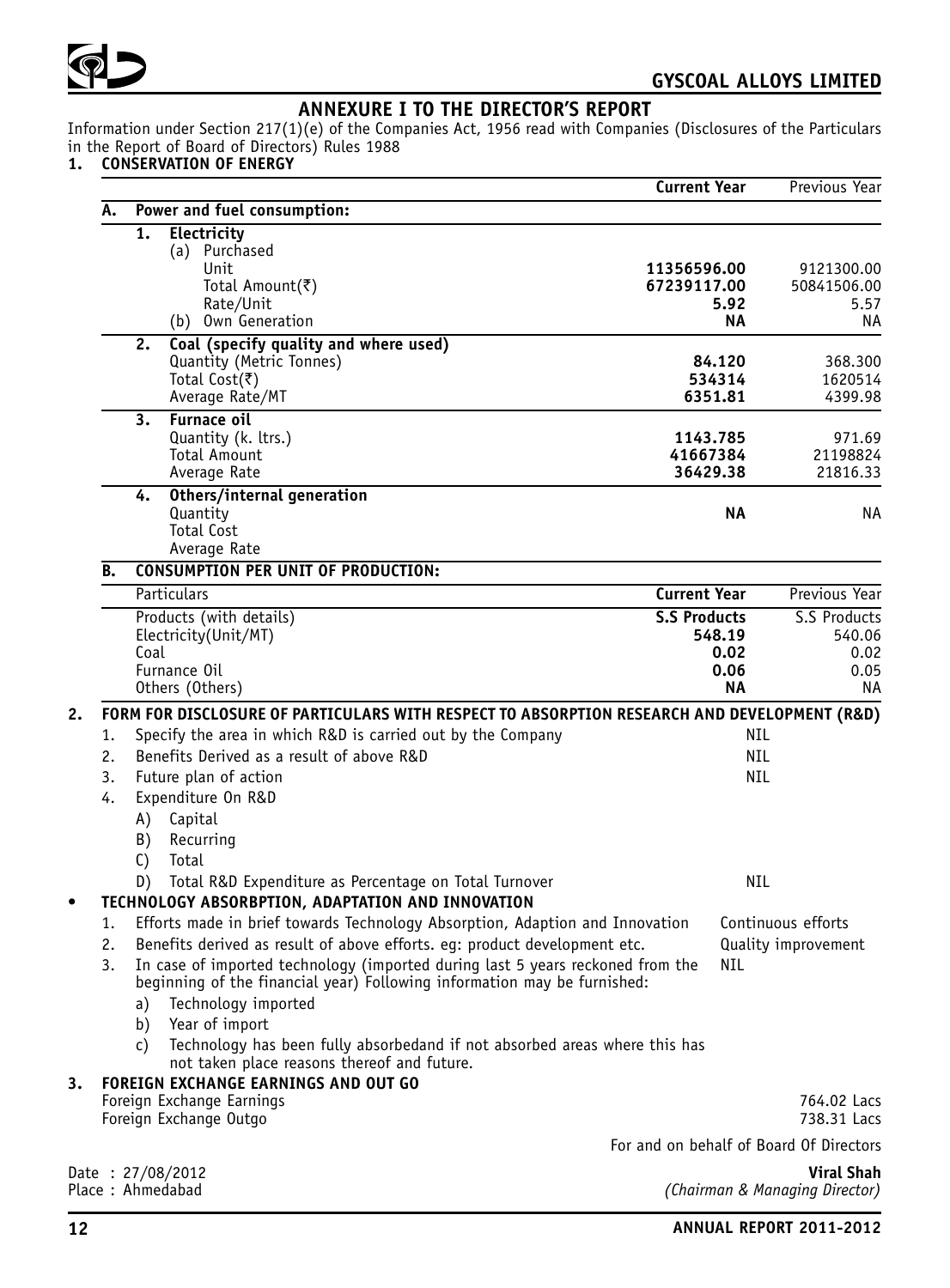

# **MANAGEMENT'S DISCUSSION AND ANALYSIS OF FINANCIAL CONDITION AND RESULTS OF OPERATIONS**

# **(A) DOMESTIC SCENARIO OF STEEL INDUSTRY**

- Rapid rise in production has resulted in India becoming the 4th largest producer of crude steel.
- Steel industry was delicensed and decontrolled in 1991 & 1992 respectively
- As per the report of the Working Group on Steel for the 12th Plan, there exist many factors which carry the potential of raising the per capita steel consumption in the country, currently estimated at 55 kg (provisional). These include among others, an estimated infrastructure investment of nearly a trillion dollars, a projected growth of manufacturing from current 8% to 11-12%, increase in urban population to 600 million by 2030 from the current level of 400 million, emergence of the rural market for steel currently consuming around 10 kg per annum.
- The National Steel Policy 2005 at the time of its release had envisaged steel production to reach 110 million tonnes by 2019-20. The Working Group on Steel for the 12th Plan has projected that the crude steel steel capacity in the county is likely to be 140 mt by 2016-17 and has the potential to reach 149 mt if all requirements are adequately met.
- The National Steel Policy 2005 is currently being reviewed keeping in mind the rapid developments in the domestic steel industry (both on the supply and demand sides) as well as the stable growth of the Indian economy since the release of the Policy in 2005.
- Domestic steel prices are influenced by trends in raw material prices, demand supply conditions in the market, international price trends among others.
- The Government also took various fiscal and other measures for stabilizing steel prices like significant reduction in import duties o n steel, major raw materials, including mineral products and ores and concentrates in last few years. Also, excise duty for steel is increased from 10% at currently 12%.

# **(B) OPPORTUNITIES FOR GROWTH OF IRON AND STEEL IN PRIVATE SECTOR**

The New Industrial policy opened up the Indian iron and steel industry for private investment by (a) removing it from the list of industries reserved for public sector and (b) exempting it from compulsory licensing. Imports of foreign technology as well as foreign direct investment are now freely permitted up to certain limits under an automatic route. Ministry of Steel plays the role of a facilitator, providing broad directions and assistance to new and existing steel plants, in the liberalized scenario.

The liberalization of industrial policy and other initiatives taken by the Government have given a definite impetus for entry, participation and growth of the private sector in the steel industry. While the existing units are being modernized/expanded, a large number of new steel plants have also come up in different parts of the country based on modern, cost effective, state of-the-art technologies. In the last few years, the rapid and stable growth of the demand side has also prompted domestic entrepreneurs to set up fresh green field projects in different states of the country. Crude steel capacity was 89 mt in 2011-12 (prov) and It has to its credit, the capability to produce a variety of grades of international quality standards. The country is expected to become the 2nd largest producer of crude steel in the world by 2015-16, provided all requirements for creation of fresh capacity are adequately met. (Source: http://steel.gov.in/overview)

# **(C) CONCERNS:**

There are many positive factors benefiting the industry's performance however it is also constrained by a number of factors such as lack of availability of suitable raw materials, high cost of raw material, basic inputs and services, infrastructural inadequacy, high cost of capital, other structural impediments like High dependence on low technology, low labour productivity, lack of research and development and high level of taxation etc. are other systemic deficiency. Increasing inflation and consequent monetary tightening also affects the steel demand. However enormous increase in steel demand in all the sectors, unexplored rural markets and increase in global demand keeps the Indian Steel Industry buoyant.

## **(D) OVERVIEW OF THE COMPANY AND ITS BUSINESS:**

Gyscoal Alloys Limited was incorporated as Shreenath Mineral Metal Private Limited on September 29, 1999 under the companies act, 1956. On June 21, 2004, the name of the company was changed to Gyscoal Alloys Private Limited. It was subsequently changed to a public limited company with the sanction of the members on March 21,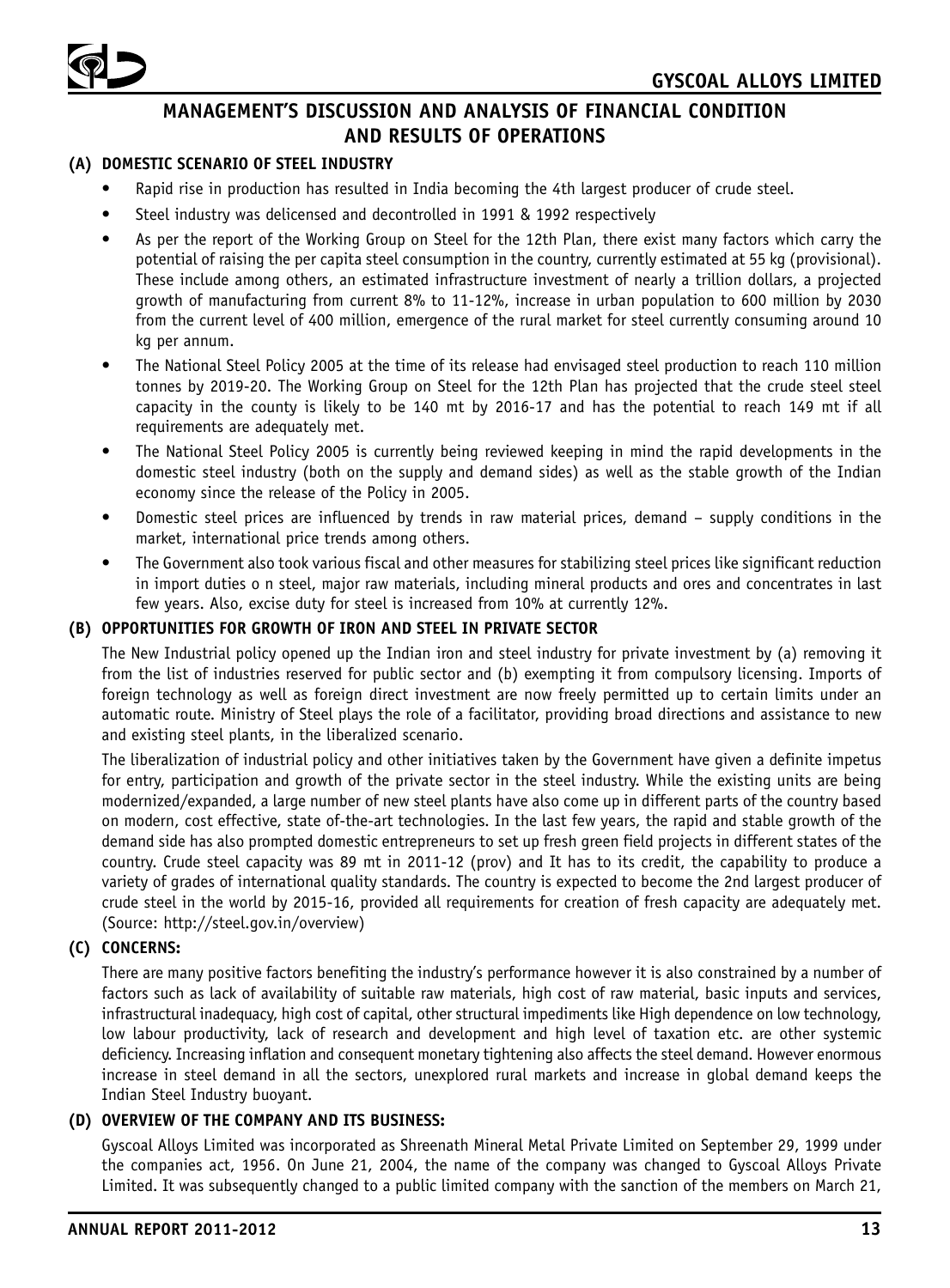

2006.Gyscoal Alloys Limited is engaged in the business of manufacturing of Stainless Steel and Mild Steel Long Products from scrap. The plant for the production activities is located at Ubkhal, Kukarwada, Vijapur – Taluka, Mehasana - District The registered office of the company is situated at 2nd Floor, Mrudul Tower, Near Times of India, Ashram Road, Ahmedabad.

In pursuance of its objectives, Gyscoal Group is committed to maintain world-class quality standards, efficient delivery schedules, competitive price and excellent after sales service. Gyscoal Alloys Limited has the capacity to manufacture all grades of Stainless Steel Products from 200 series to 400 series. The products are primarily used in the construction in chemical plants, Pharmaceutical plants, building construction, railways and other sectors for structural purpose.

At present, Company's products portfolio includes Angles, Bright Bars, Black Bars, Flats, Hexagonal and Round Corner Squares (RCS) products which include channels, sections, pata-patti, full line of Round Corner Squares (RCS) and rectangles in standard sizes. The Company also manufactures squares, and Flat in sizes of the specification as per requirement of its customers.

The Company's products adhere to high quality standards and it has got ISO 9001:2008 certification for "the manufacture and supply of stainless steel and mild steel based angles, channels, flats, round, square, bright, twisted bars, billets and ingots" adhering to IS 2062 & IS 1786" from BSI Management Systems.

During the past couple of years the Company has been successful in producing goods according to needs and specifications of its foreign buyers. The Company has been exporting a wide range of products to various Countries namely Thailand, Philippines, Malaysia, etc.

With the experience of the running secondary steel units of our company and looking to the growth in the consumer sectors like construction, railway, manufacturing (Pharma, Chemicals, Mechanicals etc.), IT etc Steel Long Products are in huge demand. In order to meet this increasing demand of our products, our company is in the process of expanding its present steel manufacturing capabilities by way of setting up a steel melting shop with additional installed capacity which is under process. The details of Utilization of IPO proceeds forms part of Director's Report of the Company.

# **(E) FINANCIAL PERFORMANCE OF THE COMPANY**

- During FY12, the company recorded a total income of Rs 21669.69 lacs , of which income from the operations was Rs. 21615.26 lacs and other income was Rs. 54.43 lacs.
- For the year FY12, Earnings Before Interest, Depreciation, Tax and Amortization (EBIDTA) was Rs. 1613.38 lacs
- For the year FY12, Depreciation was Rs. 361.54 lacs, Interest and Finance charges were Rs. 850.25 lacs and Profit before Tax (PBT) was Rs. 401.58 lacs. And Profit After tax (PAT) was Rs. 252.95 lacs
- Basic & diluted Earnings Per Share (EPS) was Rs. 1.60
- As on 31 March, 2012 the Net worth of the company was Rs. 9053.03 lacs

## **(F) COMPETITION**

The Company faces stiff competition from medium and larger well-established players. The Company is smaller in size compared to the market leaders. However with capital expenditure in the project of the company it intends to make it good and face competition more confidently.

## **(G) INTERNAL CONTROL SYSTEMS AND THEIR ADEQUACY**

Your Company has appropriate internal control system for business processes, with regards to efficiency of operations, financial reporting, compliance with applicable laws and regulations. The Company has also put in place a well defined organization structure, clear authority levels and detailed internal guidelines for conducting business transactions. The Internal Audit Program is designed in consultation with the Statutory Auditors to ensure accuracy and reliability of accounting data and is monitored by the Audit Committee. Audit observations and recommendations are reported to the Audit Committee, which monitors the implementation of the said recommendations. The Company's internal audit team also carries out extensive audits throughout the year, across all functional areas.

## **(H) CAUTIONARY STATEMENT**

Statements made in the report describing the company's plan, projections and expectations may constitute "forward looking statement" within the meaning of applicable laws and regulations. Actual results may differ materially from those expressed or implied.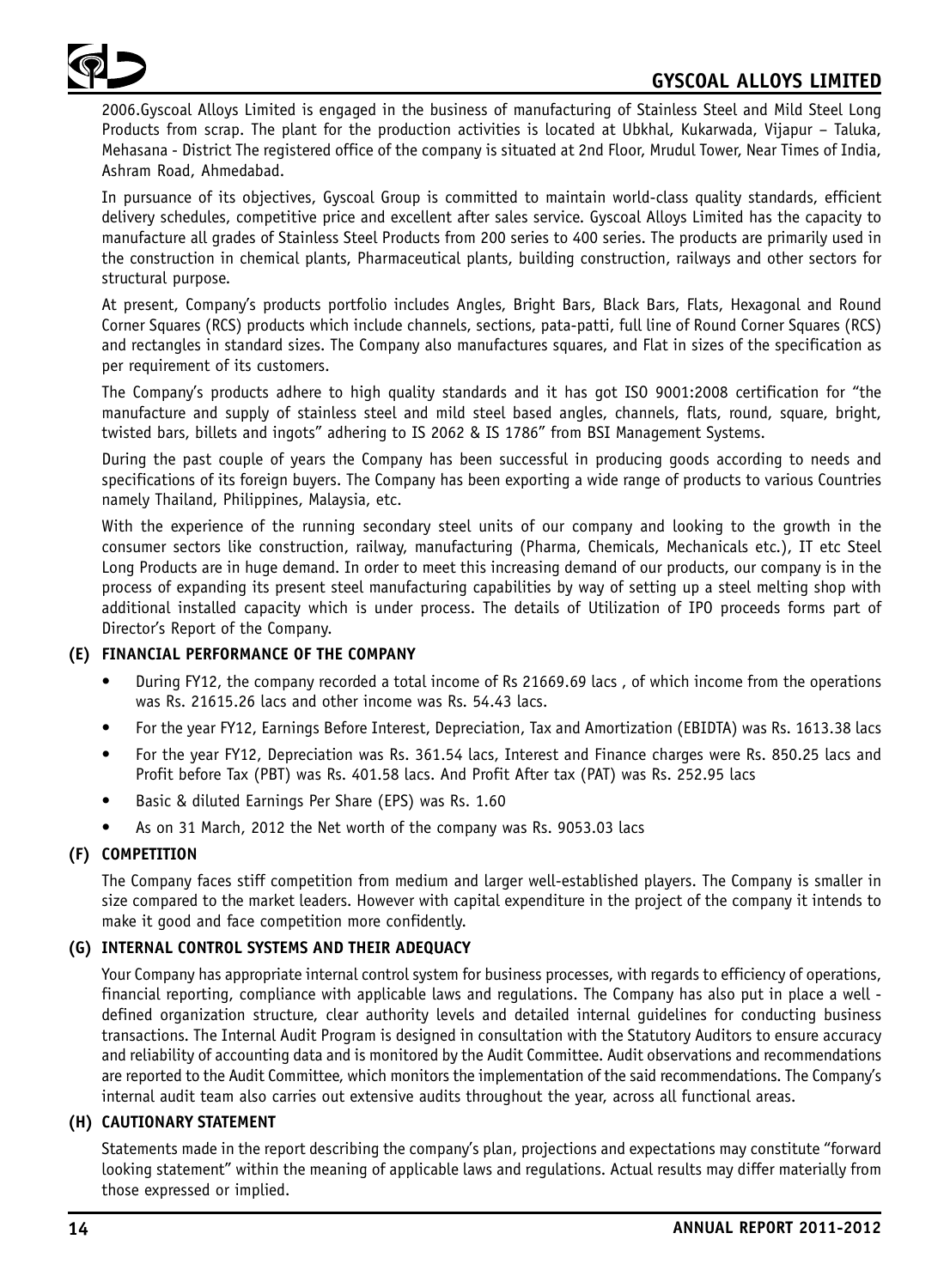

# **REPORT ON CORPORATE GOVERNANCE**

# **(Annexure to and forming integral part of Director's Report of the Company)**

#### *MANDATORY REQUIREMENTS*:

Your Company is always keen to provide maximum information to all its stakeholders and thereby becoming more and more transparent, objective and informative. As step in that direction, your Company is presenting this Corporate Governance Report. Your Company believes that principles of fairness, transparency and accountability are the cornerstones for good governance.

## **1. COMPANY'S PHILOSOPHY ON CODE OF GOVERNANCE:**

Corporate Governance is based on the principal of truth, transparency, accountability, equity and responsibility in all our dealings with our employees, shareholders, customers, suppliers, government, lenders and community at large. The Company believes that better corporate governance can be achieved through increased transparency in its operations and has taken and will continue to take various measures towards achievement of good corporate governance. It is a tool to judge and evaluate the standards and ethics of Corporate Management.

#### **2. BOARD OF DIRECTORS**

#### **2.1. Composition of the Board:**

As on 31st March, 2012 Company's Board comprises of eight directors four of whom are executive directors (including Managing Director & Whole Time Directors) and remaining are non-executive directors who are also independent directors. Mr. Viral Shah and Mr. Manish Shah are related to each other as brothers. And Mr. Zankarsinh Solanki is Son of Mrs. Giraben Solanki, except this no other directors are related to each other

#### **2.2 Details of Memberships of the Directors in other Boards and in Board Committees as on 31st March, 2012 are as under:**

| <b>Name of Directors</b>  | <b>Category of Directors</b> | No. of other<br>Directorship |         | Committee Membership/<br>Chairmanship held* | No of other             |
|---------------------------|------------------------------|------------------------------|---------|---------------------------------------------|-------------------------|
|                           |                              | <b>Public</b>                | Private | Committee<br>Chairmanship                   | Committee<br>Membership |
| Mr. Viral M. Shah         | Chairman & Mq. Director      | 2                            | 3       | NIL                                         | NIL                     |
| Mr. Manish M. Shah        | Whole-time Director          | 1                            | 1       | NIL                                         | NIL                     |
| Mr. Zankarsinh K. Solanki | Whole-time Director          | 2                            | 5       | NIL                                         | NIL                     |
| Mrs. Giraben K. Solanki   | Executive Director           | $\mathbf 0$                  | 2       | NIL                                         | NIL                     |
| Mr. Prem Malik            | Independent Director         | 4                            | 4       | NIL                                         | 3                       |
| Mr. Kuren Amin            | Independent Director         | $\mathbf 0$                  | 6       | NIL                                         | <b>NIL</b>              |
| Mr. Sunil Talati          | Independent Director         | 4                            | 1       | 1                                           | 1                       |

Mr. Vijay Ranchan has resigned from the directorship of the company w.e.f 25th August, 2012

Only Audit Committee, Investor /Shareholders' Grievance Committee and Remuneration Committee have been considered.

#### **2.3 Board meetings:**

**A ) During the year 2011-12 the Board meet 14 times on 01/04/2011, 15/04/2011, 12/05/2011, 23/05/2011, 02/06/2011, 29/06/2011, 20/07/2011, 12/08/2011, 26/08/2011, 01/09/2011, 11/10/2011, 14/11/2011, 16/01/2012 and 13/02/2012**

The maximum time gap between any two meetings was not more than 3 (three) calendar months.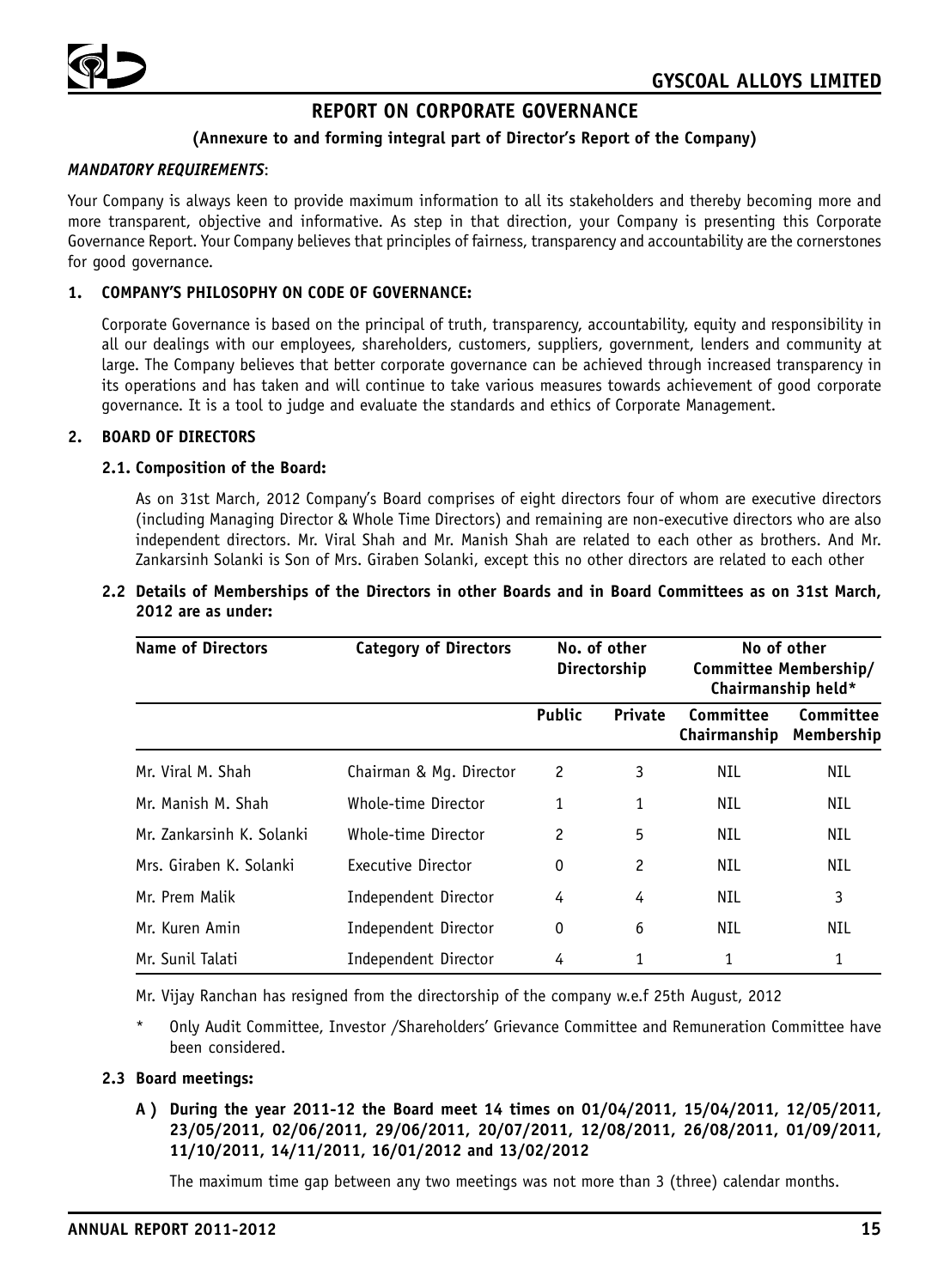# **B) Attendance of directors:**

| Names of Directors     |      | Meetings | Attendance at the last AGM held on 30th September, 2011 |
|------------------------|------|----------|---------------------------------------------------------|
|                        | Held | Attended |                                                         |
| Mr. Viral Shah         | 14   | 14       | YES                                                     |
| Mr. Manish Shah        | 14   | 14       | <b>YES</b>                                              |
| Mrs. Giraben Solanki   | 14   | 13       | NO.                                                     |
| Mr. Zankarsinh Solanki | 14   | 14       | YES                                                     |
| Mr. Kuren Amin         | 14   | 8        | NO.                                                     |
| Mr. Vijay Ranchan      | 14   | 0        | NO.                                                     |
| Mr. Sunil Talati       | 14   | 8        | YES                                                     |
| Mr. Prem Malik         | 14   |          | NO.                                                     |

#### **2.4 Disclosures regarding appointment/re-appointment of Directors:**

Mr. Kuren Amin & Mr. Zankarsinh Solanki are Directors retiring at the ensuing Annual General Meeting and being eligible, have offered themselves for re-appointment.

The Board of Directors of the Company has, subject to the approval of the Members, approved the re-appointment of Mr. Viral Shah, as Chairman & Managing Director of the Company, for a period of Five years with effect from 3rd December, 2012 to 2nd December, 2017

The Board of Directors of the Company has, subject to the approval of the Members, approved the re-appointment of Mr. Manish Shah, as Whole Time Director of the Company, for a period of Five years with effect from 30th November, 2012 to 29th November, 2017.

The Board of Directors of the Company has, subject to the approval of the Members, approved the re-appointment of Mrs. Giraben Solanki, as Executive Director of the Company, for a period of Five years with effect from 2nd January, 2013 to 1st January, 2018

The Board has recommends the above appointments/re-appointments.

The brief resume and other information required to be disclosed under this section is provided in the Notice of Annual General Meeting.

## **2.5. DIRECTORS' SHAREHOLDING**

Shareholding of the Directors in the company as on 31st March, 2012

| <b>Names of Directors</b> | No. of shares held | Percentage of share-holding |
|---------------------------|--------------------|-----------------------------|
| Mr. Viral M. Shah         | 4896502            | 30.94                       |
| Mr. Manish M. Shah        | 240471             | 1.52                        |
| Mr. Zankarsinh K. Solanki | 154857             | 0.98                        |
| Mrs. Giraben K. Solanki   | 1224153            | 7.73                        |

The remaining directors namely Mr.Kuren Amin, Mr. Vijay Ranchan, Mr. Sunil Talati and Mr. Prem Malik do not hold any share in the Company.

# **3. CODE OF CONDUCT**

Company's Board has laid down a Code of Business Conduct and Ethics (the "Code") for all the Board Members and Senior Management of the Company. The Code is available on the website of the company www.gyscoal.com. All the Board Members and Senior Management personnel have affirmed compliance of the Code.

The Managing Director has confirmed the compliance of the Code. A declaration as required under sub-clause I (D) of clause 49 of the listing agreement is as under:

"In accordance with sub-clause I (D) of Clause 49 of the Listing Agreement with the Stock Exchanges. I hereby confirm that, all the Directors and Senior Management Personnel of the Company have affirmed compliance with Code of Business Conduct and Ethics applicable to them for the year 2011-2012.

Date : 27/08/2012 **Viral M. Shah**

Place : Ahmedabad Managing Director and Managing Director and Managing Director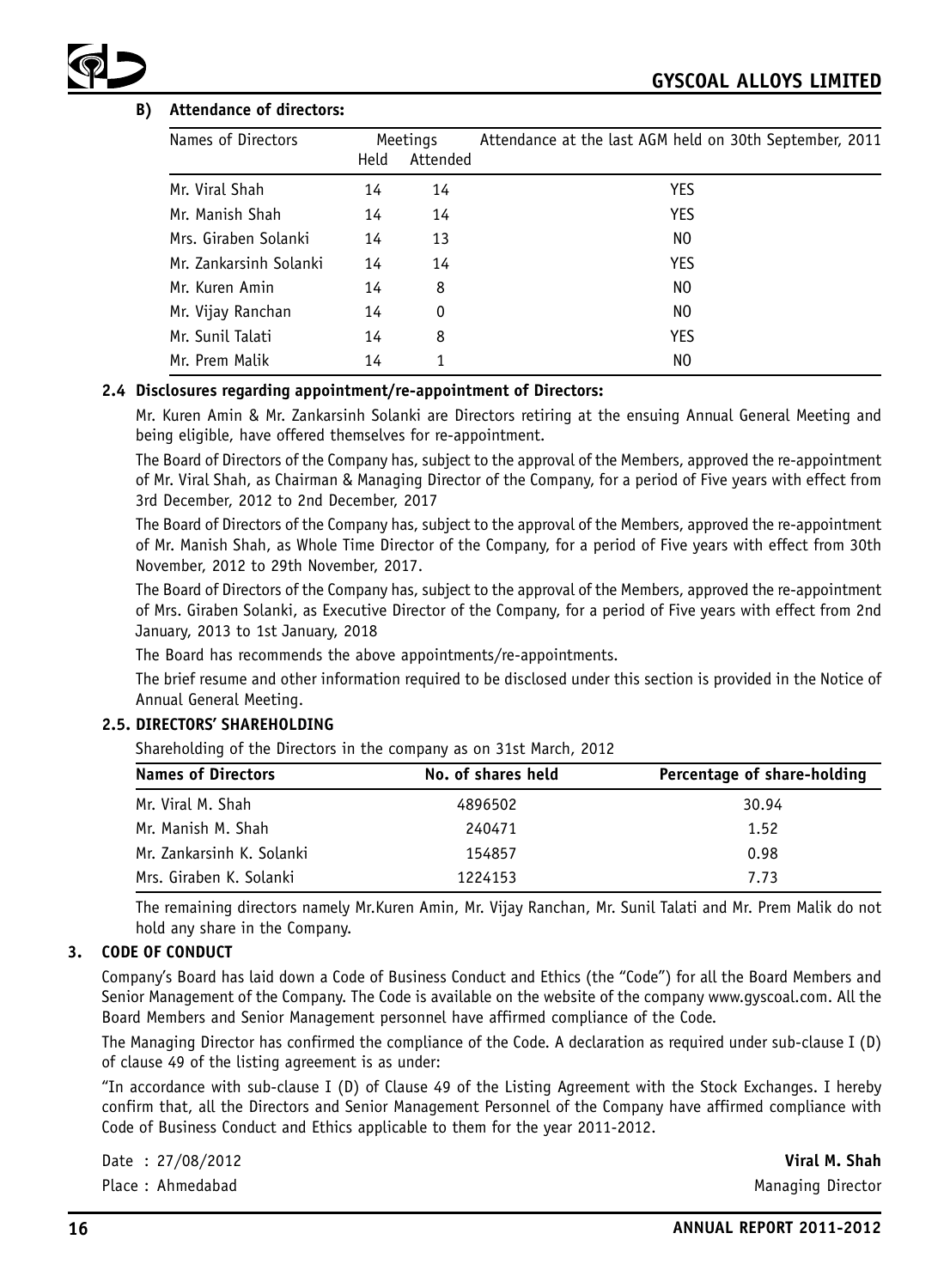

# **4. COMMITTEES UNDER CORPORATE GOVERNANCE**

| Sr. No. | <b>Committee of Directors</b>                 | Constituted on      |
|---------|-----------------------------------------------|---------------------|
|         | Audit Committee                               | 18th February, 2008 |
|         | <b>Remuneration Committee</b>                 | 18th February, 2008 |
| ર       | Shareholders & Investors' Grievance Committee | 18th February, 2008 |

# **4.1 Audit Committee:**

The scope and functions of the Audit Committee are as per Section 292A of the Companies Act. Its main function is to provide the Board of Directors of the Company with additional assurance as to reliability of financial information and statutory financial statements and as to the adequacy of internal accounting and control systems. It acts as a link between the management, statutory auditors and the Board of Directors. The scope of Audit Committee shall include, but shall not be restricted, to the following:

- 1. To investigate any activity within its terms of reference.
- 2. To seek information from any employee.
- 3. To obtain outside legal or other professional advice.
- 4. To secure attendance of outsiders with relevant expertise, if it considers necessary.
- 5. Oversight of the Company's reporting process and the disclosure of its financial information to ensure that the financial statement is correct, sufficient and credible.
- 6. Recommending the appointment and removal of external auditor, fixation of audit fee and also approval for payment for any other services.
- 7. Reviewing with management the annual financial statements before submissions to the board, focusing primarily on:
	- Any changes in accounting policies and practices.
	- Major accountings entries based on exercise based on judgment by management.
	- Qualification in draft audit report.
	- Significant adjustments arising out of audit.
	- The going concern assumption.
	- Compliance with accounting standards.
	- Compliance with stock exchanges and legal requirements concerning financial statements.
	- Any related party transaction i.e transactions of the company of material nature, with promoters or the management, their subsidiaries or relatives, etc, that may have potential conflict with the interest of the Company at large.
- 8. Reviewing with the management, external and internal auditors, the adequacy of internal control systems.
- 9. Reviewing with the management, the statement of uses/application of funds raised through an issue (public issue, right issue, preferential issue etc.), the statement of funds utilized for the purposes other than those stated in the offer document/prospectus/notice and making appropriate recommendation to the Board to take up steps in the matter.
- 10. Reviewing the adequacy of internal audit function, including the structure of the internal audit department, staffing and seniority of the official heading the department, reporting structure coverage and frequency of internal audit.
- 11. Discussion with internal auditors any significant findings and follow up thereon.
- 12. Reviewing the findings of any internal investigations by the internal auditors into matters where there is suspected fraud or irregularity or a failure of internal control systems of a material nature and reporting the matter to the Board.
- 13. Discussion with external auditors before the audit commences nature and scope of audit as well as to have post- audit discussion to ascertain any area of concern.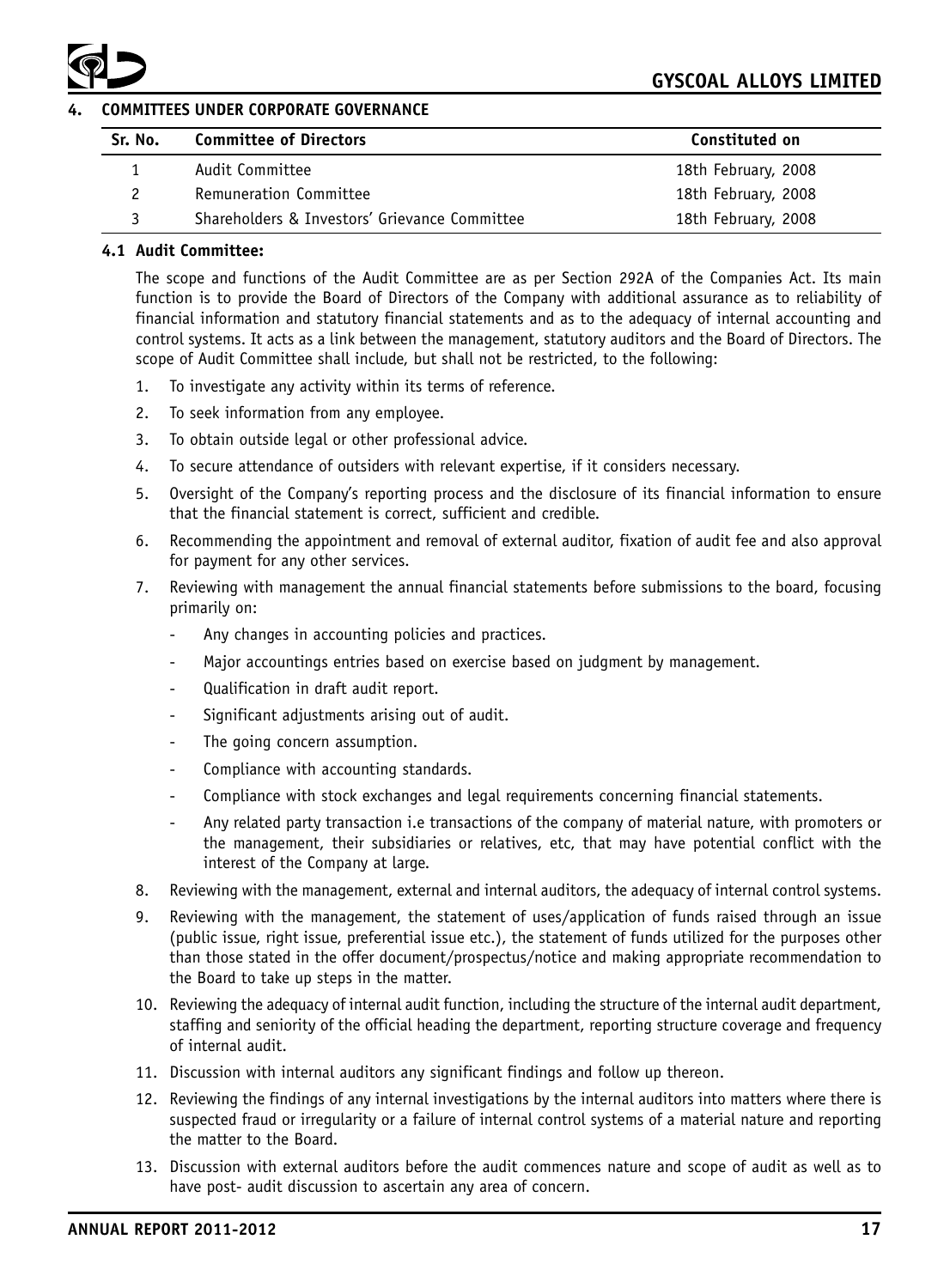

- 14. Reviewing the Company's financial and risk management policies.
- 15. To look into the reasons for substantial defaults in the payment to the depositors, debenture holders, shareholders (in case of non-payment of declared dividend) and creditors.
- 16. It shall have discussion with the auditors periodically about internal control systems, the scope of audit including the observations of the auditors and review the quarterly, half yearly and annual financial statements before submissions to the Board.
- 17. It shall ensure compliance of internal control systems.

#### **A. Composition**

The terms of the Audit Committee comply with the requirements of Section 292A of the Companies Act, 1956 and also Clause 49 of the Listing Agreement to be entered into with the Stock Exchange. The Audit Committee consists of with at least 2/3rd members being independent directors. The representative of Auditors is invitees to the Audit Committee.

The members of the Audit Committee for the year 2011-12 are:

| Name of the Members | <b>Designation</b> | Nature of Directorship               |
|---------------------|--------------------|--------------------------------------|
| Mr. Sunil H. Talati | Chairman           | Independent & Non Executive Director |
| Mr. Kuren Amin      | Member             | Independent & Non Executive Director |
| Mr. Manish M. Shah  | Member             | Executive Director                   |

#### **B. During the financial year ended 31st March, 2012, the meetings of the Audit committee held as under;**

| Sr. No. | <b>Dates of Meeting</b> | Committee strength | No. of members present |
|---------|-------------------------|--------------------|------------------------|
| 1.      | 12/05/2011              | 3                  | 3                      |
| 2.      | 29/06/2011              | 3                  | 3                      |
| 3.      | 12/08/2011              | 3                  | 3                      |
| 4.      | 26/08/2011              | 3                  | 3                      |
| 5.      | 01/09/2011              | 3                  | 3                      |
| 6.      | 14/11/2011              | 3                  | 3                      |
| 7.      | 13/02/2012              | 3                  | 3                      |

#### **C. Attendance at the Committee meetings**

| <b>Name of Directors</b> | Category                             | No. of meetings attended |
|--------------------------|--------------------------------------|--------------------------|
| Mr. Sunil H. Talati      | Independent & Non Executive Director |                          |
| Mr. Kuren Amin           | Independent & Non Executive Director |                          |
| Mr. Manish M. Shah       | Executive Director                   |                          |

Ms Neha Choksi, Company Secretary and Compliance officer acts as Secretary of the Committee

## **4.2 REMUNERATION COMMITTEE**

The remuneration policy of the Company is based on several criterions which include responsibility, performance, potentials of the director and growth of the Company. The remuneration committee is vested with all the necessary powers and authorities to recommend and ensure appropriate disclosure on the remuneration of Managing Director, Wholetime Director and other Directors.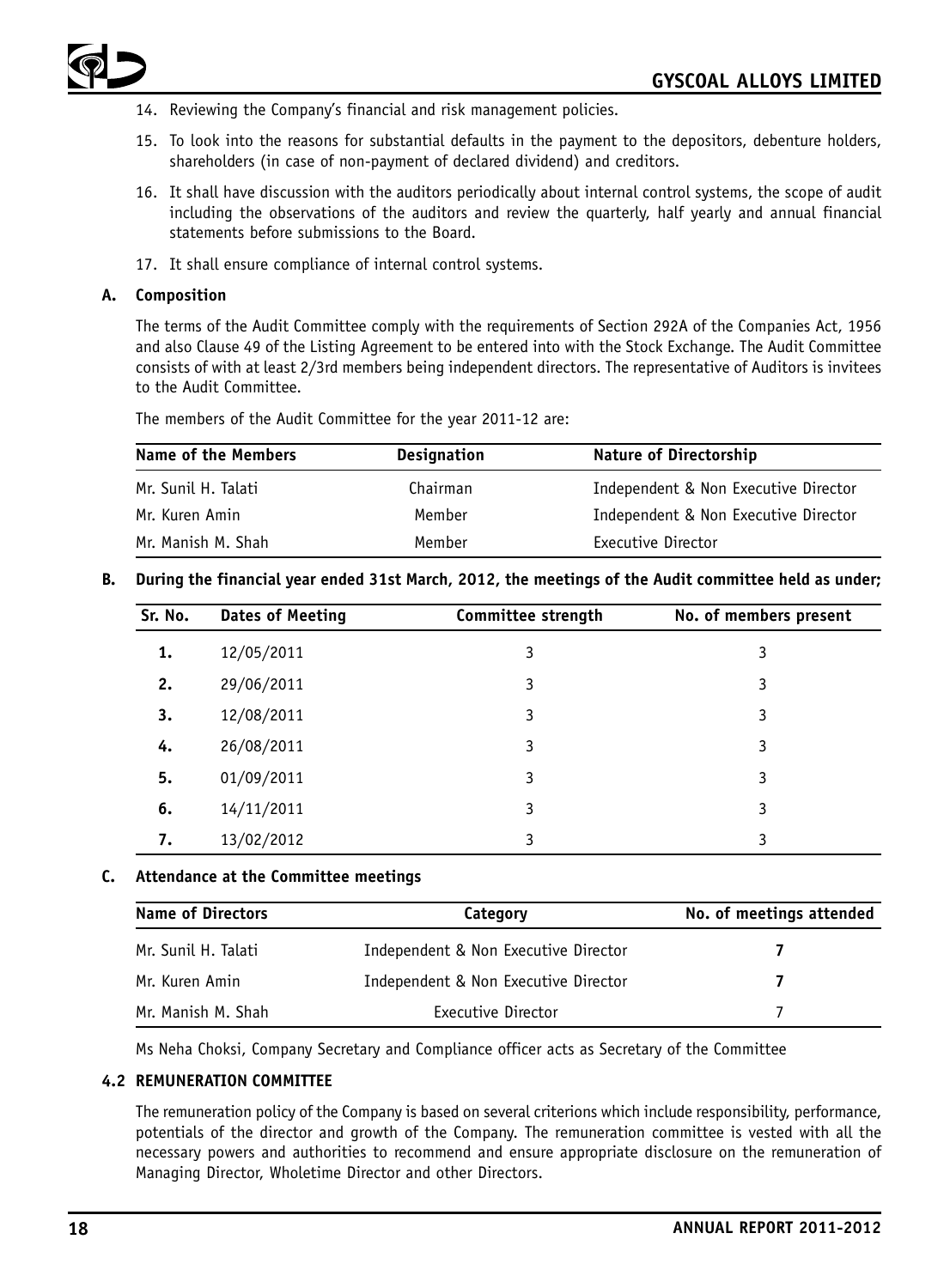# **A. Composition:**

The members of the Remuneration Committee for the year 2011-12 are:

| <b>Name of the Members</b> | <b>Designation</b> | <b>Nature of Directorship</b>        |
|----------------------------|--------------------|--------------------------------------|
| Mr. Sunil H. Talati        | Chairman           | Independent & Non Executive Director |
| Mr. Kuren Amin             | Member             | Independent & Non Executive Director |
| Mr. Prem Malik             | Member             | Independent & Non-Executive Director |

Mr. Kuren Amin was appointed as Member of Remuneration Committee w.e.f 01/04/2011.

**B. During the financial year ended 31st March, 2012, the meetings of the Remuneration committee held as under;**

| Sr. No. | <b>Dates of Meeting</b> | Committee strength | No. of members present |
|---------|-------------------------|--------------------|------------------------|
|         | 01/04/2011              |                    |                        |

#### **C. Attendance at the Committee meetings**

| <b>Name of Directors</b> | Category                             | No. of meetings attended |
|--------------------------|--------------------------------------|--------------------------|
| Mr. Sunil H. Talati      | Independent & Non Executive Director |                          |
| Mr. Kuren Amin           | Independent & Non Executive Director |                          |
| Mr. Prem Malik           | Independent & Non Executive Director |                          |

#### **D. Details of remuneration to Managing Director / Whole Time Directors:**

#### **i) Remuneration Policy**:

Managing Director / Whole Time Directors are being paid remuneration as approved by the shareholders and other appropriate authorities from time to time. The details remuneration policy paid to the Managing Director/Whole time Directors during the year are given below:-

- Mr. Viral M. Shah is appointed as Managing Director for period of 5 years w.e.f 30th November 2007.He draws remuneration in the scale of 40,000-10,000-80,000 p.m. inclusive of all perks but he will be entitled to the PF, ESI and Gratuity as per the rules of the company. The above remuneration falls within the limits prescribed in schedule XIII of the Companies Act, 1956.
- Mr. Manish M. Shah is appointed as Whole Time Director for period of 5 years w.e.f 30th November 2007. He draws remuneration in the scale of 20,000-5,000-40,000 p.m. inclusive of all perks but he will be entitled to the PF, ESI and Gratuity as per the rules of the company. The above remuneration falls within the limits prescribed in schedule XIII of the Companies Act, 1956.
- Mrs. Giraben Solanki is appointed as Executive Director for the period of 5 years w.e.f. 2nd January, 2008. She draws remuneration in the scale of minimum remuneration of Rs. Rs.15000 p.m. and maximum remuneration of Rs.30000 p.m. during the course of her tenure inclusive of all perks but she will be entitled to the PF, ESI and Gratuity as per the rules of the company. The above remuneration falls within the limits prescribed in schedule XIII of the Companies Act, 1956
- Mr. Zankarsinh Solanki is appointed as a Whole Time Director of GYSCOAL ALLOYS LIMITED, for a period of five years commencing from 1st April, 2011 and ending on 31st March, 2016, with payment of remuneration maximum up to Rs. 60,000 (Sixty thousand) per month during the course of his tenure inclusive of all perks but he will be entitled to the PF, ESI and Gratuity as per the rules of the company. The above remuneration falls within the limits prescribed in schedule XIII of the Companies Act, 1956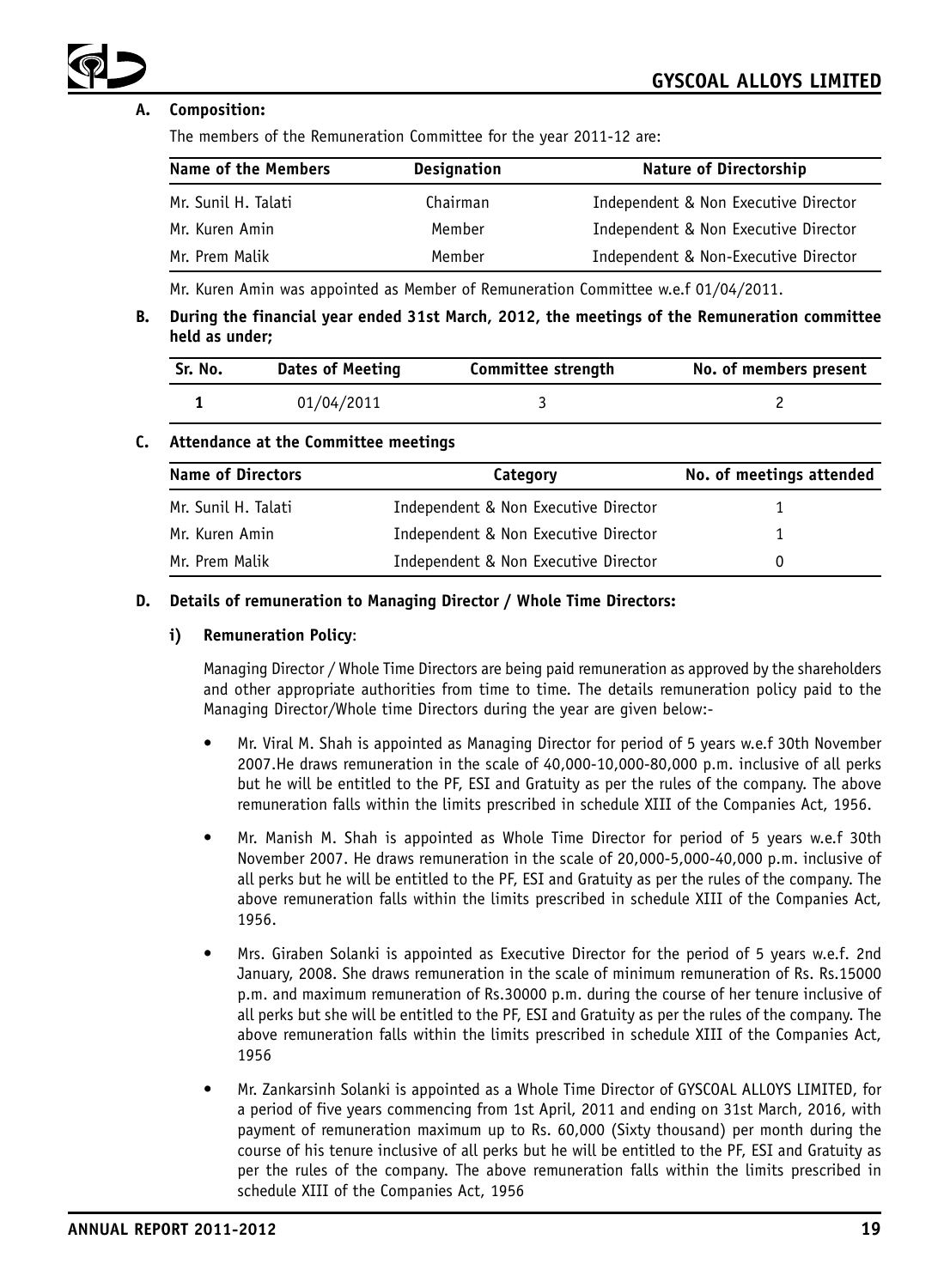

## **ii) Remuneration Paid during the year 2011-12:**

| Name                   | Designation         | Aggregate Vale of Salary & Perguisites $(\bar{\zeta})$ |
|------------------------|---------------------|--------------------------------------------------------|
| Mr. Viral M. Shah      | Managing Director   | $6,16,880/-$                                           |
| Mr. Manish M. Shah     | Whole Time Director | $3,75,880/-$                                           |
| Mrs. Giraben Solanki   | Executive Director  | $2,74,840/-$                                           |
| Mr. Zankarsinh Solanki | Whole Time Director | $3,75,880/-$                                           |

## **4.3 SHAREHOLDERS AND INVESTORS GRIEVANCE COMMITTEE**

#### **A. Composition**

As part of its Corporate Governance initiative, the Company constituted the Shareholders/Investors Grievance Committee to specifically look into matters relating to shareholders grievance such as approval of transfer / transmission / demat / remat of shares, issue of duplicate, split–up, consolidation, renewal of share certificate, non-receipt of Annual Report, non- receipt of declared dividends and such other issues.

The members of the Shareholders and Investor Grievance Committee for the year 2011-12 are:

| Name of the Members | <b>Designation</b> | Nature of Directorship               |
|---------------------|--------------------|--------------------------------------|
| Mr. Sunil H. Talati | Chairman           | Independent & Non Executive Director |
| Mr. Kuren Amin      | Member             | Independent & Non Executive Director |
| Mr. Manish M. Shah  | Member             | Executive Director                   |

Mr. Kuren Amin was appointed as Member of Shareholder Investor and Grievance Committee w.e.f 01/04/ 2011

**B. During the financial year ended 31st March, 2012, the meetings of the Share Holder Investor and Grievance committee was held as under;**

| Sr. No. | Dates of Meeting | Committee strength | No. of members present |
|---------|------------------|--------------------|------------------------|
|         | 29/03/2012       |                    |                        |

## **C. Attendance at the Committee meetings**

| <b>Name of Directors</b> | Category                             | No. of meetings attended |
|--------------------------|--------------------------------------|--------------------------|
| Mr. Sunil H. Talati      | Independent & Non Executive Director |                          |
| Mr. Kuren Amin           | Independent & Non Executive Director | $\Omega$                 |
| Mr. Manish Shah          | Whole Time Director                  |                          |

## **D. Investor Grievance Redressal:**

## **Details of complaints received and redressed during the year:**

Number of complaints received and resolved during the year under review of the Company and its breakup for the year 2011-12 is as under**:**

| <b>Received From</b>   | No. of<br><b>Complaint Received</b> | No. of<br><b>Complaints</b> | Pending<br><b>Complaint Resolved</b> |
|------------------------|-------------------------------------|-----------------------------|--------------------------------------|
| Letters from Investors | NIL                                 | NIL                         | NIL                                  |
| N.S.E                  | NIL                                 | NIL                         | NIL                                  |
| B.S.E                  | NIL                                 | NIL                         | NIL                                  |
| <b>SEBI Scores</b>     | 02                                  | 02                          | NIL                                  |
| <b>Total</b>           | 02                                  | 02                          | NIL                                  |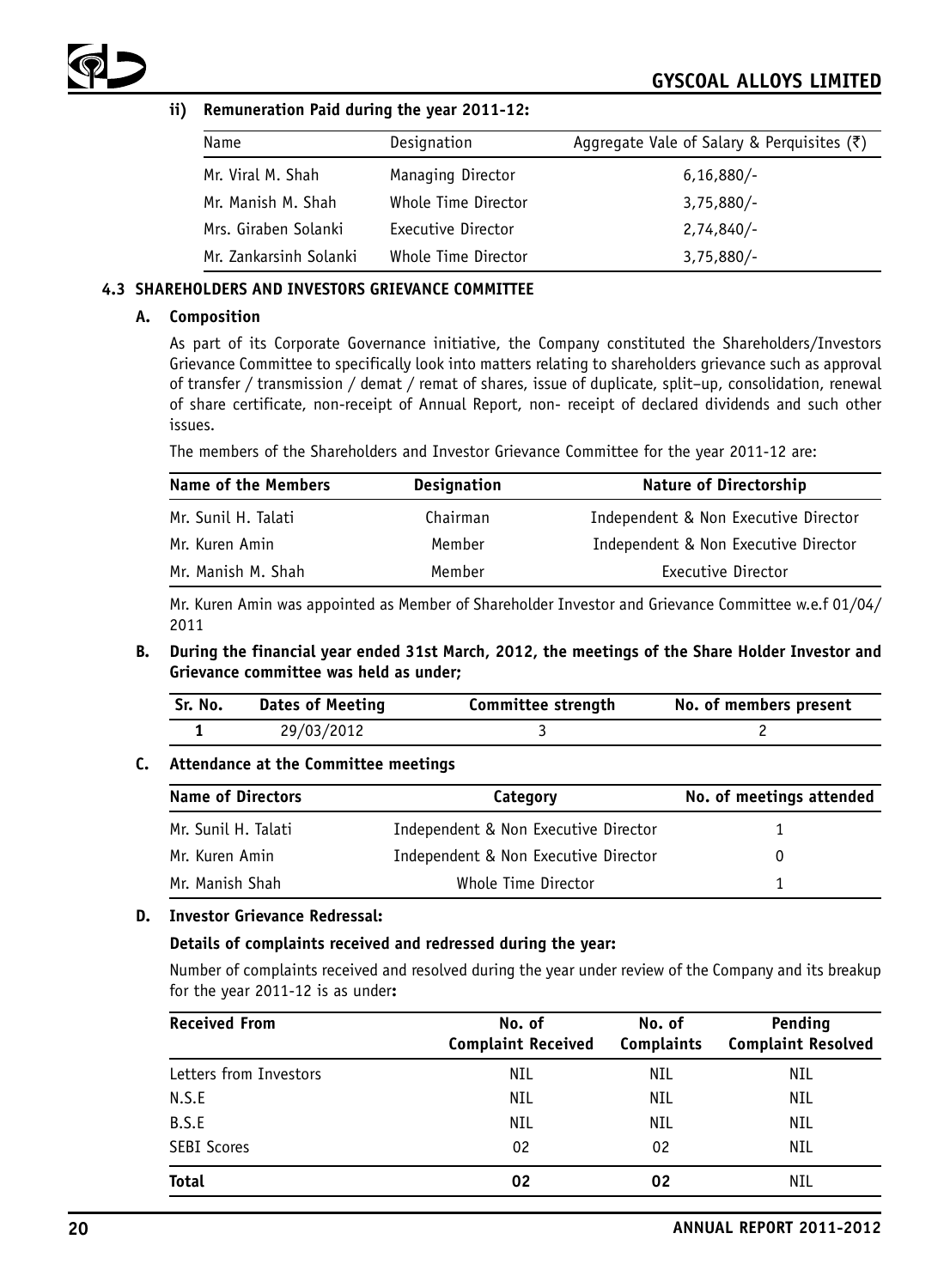



#### **5. GENERALBODY MEETINGS**

#### **a) The last three Annual General Meetings were held as under:**

| For the year<br>ended | Location                                                                                                      | Date       | Time       | No. of Special<br><b>Resolution passed</b> |
|-----------------------|---------------------------------------------------------------------------------------------------------------|------------|------------|--------------------------------------------|
| 31/03/2011            | Hotel Park Plaza, Opposite Gujarat College,<br>Ellisbridge Ahmedabad 380006                                   | 30/09/2011 | 11.30 a.m. |                                            |
| 31/03/2010            | Registered Office:2nd Floor, Mrudul Tower, 18/09/2010<br>B/h Times of India, Ashram Road,<br>Ahmedabad 380009 |            | 11.30 a.m. | 2                                          |
| 31/03/2009            | Registered Office:2nd Floor, Mrudul Tower, 30/09/2009<br>B/h Times of India, Ashram Road,<br>Ahmedabad 380009 |            | 11.30 a.m. | 2                                          |

## **b) Special resolution passed through postal ballot**

During the year ended 31st March, 2012, there have been no resolutions passed by the Company's shareholders by postal ballot. At the ensuing annual General Meeting, there is no resolution proposed to pass by postal ballot.

#### **6. DISCLOSURES**

- a) There were no materially significant related party transactions that may have potential conflict with the interest of the Company at large. The details of related party transactions are disclosed in financial section of this Annual Report.
- b) In the preparation of the financial statements, the Company has followed the Accounting Policies and Practices as prescribed in the Accounting Standards and has been consistently applied except for the changes mentioned in Notes forming part of Account.
- c) The implementation of the risk assessment and minimization procedure containing the project/potential risk areas, its intensity, its effects, causes and measures taken by the Company are reviewed by the Committee periodically.
- d) The details of utilization of the proceeds of Initial Public Offer (IPO) are disclosed to the Audit Committee and the Board. The details of the utilization of Proceeds of IPO are mentioned in the Directors' Report.
- e) Management Discussion and Analysis Report is set out in a separate section included in this Annual Report and forms part of this Report.
- f) There has been no instance of non-compliance by the Company on any matter related to capital markets since listing (i.e. 27th October, 2010) and hence no penalties or strictures have been imposed on the Company by the Stock Exchanges or SEBI or any other statutory authority.
- g) The Chief Executive Officer and the Chief Financial Officer have furnished a Certificate to the Board for the year ended on 31st March, 2012 in compliance with Clause 49 of Listing Agreement.
- h) A Practicing Company Secretary carried out a secretarial audit to reconcile the total admitted capital with National Securities Depository Limited (NSDL) and Central Depository Services (India) Limited (CDSL) and the total issued and listed capital. The Secretarial audit report confirms that the total issued/paid-up capital of the Company is in agreement with the total number of shares in physical form and the total number of dematerialized shares held with NSDL and CDSL.
- i) The designated Senior Management Personnel of the Company have disclosed to the Board that no material, financial and commercial transactions have been made during the year under review in which they have personal interest, which may have a potential conflict with the interest of the Company at large.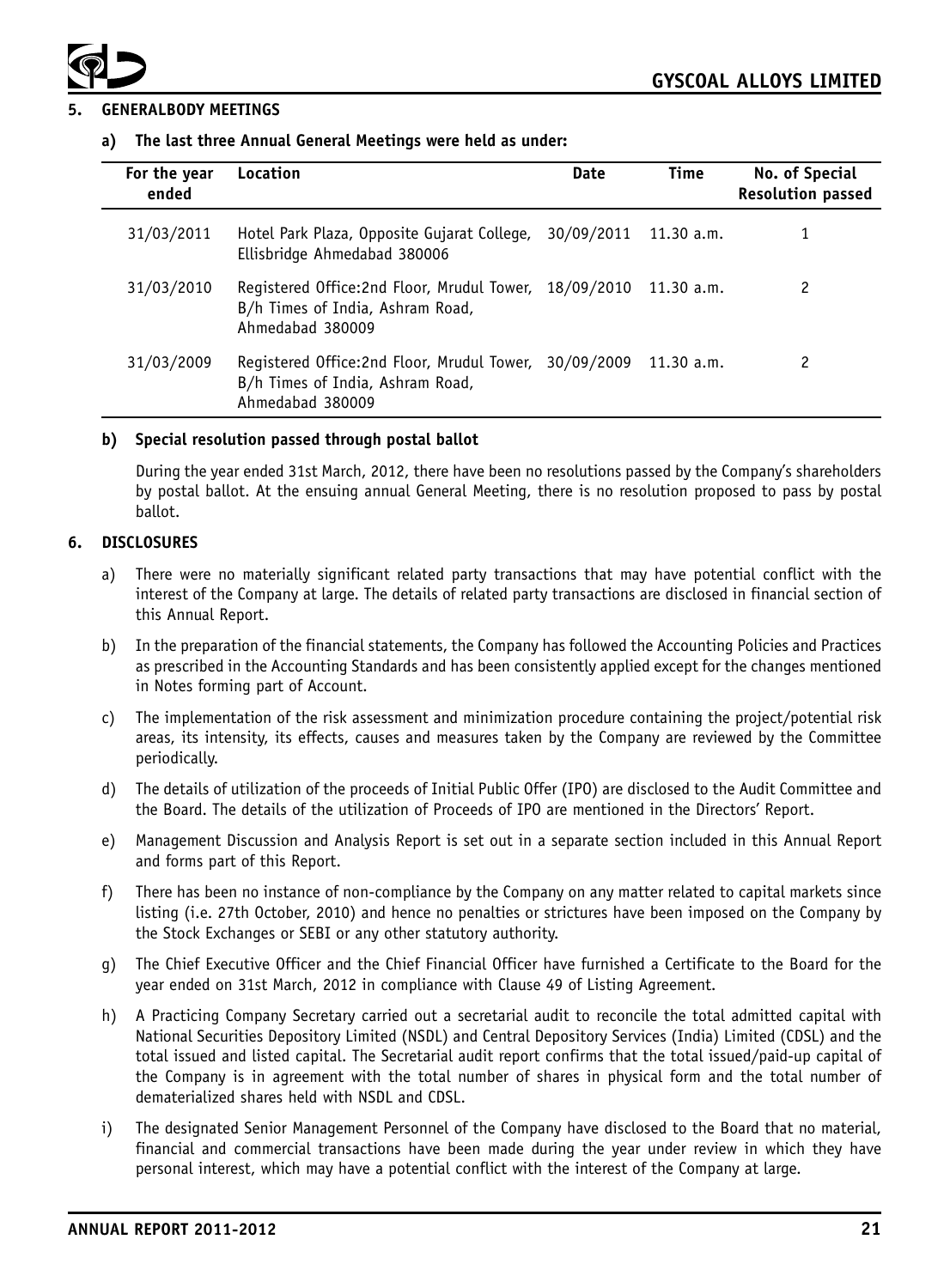

# **7. MEANS OF COMMUNICATIONS**

#### **a) Financial Results:**

The quarterly, half-yearly and annual results are published in widely circulating national and local dailies such as 'Financial Express' in English & Gujarati and are displayed on the website of the Company www. gyscoal.com.

#### **b) News Releases, Presentation etc. :**

There were no News releases, press releases etc. except during the IPO of the Company made of Institutional Investors or to analyst. The same are not displayed on the Company's website.

#### **c) Website:**

The Company's website www.gyscoal.com contains a separate dedicated section "Investor Relations" where shareholders information is available. The Annual Report of the Company is also available on the website in a downloadable form

#### **8. GENERAL SHAREHOLDERS' INFORMATION**

#### **a) Date, Day, Time and Venue for holding 13th Annual General Meeting** :

29h September, 2012, 11.30 a.m. at Park Plaza, Opposite Gujarat College, Ellisbridge Ahmedabad 380006

- **b) Registered Office**: 2nd Floor, Mrudul Tower, B/h Times of India, Ashram Road, Ahmedabad 380009
- **c) Listing Date**: 27th October, 2010

#### **d) Financial Year**:

Financial Year is 1st April to 31st March and Financial Results shall be declared

As per the following tentative schedule:

| Quarter Ending                                             | Release of Results            |
|------------------------------------------------------------|-------------------------------|
| June 2012                                                  | Second Week of August, 2012   |
| September, 2012                                            | Second Week of November, 2012 |
| December, 2012                                             | Second Week of February, 2013 |
| March, 2013                                                | End of May, 2013              |
| Annual General Meeting for the year ending31st March, 2013 | End of September, 2013        |

#### **e) Book closure date**:

The Register of Members and Share Transfer Books of the Company will be closed from Monday, 24th September, 2012 to Saturday, 29th September, 2012 (both days inclusive) for the purpose of 13th Annual General Meeting.

#### **f) Listing on Stock Exchanges**:

The Company's shares are listed on the following Stock Exchanges:

| Name of Stock Exchange                   | Address                                                               | Code   |
|------------------------------------------|-----------------------------------------------------------------------|--------|
| Bombay Stock Exchange Limited            | Floor 25, P. J Towers, Dalal Street,<br>Mumbai - 400 001              | 533275 |
| National Stock Exchange of India Limited | Exchange Plaza, Bandra Kurla Complex,<br>Bandra (E), Mumbai - 400 051 | GAL    |

• Annual Listing Fees for the year 2012-13 have been paid by the Company to BSE and NSE

ISIN of Equity Shares NSDL/CDSL is INE482J01013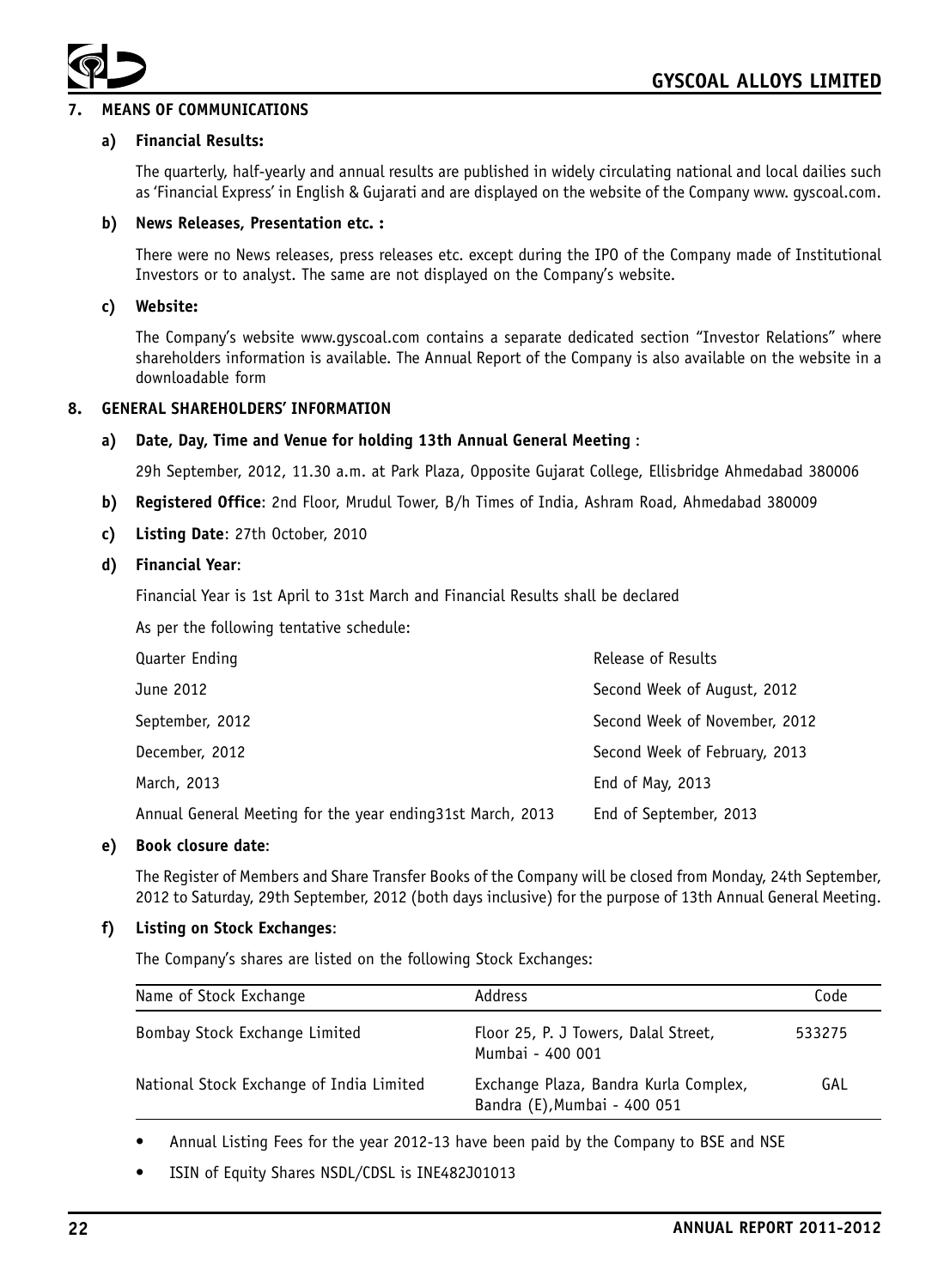

**g) Market Price Data and Performance of the share price of the Company in comparison to BSE Sensex and NSE Nifty:**

| Month           |       |                  | <b>BSE</b> |               |       |                  | <b>NSE</b> |              |
|-----------------|-------|------------------|------------|---------------|-------|------------------|------------|--------------|
|                 |       | Company          |            | <b>Sensex</b> |       | Company          |            | <b>Nifty</b> |
|                 |       | (In ₹ Per share) |            |               |       | (In ₹ Per Share) |            |              |
|                 | High  | Low              | High       | Low           | High  | Low              | High       | Low          |
| April 2011      | 18.89 | 14.06            | 19811.14   | 18976.19      | 18.95 | 14.25            | 5944.45    | 5923.85      |
| May 2011        | 16.10 | 13.00            | 19253.87   | 17786.13      | 15.95 | 13.60            | 5775.25    | 5766.90      |
| June 2011       | 16.45 | 11.30            | 18873.39   | 17314.38      | 16.35 | 11.30            | 5657.90    | 5614.50      |
| July 2011       | 19.50 | 10.50            | 19131.70   | 18131.86      | 19.25 | 10.00            | 5740.40    | 5734.65      |
| August 2011     | 11.50 | 8.15             | 18440.07   | 15765.53      | 11.50 | 8.20             | 5551.90    | 5527.50      |
| September, 2011 | 15.00 | 8.56             | 17211.80   | 15801.01      | 14.85 | 8.70             | 5169.25    | 5161.30      |
| October, 2011   | 26.15 | 13.00            | 17908.13   | 15745.43      | 27.40 | 13.00            | 5399.70    | 5358.90      |
| November, 2011  | 24.90 | 14.30            | 17702.26   | 15478.69      | 24.75 | 14.30            | 5326.45    | 5325.40      |
| December, 2011  | 15.25 | 9.52             | 17003.71   | 15135.86      | 15.30 | 9.75             | 5099.25    | 5050.10      |
| January, 2012   | 16.74 | 12.81            | 17258.97   | 15358.02      | 16.65 | 12.75            | 5217.00    | 5216.75      |
| February, 2012  | 16.65 | 12.50            | 18523.78   | 17061.55      | 17.00 | 12.95            | 5629.95    | 5609.75      |
| March 2012      | 16.00 | 11.50            | 18040.69   | 16920.61      | 16.60 | 11.90            | 5499.40    | 5490.55      |

# **h) Shareholding As On 31st March, 2012**

(i) Shareholding Pattern Category wise as on 31st March, 2012

| Category               | No. of shares held | % of holding |
|------------------------|--------------------|--------------|
| Promoters              | 8112057            | 51.25        |
| Other Corporate Bodies | 790898             | 5.00         |
| Indian Public          | 6588798            | 41.63        |
| Clearing Member        | 256452             | 1.62         |
| Foreign Nationals      | 79351              | 0.50         |
| <b>GRAND TOTAL</b>     | 15827556           | 100.00       |

# (ii) Distribution of Shareholding as on 31st March, 2012

| Range of shares |                               | <b>SHAREHOLDERS</b>    |                  | <b>SHARES</b>          |
|-----------------|-------------------------------|------------------------|------------------|------------------------|
|                 | No. of<br><b>Shareholders</b> | Percentage<br>of Total | No. of<br>shares | Percentage<br>of Total |
| 01 to 500       | 7261                          | 82.18                  | 1115159          | 7.05                   |
| 501 to 1000     | 715                           | 8.09                   | 590729           | 3.73                   |
| 1001 to 2000    | 362                           | 4.10                   | 552864           | 3.49                   |
| 2001 to 3000    | 131                           | 1.48                   | 336563           | 2.13                   |
| 3001 to 4000    | 81                            | 0.92                   | 287747           | 1.82                   |
| 4001 to 5000    | 66                            | 0.75                   | 313770           | 1.98                   |
| 5001 to 10000   | 106                           | 1.20                   | 774052           | 4.89                   |
| 10001 & above   | 113                           | 1.28                   | 11856672         | 74.91                  |
| <b>TOTAL</b>    | 8835                          | 100.00                 | 15827556         | 100.00                 |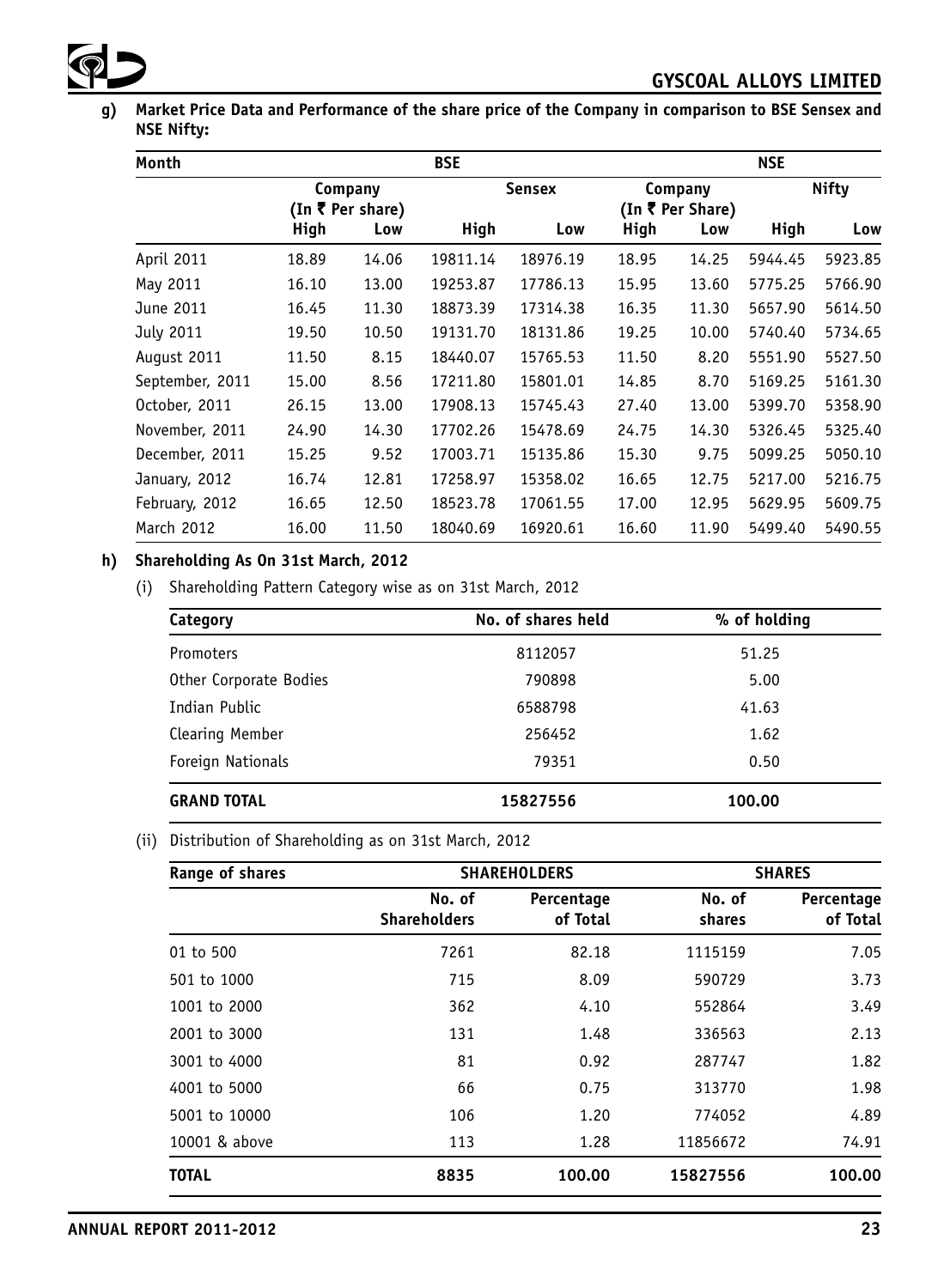

# **i) Dematerialization of Equity Shares and Liquidity:**

The Company's shares are compulsorily traded in dematerialized form. The dematerialization facility is available from both the depositories namely National Securities Depository Limited (NSDL) and Central Depository Services (India) Limited (CDSL). Equity shares of the Company representing 99.99% of the share capital are dematerialized as on 31st March, 2012. The Company's shares are regularly traded on the 'Bombay Stock Exchange Limited' and 'National Stock Exchange of India Limited' in dematerialized form.

# **j) Registrar & Transfer Agents : Link Intime India Pvt. Ltd**

C-13, Pannalal Silk Mills Compund L.B.S Marg Bhandup(W), Mumbai-400078

Phone: 022-2596 3838 Fax: 022-25946969 Email: mumbai@linkintime.co.in Website: www.linkintime.co.in

# **k) Share Transfer Procedure:**

As on 31st March, 2012, 99.99% of the equity shares of the Company are in electronic form. Transfer of these shares is done through the depositories without intervention of the Company. For transfer of physical shares, the transfer document can be lodged with Link Intime India Private Limited at the address mentioned in this Annual Report. The transfer of shares in physical form is processed within 15 days from the date of receipt, if the documents are complete in all respects. Shareholders / Investors Grievance & Share Transfer Committee is empowered to approve transfer. All the transactions related to share transfer, change of address, dividend, share certificate etc., should be addressed to R&T Agent of the Company at the address mentioned in this Annual Report. Pursuant to Clause 47(c) of the Listing Agreement with the Stock Exchanges, the Company obtained a certificate from a Practicing Company Secretary on half yearly basis, for compliance of share transfer formalities. Pursuant to SEBI (Depositories and Participants) Regulations, 1996, a certificate have also been obtained from a Practicing Company Secretary for timely dematerialization of the shares of the Company and for conducting secretarial audit on a quarterly basis for reconciliation of the share capital of the Company. The Company files copy of these certificates with the stock exchange as required.

# **l) Address of Correspondence:**

- (i) Ms. Neha Choksi Company Secretary & Compliance Officer Gyscoal Alloys Ltd. 2nd Floor, Mrudul Tower, B/h Times of India, Ashram Road, Ahmedabad 380009 Phone: 079-26574878 Fax: 079-26579387 Email: investors@gyscoal.com Website: www.gyscoal.com (ii) For transfer/dematerialization of shares, change of address of members and other queries.
- Link Intime India Pvt. Ltd C-13, Pannalal Silk Mills Compund L.B.S Marg Bhandup(W), Mumbai-400078 Phone: 022-2596 3838 Fax: 022-25946969 Email: mumbai@linkintime.co.in Website: www.linkintime.co.in
- **m) Site Location:** Gyscoal Alloys Ltd. Village: Ubhkhal, Kukarwada, Tal: Vijapur, District Mehsana, Gujarat
- **n) Outstanding GDRs /ADRs / Warrants or any convertible instrument, conversion and likely impact on equity - NIL**

# *NON-MANDATORY REQUIREMENTS:*

The non mandatory requirements have been adopted to the extent and in the manner as stated under the appropriate headings detailed below:

## **1. Remuneration Committee:**

Your Company has a Remuneration Committee to recommend appointment / re-appointment and to recommend / review remuneration of the Managing Director / Whole Time Director / Executive Director.

# **2. Shareholders Right:**

The quarterly, half yearly and annual results of your Company with necessary report thereon are published in newspapers and posted on Company's website www.gyscoal.com. The same are also available at the sites of the stock exchanges where the shares of the Company are listed i.e. www.bseindia.com and www.nseindia.com.

# **3. Audit Qualifications:**

There are no qualifications in the Auditor's Report on the financial statements to the shareholders of the Company.

## **4. Training of Board Members:**

There is no formal policy at present for training of the Board members of the Company as the members of the Board are eminent and experienced professional persons.

## **5. Whistle Blower Policy:**

The Company has not established whistle blower policy.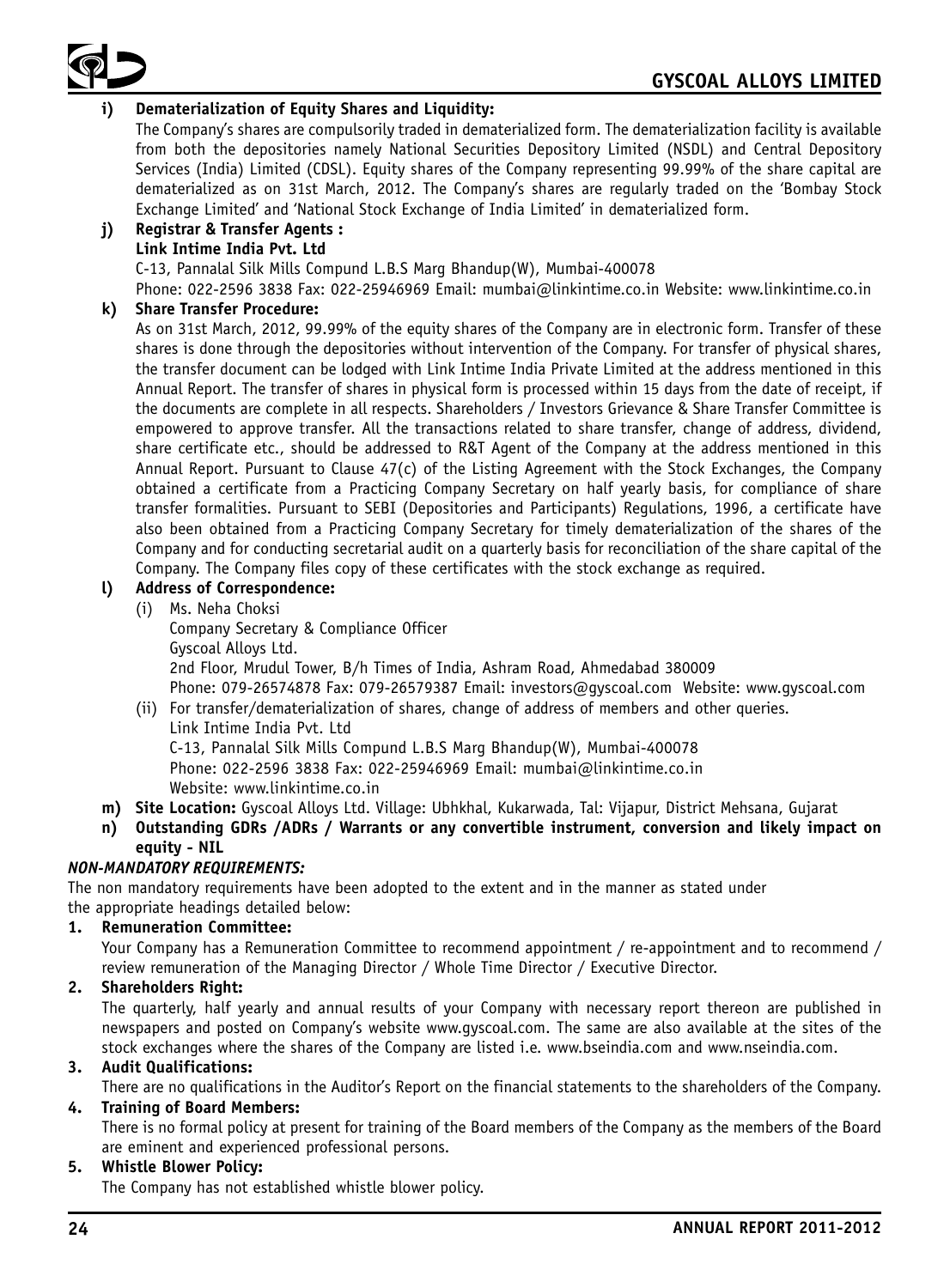

# **CEO/CFO certification**

To, The Board of Directors Gyscoal Alloys Limited

Certificate by Chief Executive Officer(CEO) & Chief Financial Officer (CFO) under Corporate Governance pursuant to the revised Clause 49 of Listing Agreement.

I, Viral Shah. the Managing Director (CEO) of the Company and I, Manish Shah, the whole-time Director (CFO) of the Company do here by certify to the Board that:

- a. They we have reviewed financial statements and the cash flow statement for the year ending 31st March, 2012 and that to the best of their knowledge and belief :
	- i. these statements do not contain any materially untrue statement or omit any material fact or contain statements that might be misleading;
	- ii. these statements together present a true and fair view of the company's affairs and are in compliance with existing accounting standards, applicable laws and regulations.
- b. There are, to the best of our knowledge and belief, no transactions entered into by the company during the year which are fraudulent, illegal or violative of the company's code of conduct.
- c. We accept responsibility for establishing and maintaining internal controls for financial reporting and that we have evaluated the effectiveness of internal control systems of the company pertaining to financial reporting and we have disclosed to the auditors and the Audit Committee, deficiencies in the design or operation of such internal controls, if any, of which we are aware and the steps we have taken or propose to take to rectify these deficiencies.
- d. We have indicated to the auditors and the Audit committee
	- i. significant changes in internal control over financial reporting during the year;
	- ii. significant changes in accounting policies during the year and that the same have been disclosed in the notes to the financial statements; and
	- iii. instances of significant fraud of which we have become aware and the involvement therein, if any, of the management or an employee having a significant role in the company's internal control system over financial reporting.

| Date: $27/08/2012$ | Viral Shah              | Manish Shah               |
|--------------------|-------------------------|---------------------------|
| Place: Ahmedabad   | (Managing Director/CEO) | (Whole-Time Director/CFO) |

## **CERTIFICATE ON CORPORATE GOVERNANCE**

To,

The Members of

Gyscoal Alloys Limited

We have examined the compliance of conditions of Corporate Governance by Gyscoal Alloys Limited for the year ended 31st March, 2012 as stipulated in Clause 49 of the Listing Agreement of the said Company with Stock Exchanges.

The compliance of conditions of Corporate Governance is the responsibility of the Management. Our examination was limited to procedures and implementation thereof, adopted by the Company for ensuring the compliance of the conditions of Corporate Governance. It is neither an audit nor an expression of opinion on the financial statements of the Company.

In our opinion and to the best of our information and according to the explanations given to us, we certify that the Company has complied with the conditions of Corporate Governance as stipulated in the above mentioned Listing Agreement.

We further state that such compliance is neither an assurance as to the future viability of the Company nor the efficiency or effectiveness with which the Management has conducted the affairs of the company.

**Chirag Shah** *Company Secretary* Samdani Shah & Associates, Date : 27/08/2012 Company Secretaries, Place : Ahmedabad C.P. No. 3498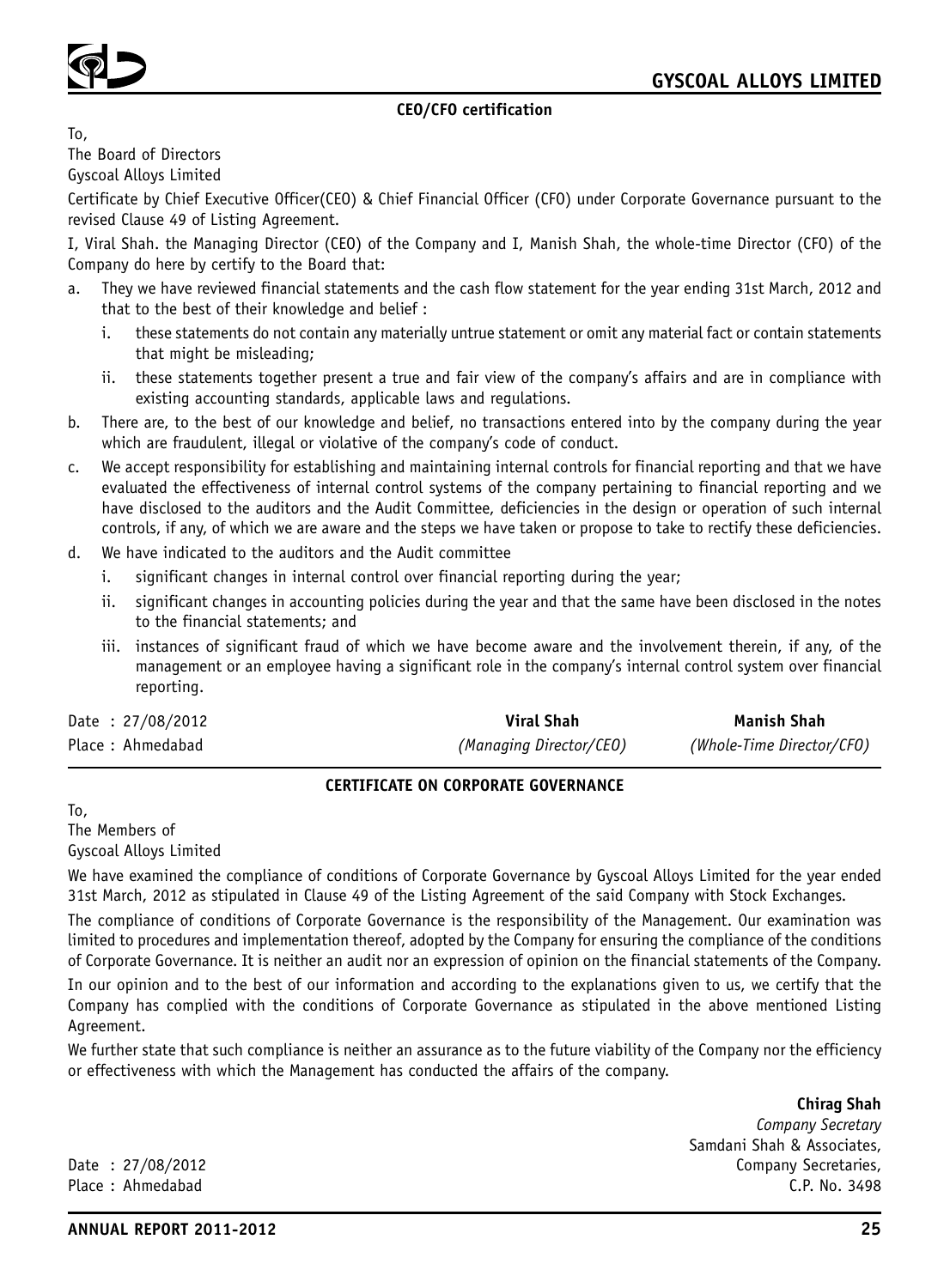

# **AUDITORS' REPORT**

# **TO, THE MEMBERS, GYSCOAL ALLOYS LTD.**

- 1. We have audited the attached Balance Sheet of GYSCOAL ALLOYS LTD., as at 31st March, 2012 and also the Statement of Profit and Loss and the Cash Flow Statement for the year ended on that date both annexed thereto. These financial statements are the responsibility of the Company's management. Our responsibility is to express an opinion on these financial statements based on our audit.
- 2. We conducted our audit in accordance with auditing standards generally accepted in India. Those Standards require that we plan and perform the audit to obtain reasonable assurance about whether the financial statements are free of material misstatement. An audit includes examining, on a test basis, evidence supporting the amounts and disclosures in the financial statements. An audit also includes assessing the accounting principles used and significant estimates made by management, as well as evaluating the overall financial statement presentation. We believe that our audit provides a reasonable basis for our opinion.
- 3. As required by the Companies (Auditor's Report) Order, 2003 issued by the Central Government of India in terms of sub-section (4A) of Section 227 of the Companies Act, 1956, we enclose in the Annexure a statement on the matters specified in paragraphs 4 and 5 of the said Order to the extent applicable.
- 4. Further to our comments in the Annexure referred to in paragraph 3 above, we report that :
	- (a) We have obtained all the information and explanations, which to the best of our knowledge and belief were necessary for the purposes of our audit;
	- (b) In our opinion, proper books of account as required by law have been kept by the Company so far as appears from our examination of the books;
	- (c) The Balance Sheet, Profit and Loss Account and Cash Flow Statement dealt with by this report are in agreement with the books of account.
	- (d) In our opinion, the Balance Sheet, the Profit and Loss Account and Cash Flow Statement dealt with by this report comply with the Accounting Standards referred to in sub-section (3C) of Section 211 of the Companies Act, 1956;
	- (e) On the basis of written representations received from the directors, as on 31st March, 2012 and taken on record by the Board of Directors, we report that none of the directors is disqualified as on March 31, 2012 from being appointed as a director in terms of clause (g) of sub-section (1) of Section 274 of the Companies Act, 1956;
	- (f) In our opinion, and to the best of our information and according to the explanations given to us, the said accounts give the information required by the Companies Act, 1956, in the manner so required and give a true and fair view in conformity with the accounting principles generally accepted in India :
		- (i) in the case of the Balance Sheet, of the state of affairs of the Company as at 31st March, 2012;
		- (ii) in the case of the Statement of Profit and Loss, of the profit of the Company for the year ended on that date; and
		- (iii) in the case of the Cash Flow Statement, of the cash flows for the year ended on that date.

*For, B. K. PATEL & CO Chartered Accountants Firm Reg. No. 112647W*

**D. B. Patel** Ahmedabad **Partner** August 27, 2012 **Membership No. 117477**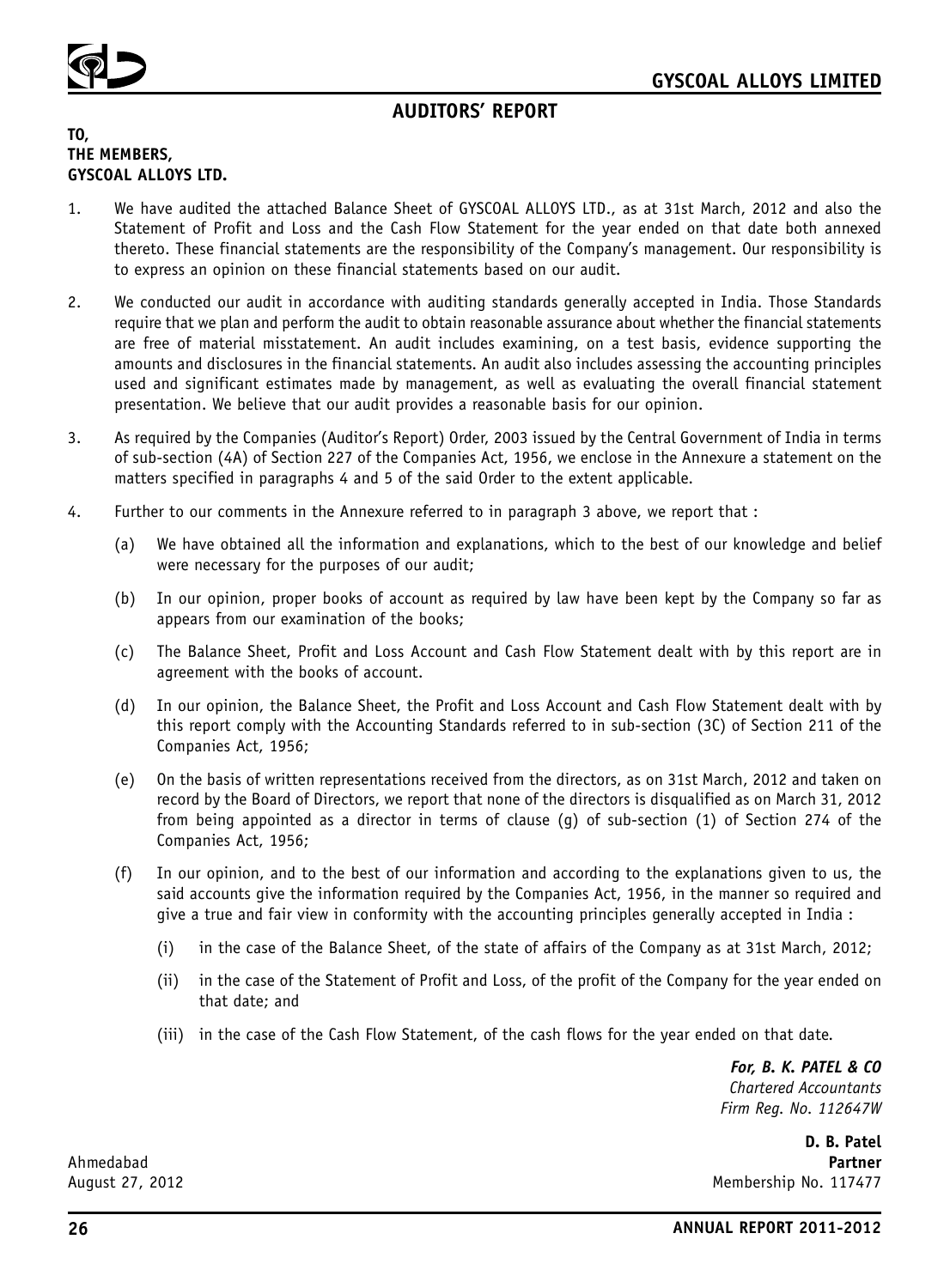

# **ANNEXURE TO THE AUDITORS' REPORT (Referred to in paragraph (3) of our report of even date)**

## **(i) In respect of its fixed assets:**

- (a) The Company has maintained proper records showing full particulars including quantitative details and situation of fixed assets.
- (b) As explained to us, all the fixed assets have been physically verified by the Management in accordance with a programme of verification which in our opinion provides for physical verification of all the fixed assets at reasonable intervals having regard to the size of the Company and the nature of its assets. According to the information and explanations given to us no material discrepancies were noticed on such verification.
- (c) In our opinion, the Company has not disposed off a substantial part of its fixed assets during the year and the going concern status of the Company is not affected.

#### **(ii) In respect of its inventories:**

- (a) As explained to us, the inventories of finished and semi-finished goods and raw materials at Factory were physically verified during the period by the Management. In our opinion, having regard to the nature and location of stocks, the frequency of verification is reasonable.
- (b) In our opinion and according to the information and explanations given to us, the procedures of physical verification of inventories followed by the management are reasonable and adequate in relation to the size of the Company and the nature of its business.
- (c) In our opinion and according to the information and explanations given to us, the Company has maintained proper records of inventory. The discrepancies noticed on verification between the physical stocks and the book records were not material.

#### **(iii) In respect of loans, secured or unsecured, granted or taken by the company to/from companies, firms or other parties covered in register maintained u/s. 301 of Companies Act, 1956 :**

- (a) The Company has not granted any loan to any party listed in the register maintained u/s. 301 of the Companies Act, 1956 under same management. The Company has taken interest free loans from 6 parties listed in the register maintained u/s. 301 of the Companies Act, 1956. The maximum amount involved during the year was  $\bar{\zeta}$  135511352/- and the year end balance of loans taken from such parties was  $\bar{\zeta}$ 132541352/-
- (b) In our opinion and according to information and explanation given to us, we are of the opinion that the rate of interest and terms and conditions of the loans taken by the company are not prima facie prejudicial to the interest of the company.
- (c) There is no overdue amount of loan taken from or granted to companies, firm or other parties listed in the register maintained u/s. 301 of the Companies Act, 1956.
- **(iv)** In our opinion and according to the information and explanations given to us, there are adequate internal control procedures commensurate with the size of the Company and the nature of its business for the purchase of inventory and fixed assets and for the sale of goods and services and we have not observed any continuing failure to correct major weaknesses in such internal control system.
- **(v)** In respect of contracts or arrangements entered in the register maintained in pursuance of Section 301 of the Companies Act, 1956, to the best of our knowledge and belief and according to the information and explanations given to us:
	- (a) The particulars of contracts or arrangements referred to in Section 301 that need to be entered into the register maintained under the said section have been so entered.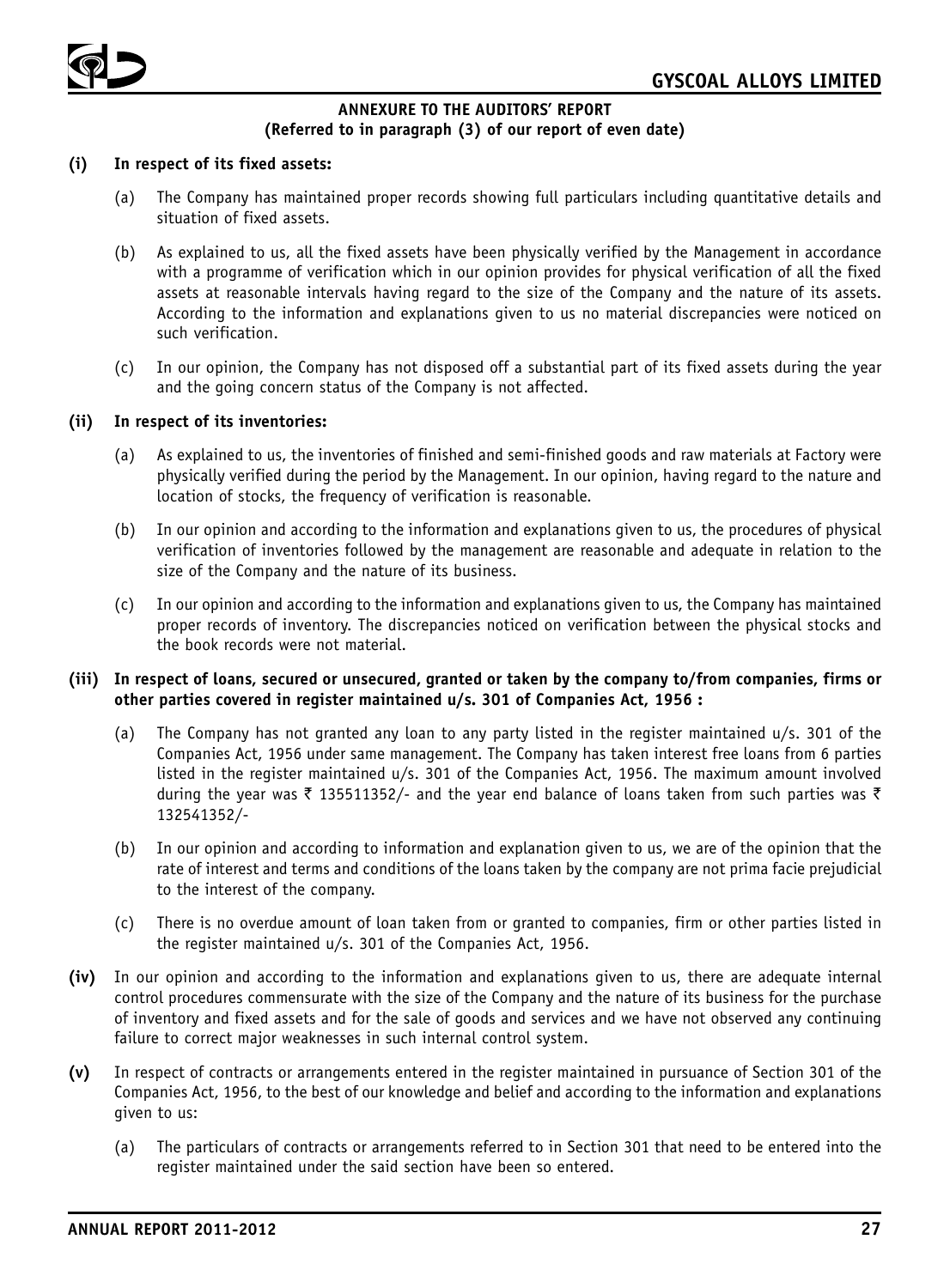

- In our opinion and having regard to our comments in paragraph (iv) above, the transactions exceeding the value of rupees five lakhs in respect of any party during the period have been made at prices which are prima facie, reasonable, having regard to prevailing market prices at the relevant time where such prices are available.
- **(vi)** As informed to us, the Company has not accepted any deposit from public.
- **(vii)** In our opinion, the Company has an adequate internal audit system commensurate with the size and nature of its business.
- **(viii)** We have broadly reviewed the cost records maintained by the company pursuant to the Companies (Cost Accounting Records) Rules, 2011 prescribed by the Central Government under Section 209(1)(d) of the Companies Act, 1956 and we are of the opinion that prima facie the prescribed cost records have been maintained. We have, however, not made a detailed examination of the cost records with a view to determined whether they are accurate or complete.

# **(ix) In respect of Statutory Dues:**

- (a) According to the information and explanations given to us, the Company has been generally regular in depositing undisputed statutory dues including provident fund, sales tax, service tax, customs duty, excise duty, cess and other material statutory dues applicable to it with the appropriate authorities during the period. We are informed that the E.S.I.C. Act is not applicable to the Company, as it falls in the revenue territory wherein the application is exempt.
- (b) According to the information and explanations given to us, no undisputed amounts payable in respect of sales tax, customs duty, excise duty, cess and other material statutory dues applicable to it, were in arrears, as at 31st March, 2012 for a period of more than six months from the date they became payable *except Income Tax payable for the AY : 2011-12 of* ` *14943729/- which is in arrears, as at 31st March, 2012 for a period of more than six months from the date they became payable.*
- (c) According to the information and explanations given to us, the disputed statutory dues aggregating  $\bar{\tau}$ 5665316/- that have not been deposited on account of disputed matter pending before appropriate authorities are as under :

| Sr.<br>No.     | Name of the Statue                        | Nature of<br>the Dues           | in ₹       | Amount Period to which Forum where<br>the amount<br>relates | dispute is pending                                        |
|----------------|-------------------------------------------|---------------------------------|------------|-------------------------------------------------------------|-----------------------------------------------------------|
| $\mathbf{1}$ . | Central Sales Tax Act, 1956 Central Sales | Tax and Penalty                 | 5192774.00 | 2006-07                                                     | Deputy Commercial<br>Tax Commissioner<br>(Appeals)        |
| 2.             | The Gujarat Value Added<br>Tax Act, 2003  | Value Added Tax<br>and Interest | 472542.00  | 2006-07                                                     | Deputy Commercial<br><b>Tax Commissioner</b><br>(Appeals) |
|                |                                           |                                 | 5665316.00 |                                                             |                                                           |

- **(x)** The Company does not have any accumulated losses and has not incurred cash losses during the financial period covered by our audit and the immediately preceding financial period.
- **(xi)** In our opinion and according to the information and explanations given to us, the Company has not defaulted in repayment of dues to financial institutions, banks or debenture holders.
- **(xii)** In our opinion and according to the information and explanations given to us, no loans and advances granted by the Company on the basis of security by way of pledge of shares, debentures, and other securities.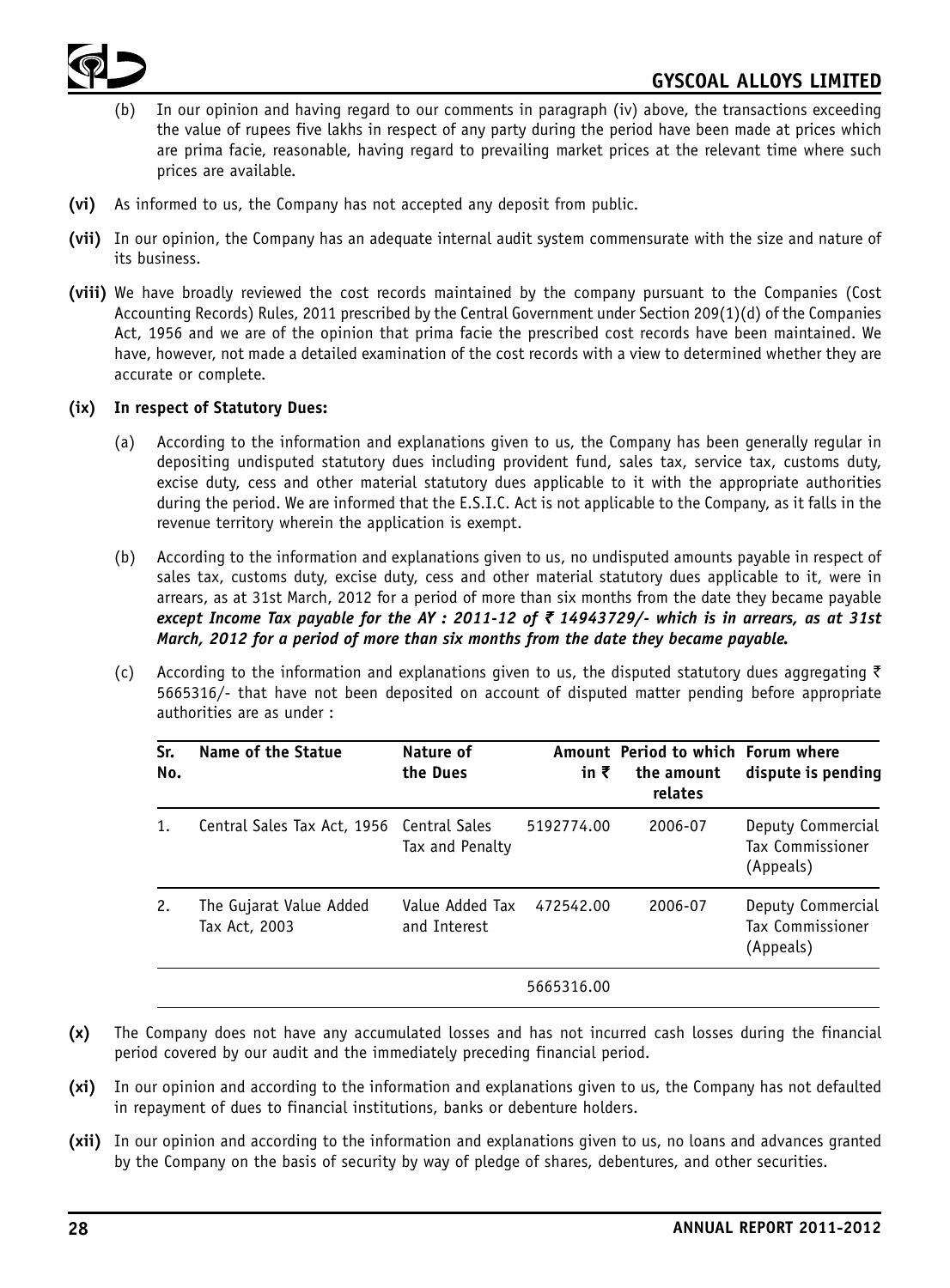

- **(xiii)** In our opinion, the Company is not a chit fund or a nidhi / mutual benefit fund / society. Therefore, clause 4(xiii) of the Order is not applicable to the company.
- **(xiv)** In our opinion, the Company is not dealing in or trading in shares, securities, debentures and other investment. Accordingly, clause 4(xiv) of the Order is not applicable to the company.
- **(xv)** As informed to us, the Company has not given any guarantee for loans taken by others from bank of financial institutions.
- **(xvi)** To the best of our knowledge and belief and according to the information and explanation given to us, in our opinion, term loans availed by the Company were, prima facie, applied by the Company during the period for the purpose for which the loans were obtained.
- **(xvii)** According to the information and explanation given to us, the funds raised on short term basis have not been used for long term investment.
- **(xviii)** According to information and explanation given to us, the Company has not made any preferential allotment of shares to parties and companies covered in the register maintained under section 301 of the Companies Act, 1956,
- **(xix)** According to information and explanation given to us, the Company has not issued any debentures.
- **(xx)** The Company has issued 7700000/- Equity Shares of Face value of ₹ 10/- each at a premium of ₹ 61/- per share during the Financial Year 2010-2011. The end use of proceeds of the fund raised by public issue has been disclosed by the management in the notes to the accounts which is duly verified by us.
- **(xxi)** To the best of our knowledge and belief and according to the information and explanations given to us, no material fraud on or by the Company was noticed or reported during the period.

*For, B. K. PATEL & CO Chartered Accountants Firm Reg. No. 112647W*

**D. B. Patel** Ahmedabad **Partner** August 27, 2012 **Membership No. 117477**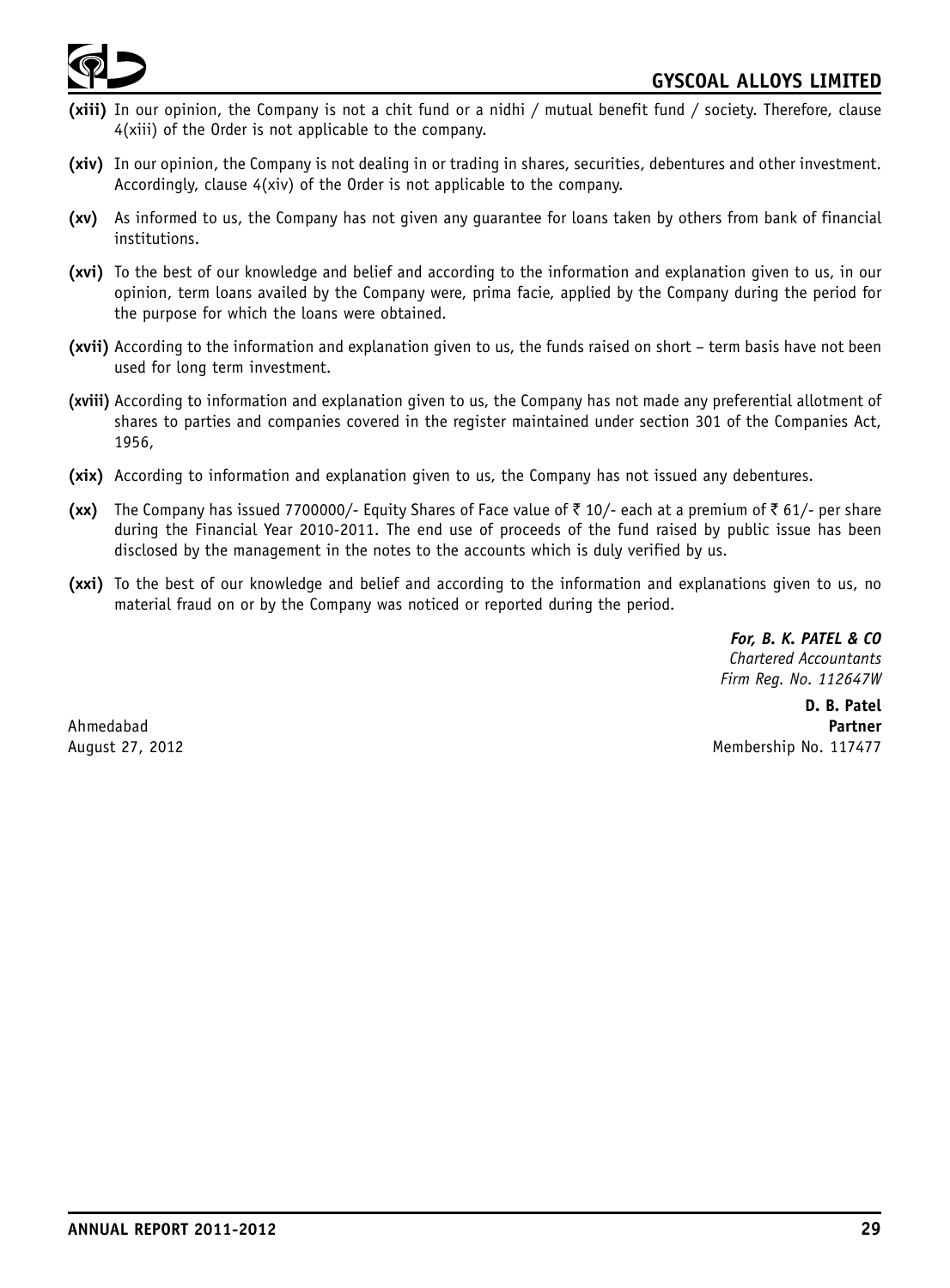

# **BALANCE SHEET AS AT 31ST MARCH, 2012**

|                                                                                    |                          |                                           | (Amount in ₹)             |
|------------------------------------------------------------------------------------|--------------------------|-------------------------------------------|---------------------------|
|                                                                                    |                          | AS AT                                     | AS AT                     |
|                                                                                    | <b>Note</b>              | 31st March, 2012 31st March, 2011         |                           |
| <b>EQUITY AND LIABILITIES</b>                                                      |                          |                                           |                           |
| <b>Shareholders' Funds</b>                                                         |                          |                                           |                           |
| Share Capital                                                                      | 1                        | 158275560                                 | 158275560                 |
| Reserves and Surplus                                                               | $\overline{2}$           | 747027026                                 | 721732279                 |
| Money Received Against Share Warrants                                              |                          | 0                                         | 0                         |
|                                                                                    |                          | 905302586                                 | 880007839                 |
| <b>Non-Current Liabilities</b>                                                     |                          |                                           |                           |
| Long-Term Borrowings                                                               | 3                        | 252324113                                 | 131861365                 |
| Deferred Tax Liabilities (Net)                                                     | 4                        | 44176292                                  | 37591596                  |
| Long-Term Provisions                                                               | 5                        | 1529603                                   | 1191267                   |
|                                                                                    |                          | 298030008                                 | 170644228                 |
|                                                                                    |                          |                                           |                           |
| <b>Current Liabilities</b>                                                         |                          |                                           |                           |
| Short-Term Borrowings                                                              | 6                        | 428996827                                 | 305391362                 |
| Trade Payables                                                                     | 7                        | 509854015                                 | 398225751                 |
| Other Current Liabilities                                                          | 8                        | 50585441                                  | 29547481                  |
| Short-Term Provisions                                                              | 9                        | 24571498                                  | 29024355                  |
|                                                                                    |                          | 1014007781                                | 762188949                 |
| Total Equity and Liabilities :>                                                    |                          | 2217340375                                | 1812841016                |
| <b>ASSETS</b>                                                                      |                          |                                           |                           |
| <b>Non-Current Assets</b>                                                          |                          |                                           |                           |
| <b>Fixed Assets</b>                                                                |                          |                                           |                           |
| Tengible Assets                                                                    | 10                       | 262495073                                 | 233107900                 |
| Capital Work-in-Progress                                                           | 10                       | 121116320                                 | 23735923                  |
| Non-Current Investments                                                            | 11                       | 209030                                    | 209030                    |
| Long-Term Loans And Advances                                                       | 12                       | 497915739                                 | 440630949                 |
|                                                                                    |                          | 881736162                                 | 697683802                 |
| <b>Current assets</b>                                                              |                          |                                           |                           |
| <b>Current Investments</b>                                                         | 13                       | 61200000                                  | 110000000                 |
| Inventories                                                                        | 14                       | 571939125                                 | 503648684                 |
| Trade Receivables                                                                  | 15                       | 566611118                                 | 437334989                 |
| Cash and Bank Balances                                                             | 16                       | 54455912                                  | 45501680                  |
| Short-Term Loans And Advances                                                      | 17                       | 76068460                                  | 16462360                  |
| Other Current Assets                                                               | 18                       | 5329598                                   | 2209501                   |
|                                                                                    |                          | 1335604213                                | 1115157214                |
| Total Assets :>                                                                    |                          | 2217340375                                | 1812841016                |
|                                                                                    |                          |                                           |                           |
| <b>Significant Accounting Policies and</b><br><b>Notes on Financial Statements</b> | 1 to 39                  |                                           |                           |
| As per our Report of even date                                                     |                          | FOR & ON BEHALF OF THE BOARD OF DIRECTORS |                           |
| For, B. K. Patel & Co.                                                             |                          |                                           |                           |
| <b>Chartered Accountants</b>                                                       |                          |                                           | <b>Manish Shah</b>        |
|                                                                                    | <b>Viral Shah</b>        |                                           | <b>Wholetime Director</b> |
| D. B. Patel                                                                        | <b>Managing Director</b> |                                           |                           |
| Partner                                                                            |                          |                                           |                           |
| Ahmedabad                                                                          | Neha Choksi              |                                           |                           |
|                                                                                    |                          |                                           |                           |

*Company Secretary*

August 27, 2012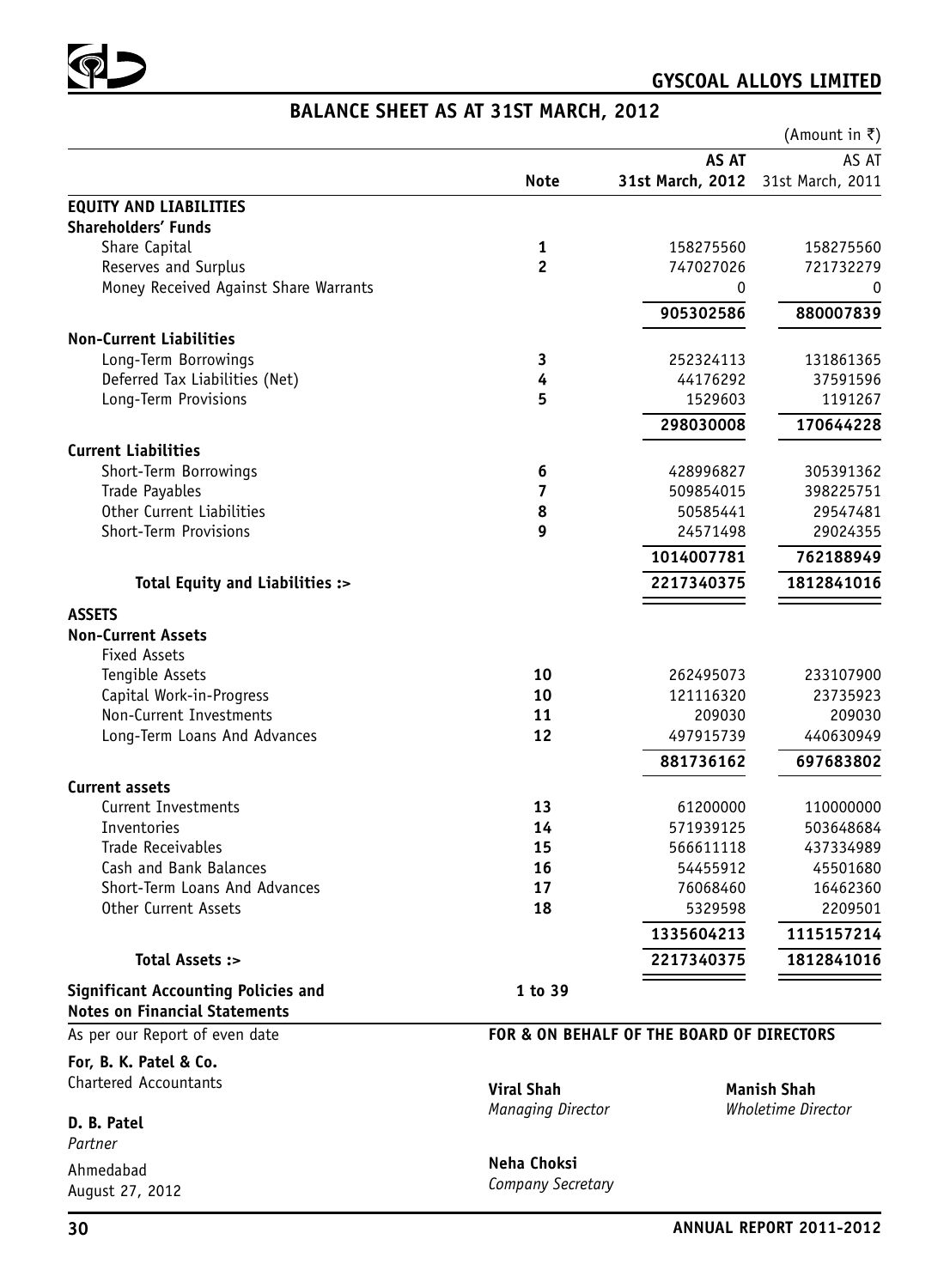

# **STATEMENT OF PROFIT & LOSS FOR THE YEAR ENDED 31ST MARCH, 2012**

| (Amount in ₹) |  |
|---------------|--|
|               |  |

|                                                                                    | Note                                      | 2011-12    | $\mu$ unvant nr $\lambda$<br>20010-11 |
|------------------------------------------------------------------------------------|-------------------------------------------|------------|---------------------------------------|
| <b>INCOME</b>                                                                      |                                           |            |                                       |
| Revenue from Operations                                                            | 19                                        | 2161525651 | 1928429100                            |
| Other Income                                                                       | 20                                        | 5443382    | 4536750                               |
| Total Revenue :>                                                                   |                                           | 2166969033 | 1932965850                            |
| <b>EXPENDITURE</b>                                                                 |                                           |            |                                       |
| Cost of Material Consumed                                                          | 21                                        | 1448580075 | 1475380642                            |
| Purchase of Stock-in-Trade                                                         |                                           | 485959751  | 215736327                             |
| Change in Inventories of Finished Goods,<br>Stock-in-Process & Stock-in-Trade      | 22                                        | (86321155) | (3580408)                             |
| Employee Benefits Expenses                                                         | 23                                        | 13784071   | 10031567                              |
| <b>Finance Costs</b>                                                               | 24                                        | 85026364   | 62818989                              |
| Depreciation and Amortisation Expenses                                             | 25                                        | 36153840   | 30193496                              |
| Other Expenses                                                                     | 26                                        | 143628205  | 88432989                              |
| Total Expenses :>                                                                  |                                           | 2126811151 | 1879013602                            |
| Profit Before Exceptional and Extraordinary Items and Tax                          |                                           | 40157882   | 53952248                              |
| <b>Exceptional Items</b>                                                           |                                           | 0          | 0                                     |
| Profit Before Extraordinary Items and Tax                                          |                                           | 40157882   | 53952248                              |
| <b>Extraordinary Items</b>                                                         |                                           | 0          | 0                                     |
| <b>Profit Before Tax</b>                                                           |                                           | 40157882   | 53952248                              |
| Tax Expenses                                                                       |                                           |            |                                       |
| Prior Period Tax                                                                   |                                           | (125766)   | 0                                     |
| Current Tax                                                                        |                                           | 8404205    | 7730175                               |
| Deferred Tax Liability (Asset)                                                     |                                           | 6584696    | 3442056                               |
| <b>Profit for the Year</b>                                                         |                                           | 25294747   | 42780017                              |
| Earning per Equity Share of Face Value of Rs. 10 each                              | 31                                        |            |                                       |
| Basic & Diluted (Rs.)                                                              |                                           | 1.60       | 4.01                                  |
| <b>Significant Accounting Policies and</b><br><b>Notes on Financial Statements</b> | 1 to 39                                   |            |                                       |
| As per our Report of even date                                                     | FOR & ON BEHALF OF THE BOARD OF DIRECTORS |            |                                       |
| For, B. K. Patel & Co.                                                             |                                           |            |                                       |
| <b>Chartered Accountants</b>                                                       | <b>Viral Shah</b>                         |            | <b>Manish Shah</b>                    |
| D. B. Patel<br>Partner                                                             | Managing Director                         |            | <b>Wholetime Director</b>             |
| Ahmedabad                                                                          | Neha Choksi                               |            |                                       |
| August 27, 2012                                                                    | Company Secretary                         |            |                                       |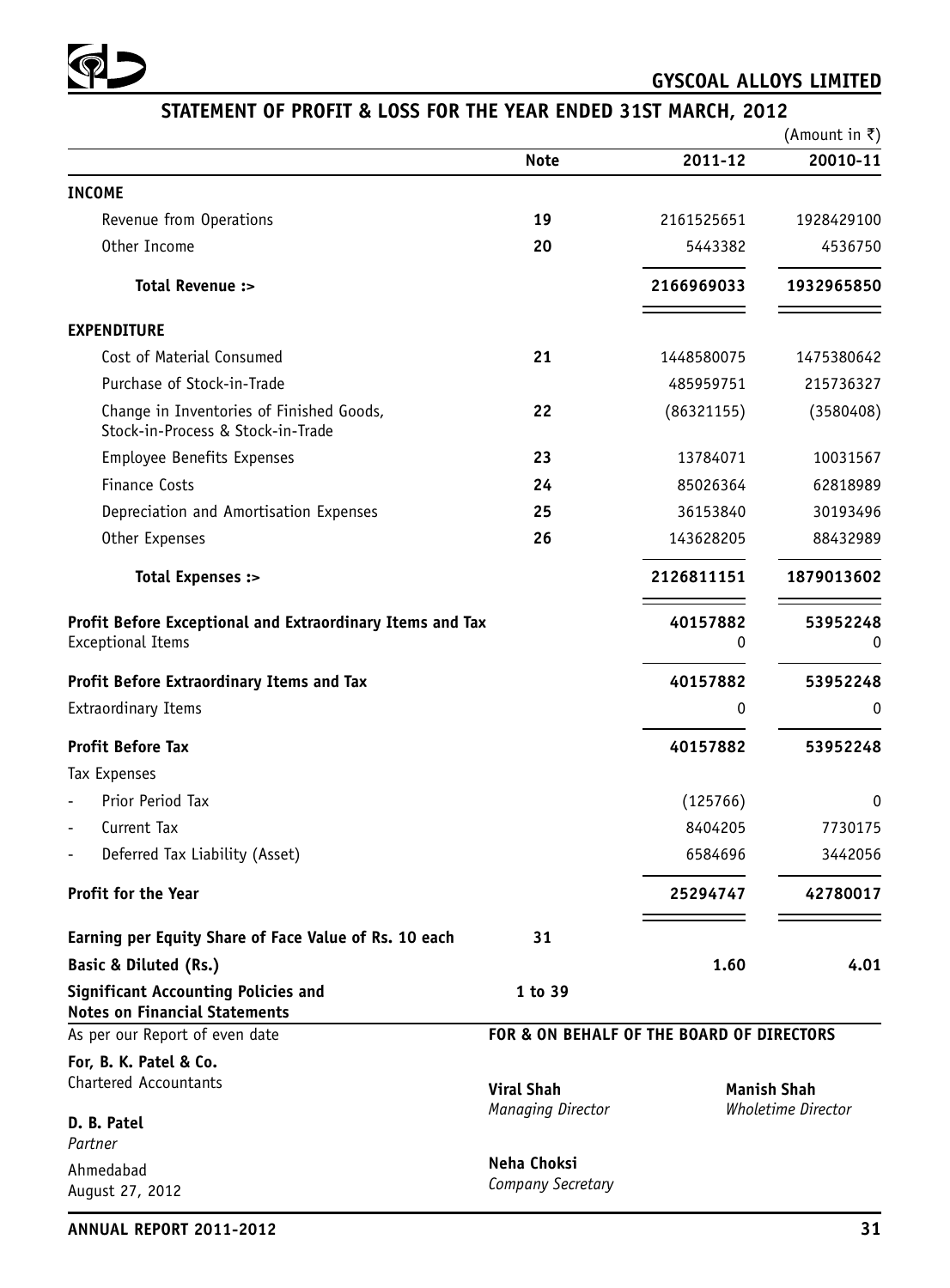

# **CASH FLOW STATEMENT FOR THE YEAR ENDED 31ST MARCH, 2012**

(Amount in  $\bar{z}$ )

|                                                                          | 2011-12     | 2010-11     |
|--------------------------------------------------------------------------|-------------|-------------|
| (A) Cash Flow from Operating Activities :                                |             |             |
| <b>Net Profit Before Tax</b>                                             | 40157882    | 53952248    |
| Non-Cash Adjustment to reconcile Profit Before Tax to Net Cash Flows     |             |             |
| Depriciation/Amortisation of current year                                | 36153840    | 30193496    |
| <b>Interest Received</b>                                                 | (4364546)   | (3442595)   |
| <b>Interest Paid</b>                                                     | 85026364    | 62818989    |
| <b>Operating Profit Before Working Capital Changes</b>                   | 156973540   | 143522138   |
| <b>Movement in Working Capital:</b>                                      |             |             |
| Increase/(Decrease) in Trade Payables                                    | 111628264   | 243698367   |
| Increase/(Decrease) in Long Term Provisions                              | 338336      | 315142      |
| Increase/(Decrease) in Other Current Liabilities                         | 21037960    | (9342907)   |
| Increase/(Decrease) in Short Term Provisions                             | 328186      | 250443      |
| Decrease/(Increase) in Current Investments                               | 48800000    | (110000000) |
| Decrease/(Increase) in Trade Receivables                                 | (129276129) | (213004843) |
| Decrease/(Increase) in Inventories                                       | (68290441)  | (152600099) |
| Decrease/(Increase) in Other Current Assets                              | (3120097)   | (2209501)   |
| Cash Generated from/(used in) Operating Activities                       | 138419619   | (99371260)  |
| Direct Taxes Paid (net)                                                  | 13059481    | 32553883    |
| Nat Cash from Operating Activities (A)                                   | 125360138   | (131925143) |
| (B) Cash Flow from Investing Activity:                                   |             |             |
| Purchase of Fixed Assets                                                 | (162921410) | (72076590)  |
| Movement in Loans & Advances                                             | (116890890) | (344458686) |
| <b>Interest Received</b>                                                 | 4364546     | 3442595     |
| Net Cash form Investing Activities (B)                                   | (275447754) | (413092681) |
| (C) Cash Flow from Financial Activities :                                |             |             |
| Proceeds from Issue of Equity Share Capital                              | 0           | 77000000    |
| Proceeds from Premium on Issue of Equity Share Capital (Net of Expenses) | $\Omega$    | 418631186   |
| Proceeds from Long Term Borrowings                                       | 120462748   | 47291535    |
| Proceeds from Short Term Borrowings                                      | 123605465   | 74894850    |
| <b>Interest Paid</b>                                                     | (85026364)  | (62818989)  |
| Net Cash Flow from/(used in) Financing Activities (C)                    | 159041849   | 554998582   |
| Net Increase/(Decrease) in Cash and Bank Balance (A+B+C)                 | 8954232     | 9980758     |
| Add: Opening Cash & Bank Balances                                        | 45501680    | 35520922    |
| <b>Closing Cash &amp; Bank Balances</b>                                  | 54455912    | 45501680    |
|                                                                          |             |             |

## As per our Report of even date

**For, B. K. Patel & Co.** Chartered Accountants

# **D. B. Patel**

*Partner* Ahmedabad August 27, 2012

# **FOR & ON BEHALF OF THE BOARD OF DIRECTORS**

 $M$ anaging Director

**Viral Shah Manish Shah**

**Neha Choksi** *Company Secretary*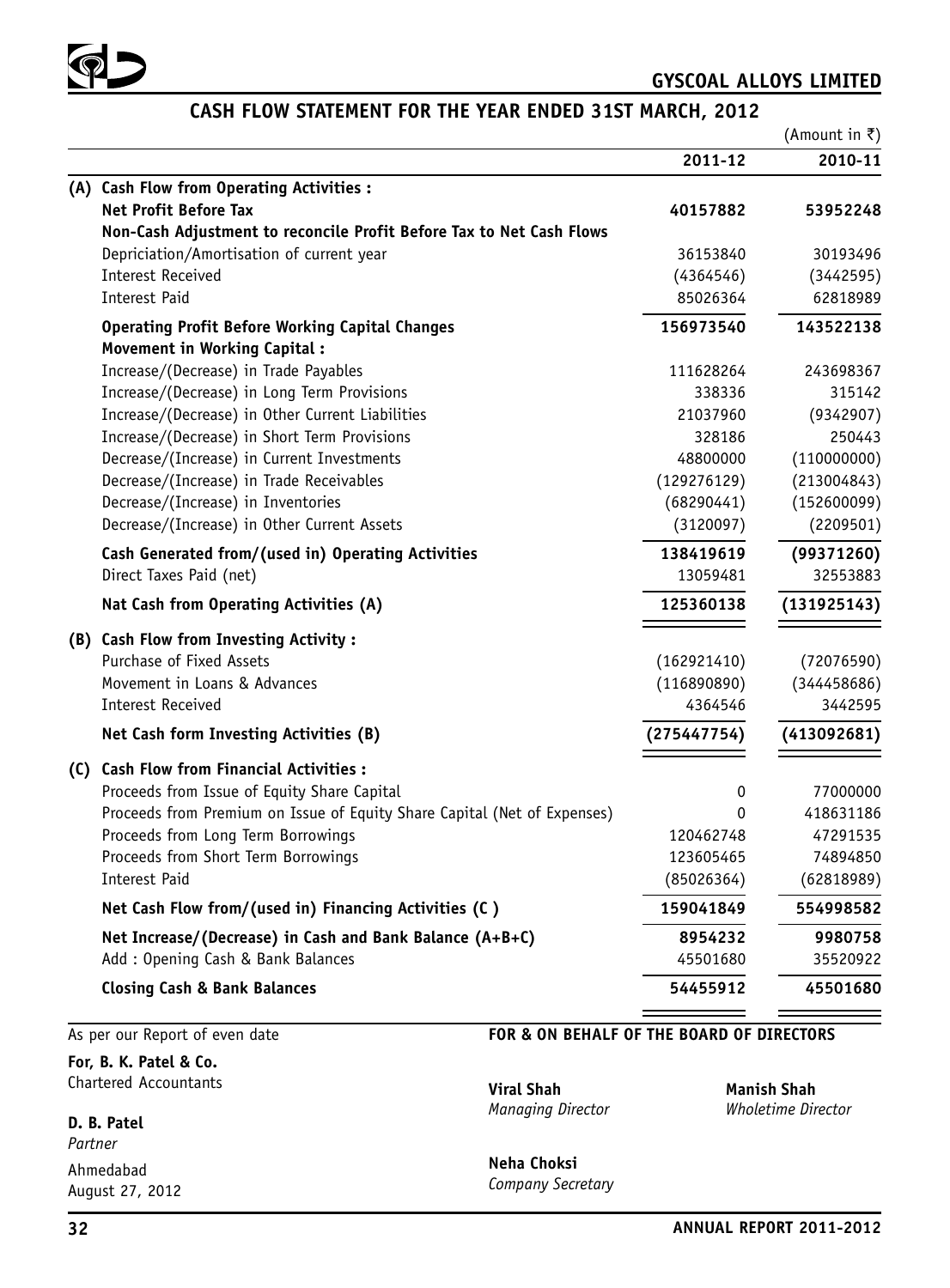

# **Significant Accounting Policies**

#### **1 Basis of Preparation of Financial Statement**

#### **(a) Basis of Accounting & preparation:**

The financial statements are prepared on the accounting principles of a going concern. The Company follows accrual method of accounting and the financial statements have been prepared in accordance with the historical cost conventions which are in accordance with the Generally Accepted Accounting Principles and the provisions of the Companies Act, 1956. Accounting Policies not specifically referred to otherwise are consistent and in consonance with the applicable Accounting Standards prescribed by the Companies (Accounting Standards) Rules, 2006 to the extent applicable. All expenses and income to the extent ascertainable with reasonable certainty are accounted for on accrual basis.

The accounting policies adopted in the preparation of financial statements are consistent with those of previous year, except for the change in accounting policy explained in point 2 below.

#### **(b) Use of Estimates**

The preparation of financial statements in conformity with Generally Accepted Accounting Principles (GAAP) in India requires management to make estimates and assumptions that affect the reported amounts of assets and liabilities and the disclosures of contingent liabilities on the date of financial statements and reported amounts of revenue and expenses for that year.

Although these estimates are based upon management's best knowledge of current events and actions, accounting estimates could change from period to period. Actual results could differ from those estimates. Appropriate changes in estimates are made as the management becomes aware of changes in circumstances surrounding the estimates. Changes in estimates are reflected in the financial statements in the period in which changes are made and, if material, their effects are disclosed in the notes to accounts to the financial statements.

#### **2 Change in basis of presentation and disclosure of financial statements**

During the year ended 31st March 2012, the revised Schedule VI notified under the Companies Act, 1956, has become mandatory to the Company for preparation and presentation of its financial statements. The adoption of Revised Schedule VI does not impact recognition and measurement principles followed for preparation of financial statements. However, it has significant impact on presentation and disclosures made in the financial statements. The Company has also re-grouped/re-classified the previous year figures in accordance with the requirements applicable in the current year.

#### **3 Valuation of Inventory**

Inventories are valued at the lower of cost and net realizable value. Costs of inventories comprise all cost of purchase, cost of conversion and other cost incurred in bringing the inventories to their present location and condition. Cost of inventories is generally ascertained on the 'weighted average' basis.

All items of inventories as certified by the Management are valued on the basis mentioned above.

#### **4 Cash Flow Statement**

The Cash Flow Statement has been prepared under the 'Indirect Method" as set out in Accounting Standard 3 on Cash Flow Statement issued by the Institute of Chartered Accountants of India whereby profit before tax is adjusted for the effects of transactions of non-cash nature, any deferrals or accruals of past or future operating cash receipts or payments and item of income or expenses associated with investing or financing cash flow. The cash flows from operating, investing and financing activities of the Company are segregated.

Figures in bracket represent outflow in cash.

#### **5 Prior Period Items**

Prior period items means which arise in the current period as a result of 'errors' or 'omissions' in the financial statements prepared in earlier years, effects of changes in estimates of which are not treated as omission or error.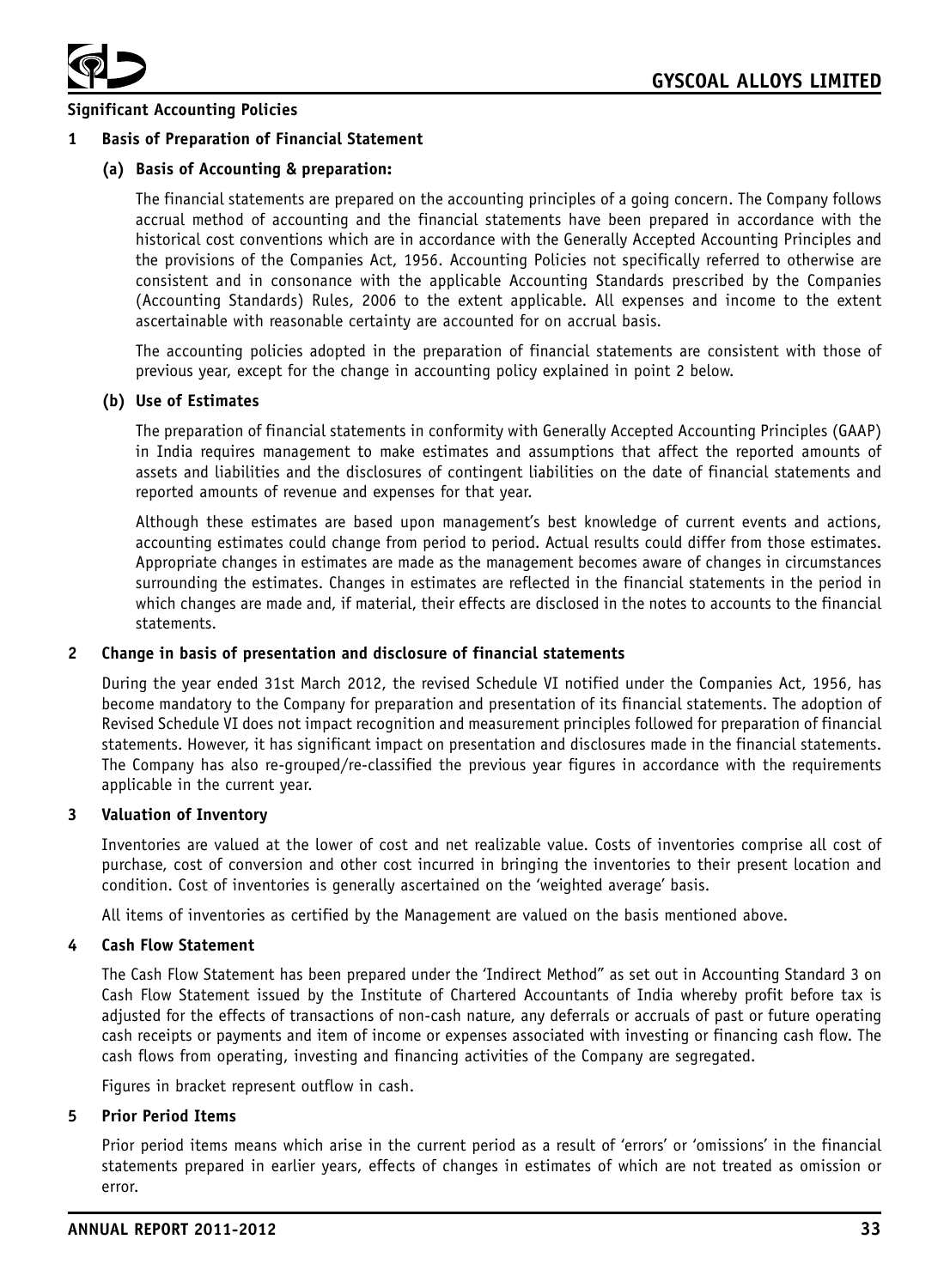

# **6 Tangible Assets**

Fixed assets are stated at their original cost of acquisition less accumulated depreciation and impairment losses. Cost comprises of all costs incurred to bring the assets to their location and working condition and includes all expenses incurred up to the date of commercial utilisation.

Subsequent expenditure related to an item of fixed assets is added to its book value only if it increases the future benefits from the existing asset beyond its previously assessed standard of performance. All other expenses on existing fixed assets, including day-to-day repair and maintenance expenditure and cost of replacing parts, are charged to the statement of Profit and Loss for the period during which such expenses are incurred.

Gains or losses arising from de-recognition of fixed assets are measured as the difference between net disposal proceeds and the carrying amount of the asset and are recognised in the statement of Profit and Loss when the asset is derecognised.

Intangible assets includes software which has been written off over the period of license.

## **7 Depreciation**

Depreciation in respect of all fixed assets has been calculated on written down value method under section 205 (2) (b) of the Companies Act, 1956 at the rates given in schedule XIV of the Companies Act, 1956 for the period and depreciation on addition of assets during the period has been provided on prorate basis.

## **8 Revenue Recognition**

Sales and operating income includes sale of products, by-products and waste, and export incentives. Revenue from sale of goods is recognised when all the significant risks and rewards of ownership of the goods have been passed to the buyer. Revenue from export sales are recognised on shipment basis. Sales are stated net of returns, excise duty and Sales Tax/VAT. Export incentives are accounted on accrual basis at the time of export of goods, if the entitlement can be estimated with reasonable accuracy and conditions precedent to claim are fulfilled.

Interest income is recognised on time proportion basis taking into account the amount outstanding and the rate applicable. Interest income is included under the head "other income" in the Statement of Profit and Loss.

Revenue from job work services is recognised based on the services rendered in accordance with the terms of contracts.

Dividend Income is recognised in the year in which it is declared / received.

# **9 Foreign Currency Transactions**

Foreign currency transactions are recorded at the exchange rates prevailing on the date of the transaction. Monetary foreign currency assets and liabilities are translated into Rupees at the exchange rate prevailing at the Balance Sheet Date. All exchange differences are dealt with in Profit and Loss Account.

#### **10 Investments**

Investments are classified as long term or current based on intention of the management at the time of purchase.

Initially investments are measured at cost. The cost comprises purchase price and directly attributable acquisition charges.

Dividend re-invested in case of mutual funds is added to the value of investment in mutual funds while corresponding credit is recorded in the Profit and Loss Statement.

Current investments are carried in the financial statements at lower of cost and fair value. Long-term investments are stated at cost. A provision for diminution is made to recognise a decline, other than temporary, in the value of long- term investments.

On disposal of an investment, the difference between its carrying amount and net disposal proceeds is charged or credited to the Statement of Profit & Loss.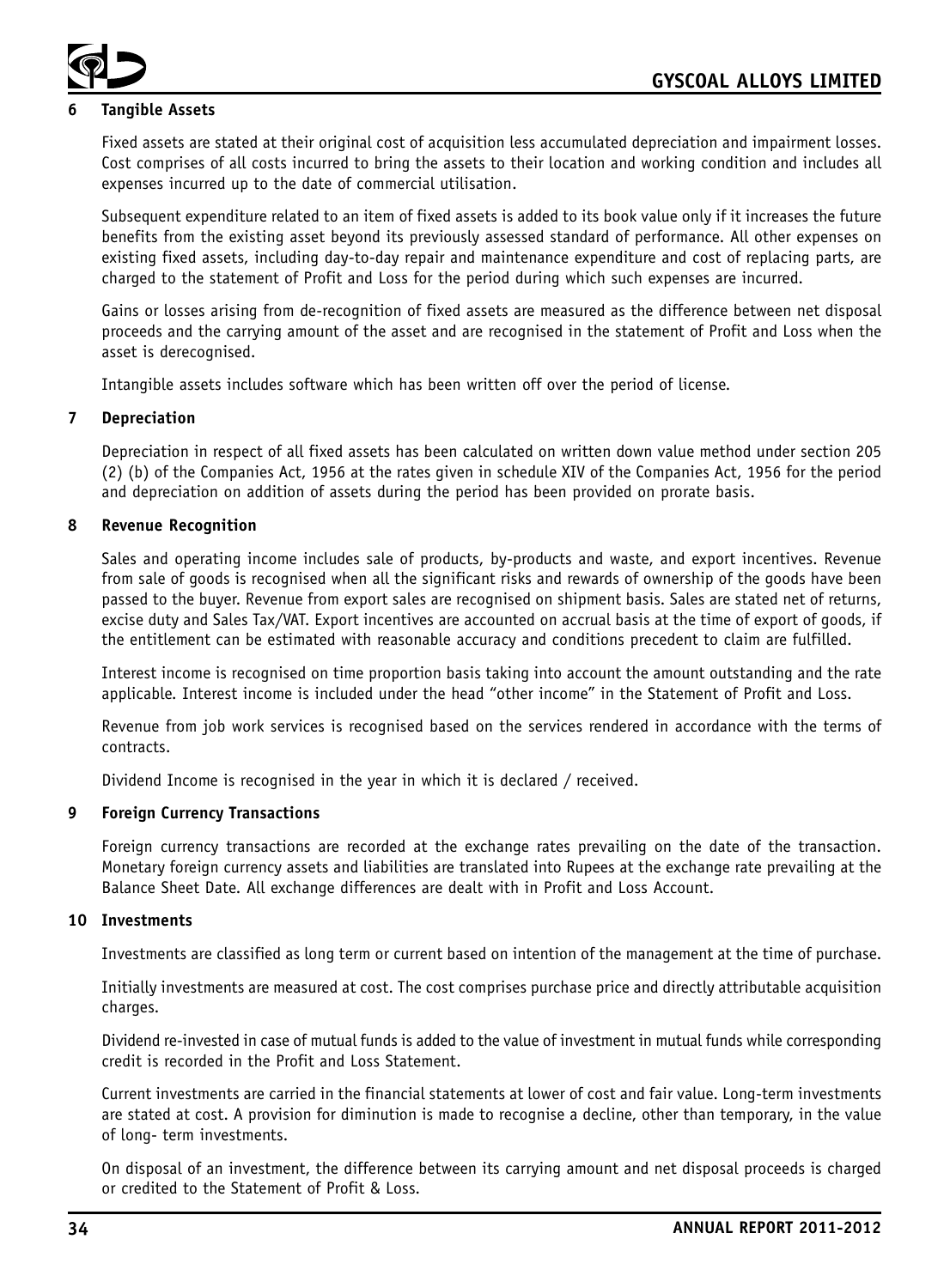

# **11 Employee Benefit**

Short-term employee benefits are recognized as an expense at the undiscounted amount in the profit and loss account of the period in which the related service is rendered.

Post employment and other long term employee benefits are recognized as an expense in the profit and loss account for the period in which the employee has rendered services. The expense is recognized as per Accounting Standard 15 (Revised 2005) at the present value of the amount payable determined using actuarial valuation techniques. Actuarial gains and losses in respect of post employment and other long term benefits are charged to the profit and loss account.

Provident Fund of the Regional Provident Fund Commissioner is a defined contribution scheme, and contribution made to Regional Provident Fund Commissioner is charged to Profit & Loss Account.

Gratuity liability is defined benefit obligation and is provided for on the basis of actuarial valuation.

Liability of Leave encashment is accounted for on actual payment basis.

#### **12 Borrowing Cost**

Borrowing costs include interest, fees and other charges incurred in connection with the borrowing of funds. Borrowing costs that are attributable to the acquisition/construction of qualifying assets are capitalised as part of the cost of such asset up to the date when the asset is ready for its intended use. A qualifying asset is one that necessarily takes substantial period of time to get ready for intended use. All other borrowing costs are charged to Profit and Loss Account.

## **13 Earning Per Share**

The Company reports basic and diluted Earning Per Share (EPS) in accordance with Accounting Standard (AS) – 20 on "Earning Per Share". The basic EPS is computed by dividing the net profit or loss for the period by the weighted average number of equity shares outstanding during the period. Diluted EPS is computed by dividing the net profit or loss for the period by the weighted average number of equity shares outstanding during the period as adjusted for the effects of all dilutive potential equity shares, except where the results are antidilutive.

#### **14 Taxes on Income**

Current Tax is determined as the amount of tax payable in respect of taxable income for the period.Deferred Tax Assets or Deferred Tax Liability is recognized on timing difference being the difference between taxable income and accounting income. Deferred Tax Assets or Differed Tax Liability is measured using the tax rates and tax laws that have been enacted or substantively enacted at the Balance Sheet date. Deferred Tax Assets arising from timing differences are recognized to the extent there is a reasonable certainty that the assets can be realized in future.

#### **15 Impairment of Assets**

An assets is considered as impaired in accordance with Accounting Standard (AS) – 28 "Impairment of Assets" when at balance sheet date there are indications of impairment and the carrying amount of the assets, or wherever applicable, the cash generating unit to which the asset belongs, exceeds it recoverable amount (i.e. the higher of the assets net selling price and value in use). The carrying amount is reduced to the recoverable amount and the reduction is recognized as impairment loss in the Profit & Loss Account.

#### **16 Provisions and Contingent Liabilities**

A provision is recognised if, as a result of a past event, the Company has a present legal obligation that can be estimated reliably, and it is probable that an outflow of economic benefits will be required to settle the obligation. Provisions are determined by the best estimate of the outflow of economic benefits required to settle the obligation at the reporting date. Where no reliable estimate can be made, a disclosure is made as contingent liability. A disclosure for a contingent liability is also made when there is a possible obligation or a present obligation that may, but probably will not, require an outflow of resources. Where there is a possible obligation or a present obligation in respect of which the likelihood of outflow of resources is remote, no provision or disclosure is made.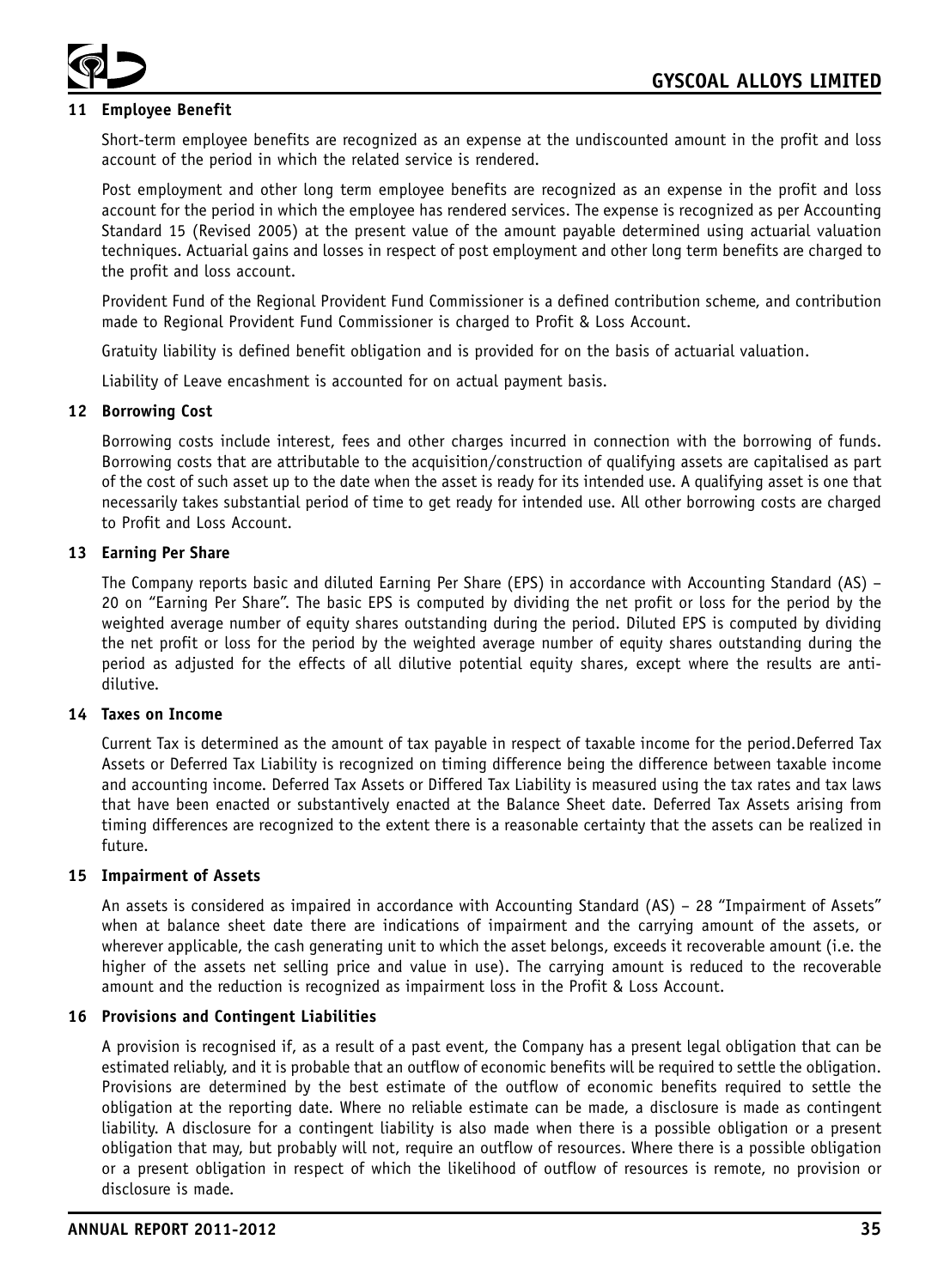

# **NOTES ON FINANCIAL STATEMENTS FOR THE YEAR ENDED 31ST MARCH, 2012**

| 1. | <b>SHARE CAPITAL</b>                                                                         |                                            | (Amount in ₹) |
|----|----------------------------------------------------------------------------------------------|--------------------------------------------|---------------|
|    |                                                                                              | As at<br>31st March, 2012 31st March, 2011 | As at         |
|    | <b>Authorised Share Capital:</b>                                                             |                                            |               |
|    | 17000000 Equity Shares of ₹10 each<br>(17000000 Equity Shares of ₹ 10 each in Previous Year) | 170000000                                  | 170000000     |
|    |                                                                                              | 170000000                                  | 170000000     |
|    | Issued, Subscribed and Paid up:                                                              |                                            |               |
|    | 15827556 Equity shares of ₹10 each<br>(15827556 Equity shares of ₹ 10 each in Previous Year) | 158275560                                  | 158275560     |
|    | Total :>                                                                                     | 158275560                                  | 158275560     |

- **1.1** 2275520 Equity Shares out of the issued, subscribed and paid up share capital were alotted as Bonus Shares in last five years by utilisation of General Reserve Account.
- **1.2** The details of Shareholders holding more than 5% shares :

| Name of the Shareholder                          | As at 31st March, 2012 |        | As at 31st March, 2011 |        |
|--------------------------------------------------|------------------------|--------|------------------------|--------|
|                                                  | No. of Shares          | % held | No. of Shares          | % held |
| Viral Shah                                       | 4896502                | 30.94  | 4896502                | 30.94  |
| General Capital and Holding<br>Company Pvt. Ltd. | 1538460                | 9.72   | 1538460                | 9.72   |
| Giraben Kishorsinh Solanki                       | 1224153                | 7.73   | 1224153                | 7.73   |

**1.3** Reconciliation of the shares outstanding at the beginning and at the end of the reporting period is set out below :

| <b>Particulars</b>                                     |               | As at 31st March, 2012 |               | As at 31st March, 2011 |  |  |
|--------------------------------------------------------|---------------|------------------------|---------------|------------------------|--|--|
|                                                        | No. of Shares | Amount in $\bar{\tau}$ | No. of Shares | Amount in $\bar{\tau}$ |  |  |
| Equity Shares at the beginning of the year             | 15827556      | 158275560              | 8127556       | 81275560               |  |  |
| Add: Shares Issued during the year*                    | 0             | 0                      | 7700000       | 77000000               |  |  |
| Less : Shares cancelled on buy back<br>during the year |               | 0                      | 0             | 0                      |  |  |
| Equity Shares at the end of the year                   | 15827556      | 158275560              | 15827556      | 158275560              |  |  |

\* 7700000 Equity Shares issued through IPO during the financial year 2010-11

# **1.4 Terms / Rights attached to Equity Shares**

The Company has only one class of equity shares having a face value of  $\bar{\tau}$  10/- per share. Each equity shareholder is entitled to one vote per share.In the event of liquidation of the company, the holders of equity shares will be entitled to receive the remaining assets of the company, after distribution of all preferential amounts.

## **1.5 Shares held by holding/ultimate holding company and/or their subsidiaries/associates : - Nil**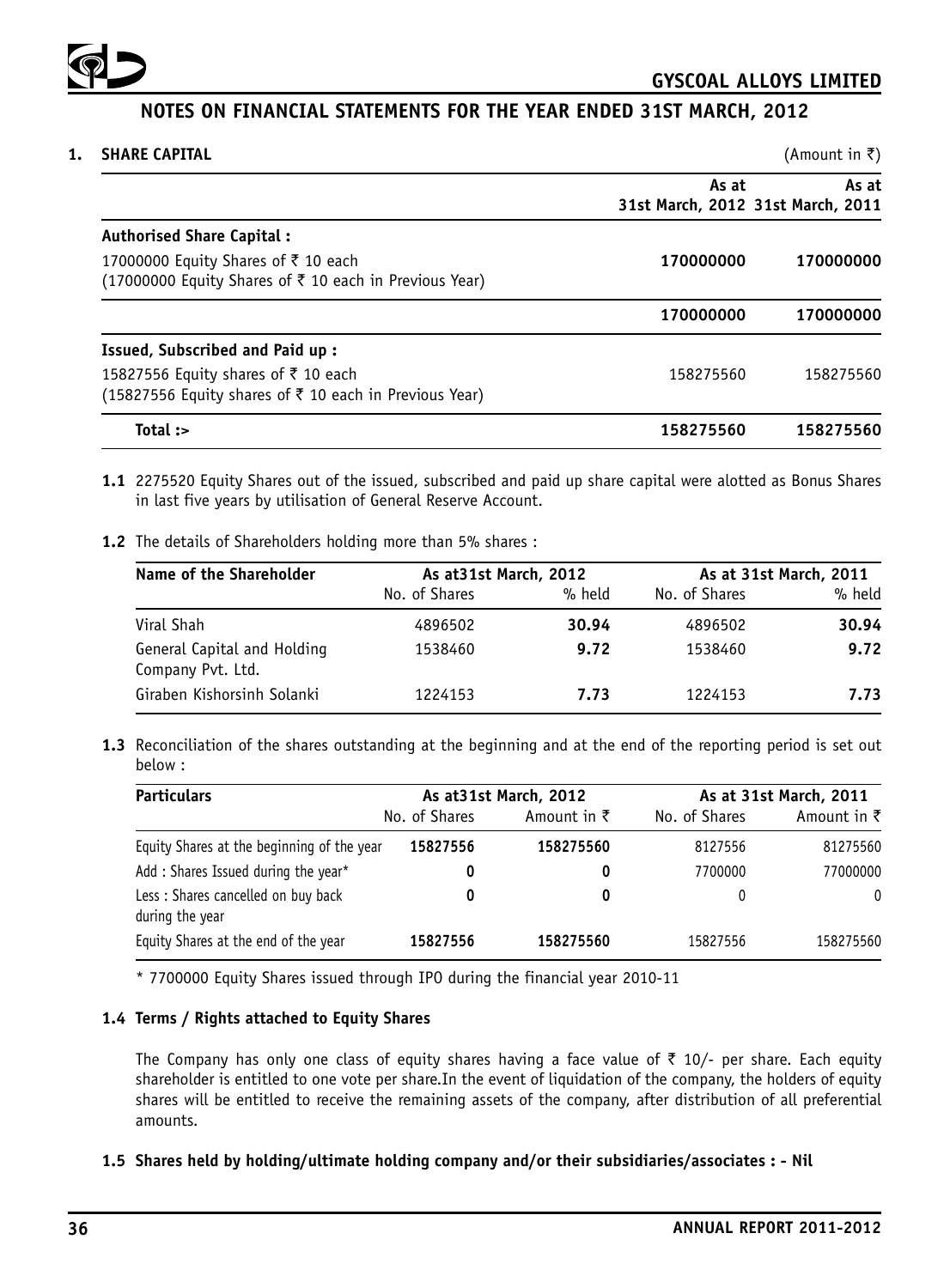

|                                             | As at                             | As at     |
|---------------------------------------------|-----------------------------------|-----------|
|                                             | 31st March, 2012 31st March, 2011 |           |
| <b>General Reserve</b>                      |                                   |           |
| As per last Balance Sheet                   | 744800                            | 744800    |
| Add: Addition during the year               | 0                                 | 0         |
| Less: Utilisation during the year           | 0                                 | 0         |
|                                             | 744800                            | 744800    |
| <b>Securities Premium Reserve</b>           |                                   |           |
| As per last Balance Sheet                   | 526014386                         | 107383200 |
| Add: Proceeds from IPO                      | 0                                 | 469700000 |
| Less : Amount utilised towards IPO Expenses | 0                                 | 51068814  |
|                                             | 526014386                         | 526014386 |
| <b>Profit and Loss Account</b>              |                                   |           |
| As per last Balance Sheet                   | 194973093                         | 152193076 |
| Add: Profit for the year                    | 25294747                          | 42780017  |
| Less: Appropriations during the year        | 0                                 | 0         |
|                                             | 220267840                         | 194973093 |
| Total :>                                    | 747027026                         | 721732279 |

#### **3. LONG TERM BORROWINGS** (Amount in ₹)

| As at 31st March, 2012        |          |             | As at 31st March, 2011 |  |
|-------------------------------|----------|-------------|------------------------|--|
| <b>Non-Current</b><br>Current |          | Non-Current | Current                |  |
|                               |          |             |                        |  |
|                               |          |             |                        |  |
| 29362761                      | 25300000 | 36545603    | 22100000               |  |
| 29362761                      | 25300000 | 36545603    | 22100000               |  |
|                               |          |             |                        |  |
| 90420000                      | 0        | 15000000    | $\mathbf{0}$           |  |
| 132541352                     | 0        | 80315762    | 0                      |  |
| 222961352                     | 0        | 95315762    | 0                      |  |
| 252324113                     | 25300000 | 131861365   | 22100000               |  |
|                               |          |             |                        |  |

# **3.1 Details of Term Loans are as under :**

Term Loan from State Bank of Patiyala carries interest @ 12.75% p.a. The loan is repayable in 16 quarterly installments of  $\bar{\tau}$  3200000/- each along with interest.

Term Loan from UCO Bank carries interest @ 13.75% p.a. The loan is repayable in 20 quarterly installments of ₹ 3125000/- each along with interest.

# **3.2 Details of Security of the Term Loans are as under :**

Term Loans from State Bank of Patiyala and UCO Banks of ₹ 54662761/- (Previous Year ₹ 58645603/-) are secured by way of Pari Pasu Charge over the Land & Building, Plant & Machinery and other immovable & movable Fixed assets of the company both present and future and personal guarantee of some of the Directors of the Company as well as corporate guarantee of other group companies.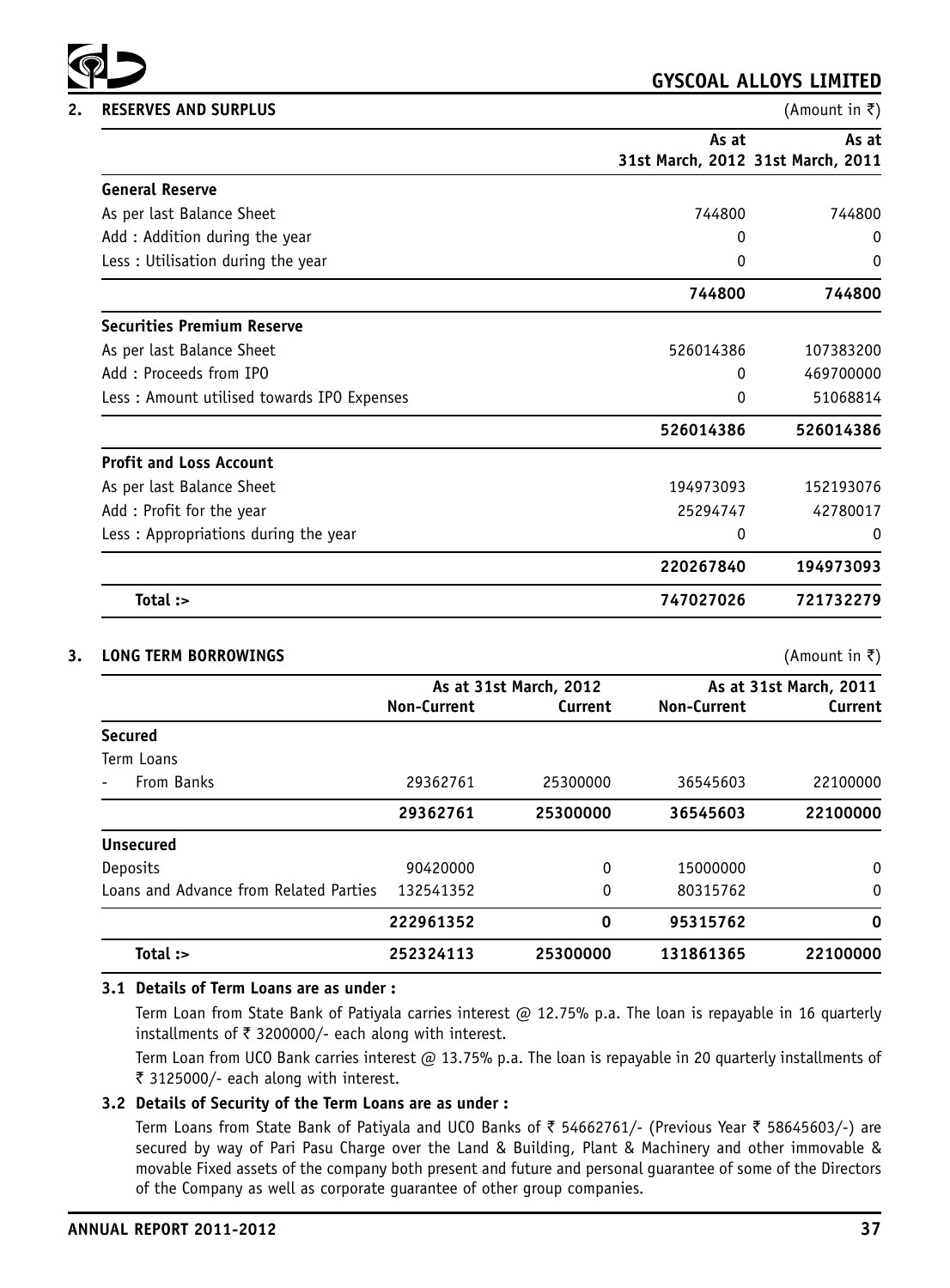

# **4. DEFERRED TAX LIABILITY (Net)**

In view of Accounting Standard 22, the significant component and classification of deferred tax liability on accounting of timing difference comprises of the following :

|                                                     |                    |                        |                                            | (Amount in ₹)          |
|-----------------------------------------------------|--------------------|------------------------|--------------------------------------------|------------------------|
|                                                     |                    |                        | As at<br>31st March, 2012 31st March, 2011 | As at                  |
| Deferred Tax Liability related to Fixed Assets      |                    |                        |                                            |                        |
| Opening Balance                                     |                    |                        | 37591596                                   | 34149540               |
| Add: Addition during the year                       |                    |                        | 6584696                                    | 3442056                |
| <b>Closing Balance</b>                              |                    |                        | 44176292                                   | 37591596               |
| <b>LONG-TERM PROVISIONS</b>                         |                    |                        |                                            | (Amount in ₹)          |
|                                                     |                    | As at 31st March, 2012 |                                            | As at 31st March, 2011 |
|                                                     | <b>Non-Current</b> | Current                | <b>Non-Current</b>                         | Current                |
| Provision for Gratuity<br>(Refere Note No. 23)      | 1529603            | 260039                 | 1191267                                    | 202517                 |
| Total:                                              | 1529603            | 260039                 | 1191267                                    | 202517                 |
| <b>SHORT-TERM BORROWINGS</b>                        |                    |                        |                                            | (Amount in $\bar{z}$ ) |
|                                                     |                    |                        | As at<br>31st March, 2012 31st March, 2011 | As at                  |
| <b>Secured</b>                                      |                    |                        |                                            |                        |
| Working Capital Loan repayable on demand from Banks |                    |                        |                                            |                        |
| Cash Credit                                         |                    |                        | 383529026                                  | 305391362              |
|                                                     |                    |                        | 383529026                                  | 305391362              |
| <b>Unsecured</b>                                    |                    |                        |                                            |                        |
| <b>Depsoits</b>                                     |                    |                        | 45467801                                   | 0                      |
|                                                     |                    |                        | 45467801                                   | 0                      |
| Total :>                                            |                    |                        | 428996827                                  | 305391362              |

| <b>TRADE PAYABLES</b> |                                            | (Amount in ₹) |  |  |
|-----------------------|--------------------------------------------|---------------|--|--|
|                       | As at<br>31st March, 2012 31st March, 2011 | As at         |  |  |
| Trade Payables        | 509854015                                  | 398225751     |  |  |
| Total:                | 509854015                                  | 398225751     |  |  |

# **Details of dues to Micro, Small and Medium Enterprise as defined under MSMED Act, 2006**

The Company has not received any intimation from suppliers regarding their status under the Micro, Small and Medium Enterprises Development Act, 2006 and hence disclosure regarding :

a) Amount due and outstanding to suppliers at the end of accounting year,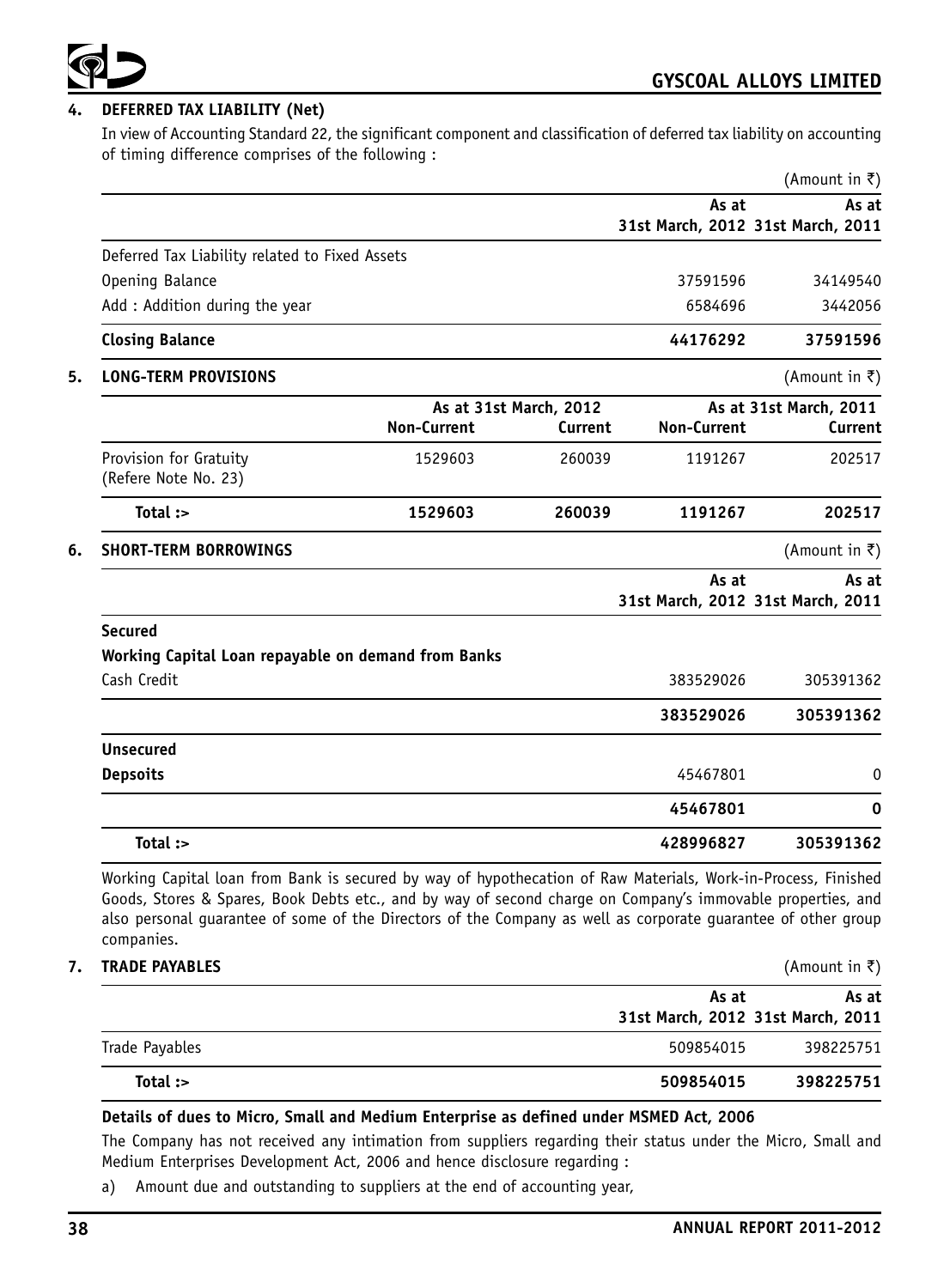

- b) Interest paid during the year,
- c) Interest payable at the end of accounting year,
- d) Interest accrued and unpaid at the end of the accounting year, have not been given.

The Company is making efforts to get the confirmation from the suppliers as regards their status under the Act.

| <b>OTHER CURRENT LIABILITIES</b>     |                                            | (Amount in ₹) |
|--------------------------------------|--------------------------------------------|---------------|
|                                      | As at<br>31st March, 2012 31st March, 2011 | As at         |
| Current Maturities of Long Term Debt | 25300000                                   | 22100000      |
| Other Payables*                      | 25285441                                   | 7447481       |
| Total $:$                            | 50585441                                   | 29547481      |
|                                      |                                            |               |

Other Payables include statutory dues and advance from customers.

#### **9. SHORT TERM PROVISIONS** (Amount in ₹)

|                        | As at                             | As at    |
|------------------------|-----------------------------------|----------|
|                        | 31st March, 2012 31st March, 2011 |          |
| Provision for Gratuity | 260039                            | 202517   |
| Provision for Expenses | 963525                            | 692861   |
| Provision for Taxation | 23347934                          | 28128977 |
| Total :>               | 24571498                          | 29024355 |

#### **10. FIXED ASSETS** (Amount in ₹)

| Name of Assets                                |                         |                   |          | <b>Gross Block</b> |                     |                   |                                                    | Depreciation    |                    |                    | <b>Net Block</b>   |
|-----------------------------------------------|-------------------------|-------------------|----------|--------------------|---------------------|-------------------|----------------------------------------------------|-----------------|--------------------|--------------------|--------------------|
|                                               | Rate of<br>Depreciation | As on<br>1-4-2011 | Addition | Deduction          | As on<br>31-3-2012  | As on<br>1-4-2011 | Deduction<br>on account<br>of Sale /<br>Adjustment | For<br>the Year | Up to<br>31-3-2012 | As on<br>31-3-2012 | As on<br>31-3-2011 |
| <b>TANGIBLE ASSETS:</b>                       |                         |                   |          |                    |                     |                   |                                                    |                 |                    |                    |                    |
| Factory Land                                  | 0.00%                   | 2831125           | 0        | 0                  | 2831125             | 0                 | 0                                                  | 0               | 0                  | 2831125            | 2831125            |
| Building                                      | 5.00%                   | 42216821          | 10895971 | 0                  | 53112792            | 13484875          | 0                                                  | 3372132         | 16857007           | 36255785           | 28731946           |
| Plant & Machinery                             | 13.91%                  | 305307857         | 54510328 | 0                  | 359818185           | 113289800         | 0                                                  | 30300385        | 143590185          | 216228000          | 192018057          |
| Furniture                                     | 18.10%                  | 2029909           | 0        | 0                  | 2029909             | 779787            | 0                                                  | 226272.00       | 1006059            | 1023850            | 1250122            |
| Vehicles                                      | 25.89%                  | 12577796          | 0        | 0                  | 12577796            | 4853749           | 0                                                  | 1999756         | 6853505            | 5724291            | 7724047            |
| Computers                                     | 40.00%                  | 1711629           | 134714   | 0                  | 1846343             | 1159026           | 0                                                  | 255295          | 1414321            | 432022             | 552603             |
| Sub-Total                                     |                         | 366675137         | 65541013 | 0                  | 432216150 133567237 |                   | 0                                                  | 36153840        | 169721077          | 262495073          | 233107900          |
| <b>INTENGIBLE ASSETS:</b>                     |                         |                   |          |                    |                     |                   |                                                    |                 |                    |                    |                    |
|                                               |                         | 0                 | 0        | 0                  | 0                   | 0                 | 0                                                  | 0               | 0                  | 0                  | 0                  |
| Sub-Total                                     |                         | 0                 | 0        | 0                  | 0                   | 0                 | 0                                                  | 0               | 0                  | 0                  | 0                  |
| Total                                         |                         | 366675137         | 65541013 | 0                  | 432216150 133567237 |                   | 0                                                  | 36153840        | 169721077          | 262495073          | 233107900          |
| Previous Year                                 |                         | 316126752         | 50548385 | 0                  | 366675137           | 103373741         | 0                                                  | 30193496        | 133567236.5        | 233107900.5        | 212753011          |
| <b>CAPITAL WORK IN</b><br><b>PROGRESS *</b>   |                         |                   |          |                    |                     |                   |                                                    |                 |                    | 121116320          | 23735923           |
| <b>INTENGIBLE ASSETS</b><br>UNDER DEVELOPMENT |                         |                   |          |                    |                     |                   |                                                    |                 |                    | 0                  | 0                  |

\* Income from investment in mutual fund made from the proceed of IPO of Rs.9819780 is deducted from the total figure of WIP as the same is treated as project pre-complition income and the same is to be adjusted against the cost of the project when completed.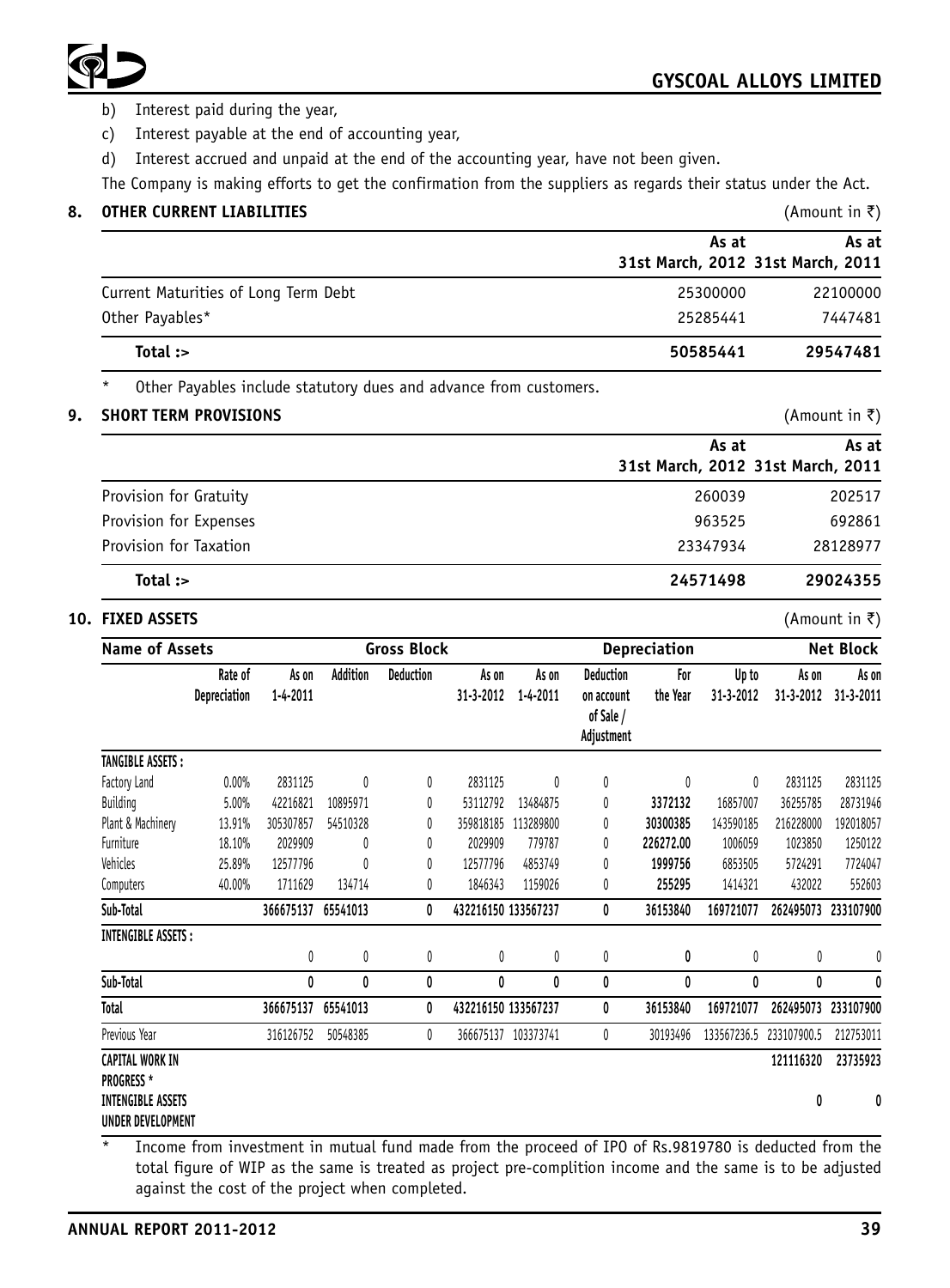

| 11. NON-CURRENT INVESTMENTS  |                                            | (Amount in ₹) |
|------------------------------|--------------------------------------------|---------------|
|                              | As at<br>31st March, 2012 31st March, 2011 | As at         |
| Other Investments (Unquoted) | 209030                                     | 209030        |
| Total :>                     | 209030                                     | 209030        |

Such Non-Current Investments are valued at Cost

# **12. LONG-TERM LOANS AND ADVANCES** (Unsecured and Considered Good) (Amount in ₹)

|                                       | As at     | As at                             |  |
|---------------------------------------|-----------|-----------------------------------|--|
|                                       |           | 31st March, 2012 31st March, 2011 |  |
| Capital Advance                       | 485402831 | 430816961                         |  |
| Security Deposit                      | 10016988  | 9813988                           |  |
| Loans and Advances to Related Parties | 2495920   | 0                                 |  |
| Total :>                              | 497915739 | 440630949                         |  |

# **13. CURRENT INVESTMENTS** (Amount in ₹)

|                                           | As at                             | As at     |
|-------------------------------------------|-----------------------------------|-----------|
|                                           | 31st March, 2012 31st March, 2011 |           |
| Investment in Mutual Fund out of IPO Fund | 61200000                          | 110000000 |
| Total :>                                  | 61200000                          | 110000000 |

Such Current investments are valued at lower of cost and fair market value.

# **14. INVENTORIES** (Amount in ₹)

|                       | As at<br>31st March, 2012 31st March, 2011 | As at     |
|-----------------------|--------------------------------------------|-----------|
| Raw Materials         | 373366088                                  | 405521505 |
| <b>Finished Goods</b> | 198573037                                  | 98127179  |
| Total:                | 571939125                                  | 503648684 |

|                                                                                         | As at                             | As at     |
|-----------------------------------------------------------------------------------------|-----------------------------------|-----------|
|                                                                                         | 31st March, 2012 31st March, 2011 |           |
| Outstanding for a period exceeding six months from<br>the date they are due for payment |                                   |           |
| Doubtful*                                                                               | 18127314                          | 18127314  |
| Unsecured and Considered Good                                                           | 14795857                          | 7813917   |
| <b>Other Trade Receivables</b>                                                          |                                   |           |
| Unsecured and Considered Good                                                           | 533687947                         | 411393758 |
| Total $:$                                                                               | 566611118                         | 437334989 |

Legal case filed against Salvo Steel Pvt. Ltd. u/s 138 of the Negotiable Instrument Act, 1881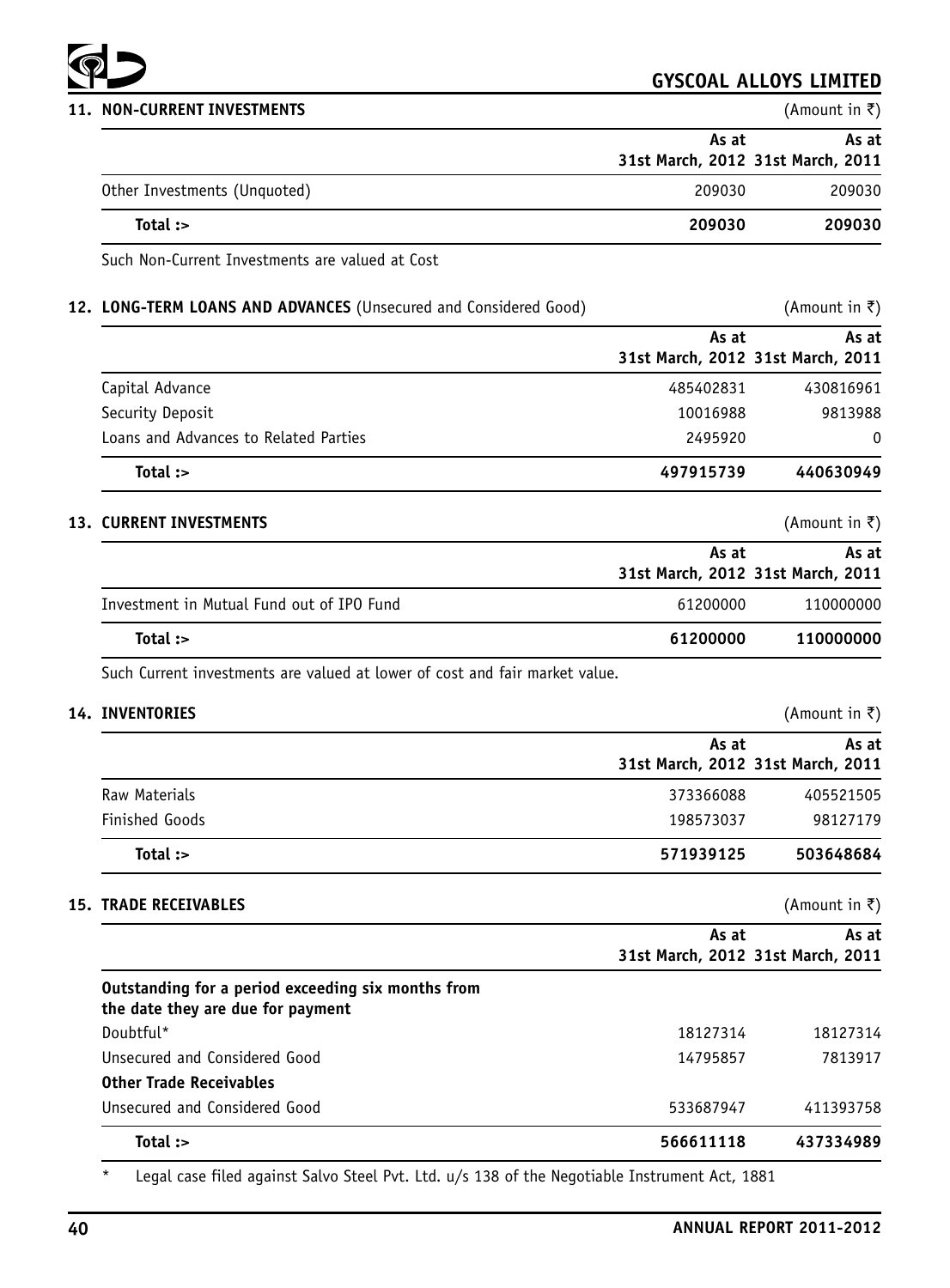

#### **16. CASH AND BANK BALANCES** (Amount in ₹)

# **GYSCOAL ALLOYS LIMITED**

|                            | As at                             | As at    |
|----------------------------|-----------------------------------|----------|
|                            | 31st March, 2012 31st March, 2011 |          |
| <b>Balance with Banks:</b> |                                   |          |
| In Current Accounts        | 713518                            | 1562286  |
| In Fixed Deposits*         | 52006453                          | 43167000 |
| <b>Cash on Hand</b>        | 1735941                           | 772394   |
| Total :>                   | 54455912                          | 45501680 |

\* Fixed Deposit with banks includes deposits of  $\bar{z}$  49454453/- (Previous Year  $\bar{z}$  42167000/-) given as margin money for Letter of Credit issued by the bank in the favour of the Company.All Fixed Deposits are with maturity of more than 12 months.

| <b>17. SHORT-TERM LOANS AND ADVANCES</b>                  |          | (Amount in ₹)                              |
|-----------------------------------------------------------|----------|--------------------------------------------|
|                                                           | As at    | As at<br>31st March, 2012 31st March, 2011 |
| Unsecured and Considered Good                             |          |                                            |
| Loans and Advances to Related Parties                     | 341145   | 10000                                      |
| <b>Other Loans and Advances</b>                           |          |                                            |
| Balance With Statutory / Government Authorities           | 2655566  | 8683775                                    |
| Prepaid Expenses                                          | 288950   | 235794                                     |
| Advances To Creditors, Suppliers & Contractors and Others | 71914187 | 6697352                                    |
| <b>Staff Advances</b>                                     | 868612   | 835439                                     |
| Total :>                                                  | 76068460 | 16462360                                   |

#### **18. OTHER CURRENT ASSETS** (Amount in ₹)

|                                    | As at<br>31st March, 2012 31st March, 2011 | As at   |
|------------------------------------|--------------------------------------------|---------|
| Interest Accrued on Fixed Deposits | 5329598                                    | 2209501 |
| Total :>                           | 5329598                                    | 2209501 |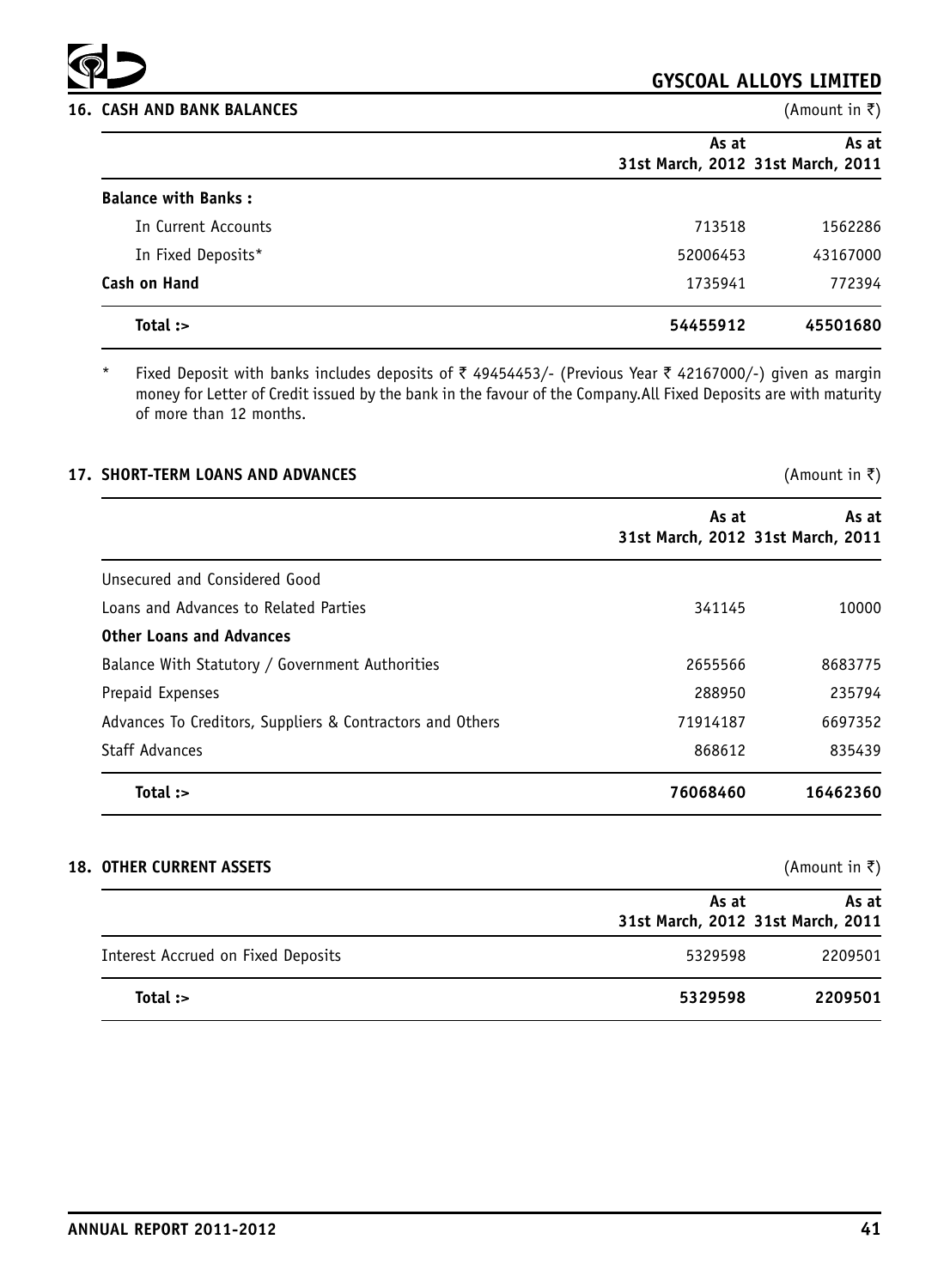

# **NOTES ON FINANCIAL STATEMENTS FOR THE YEAR ENDED 31ST MARCH, 2012**

| (Amount in ₹) |            |              |         | 19. REVENUE FROM OPERATIONS                                                                                     |
|---------------|------------|--------------|---------|-----------------------------------------------------------------------------------------------------------------|
| 2010-11       | 2011-12    |              |         |                                                                                                                 |
| 2121766954    | 2405061762 |              |         | Sale of Products                                                                                                |
| 59054448      | 37340629   |              |         | Income From Other Operations                                                                                    |
| 2180821402    | 2442402391 |              |         |                                                                                                                 |
| 171360704     | 169666657  |              |         | Less : Excise Duty                                                                                              |
| 81031598      | 111210083  |              |         | Less: VAT & CST                                                                                                 |
| 252392302     | 280876740  |              |         |                                                                                                                 |
| 1928429100    | 2161525651 |              |         | Total :>                                                                                                        |
| (Amount in ₹) |            |              |         | PARTICULARS OF SALE OF PRODUCTS                                                                                 |
| 2010-11       | 2011-12    |              |         |                                                                                                                 |
| 2121766954    | 2405061762 |              |         | S.S. & M.S. Structure Products                                                                                  |
| 2121766954    | 2405061762 |              |         | Total :>                                                                                                        |
| (Amount in ₹) |            |              |         | <b>20. OTHER INCOME</b>                                                                                         |
| 2010-11       | 2010-11    | 2011-12      | 2011-12 |                                                                                                                 |
|               |            |              |         | <b>Interest</b>                                                                                                 |
|               |            |              |         |                                                                                                                 |
|               | 2947675    |              | 3784093 | From Current Investments                                                                                        |
| 3442595       | 494920     | 4364546      | 580453  | From Others                                                                                                     |
|               |            |              |         | <b>Dividend</b>                                                                                                 |
|               | 3669748    |              | 3350033 | From Current Investments                                                                                        |
|               | 3669748    | $\mathbf 0$  | 3350033 | Less: Adjusted against<br>Capital Work in Progress                                                              |
| 427978        |            | $\mathbf{0}$ |         | Net Gain on Foreign Currecny<br><b>Transaction &amp; Translation</b><br>(Other than considered as Finance Cost) |
| 666177        |            | 1078836      |         | <b>Other Non Operating Income</b>                                                                               |

# **21. COST OF MATERIAL CONSUMED**

|            |                  | 2011-12             |               | 2010-11             |
|------------|------------------|---------------------|---------------|---------------------|
|            | $(A$ mount in ₹) | % of<br>Consumption | (Amount in ₹) | % of<br>Consumption |
| Imported   | 79483411         | 5.49                | 68829210      | 4.67                |
| Indigenous | 1369096664       | 94.51               | 1406551433    | 95.33               |
| Total :>   | 1448580075       | 100.00              | 1475380642    | 100.00              |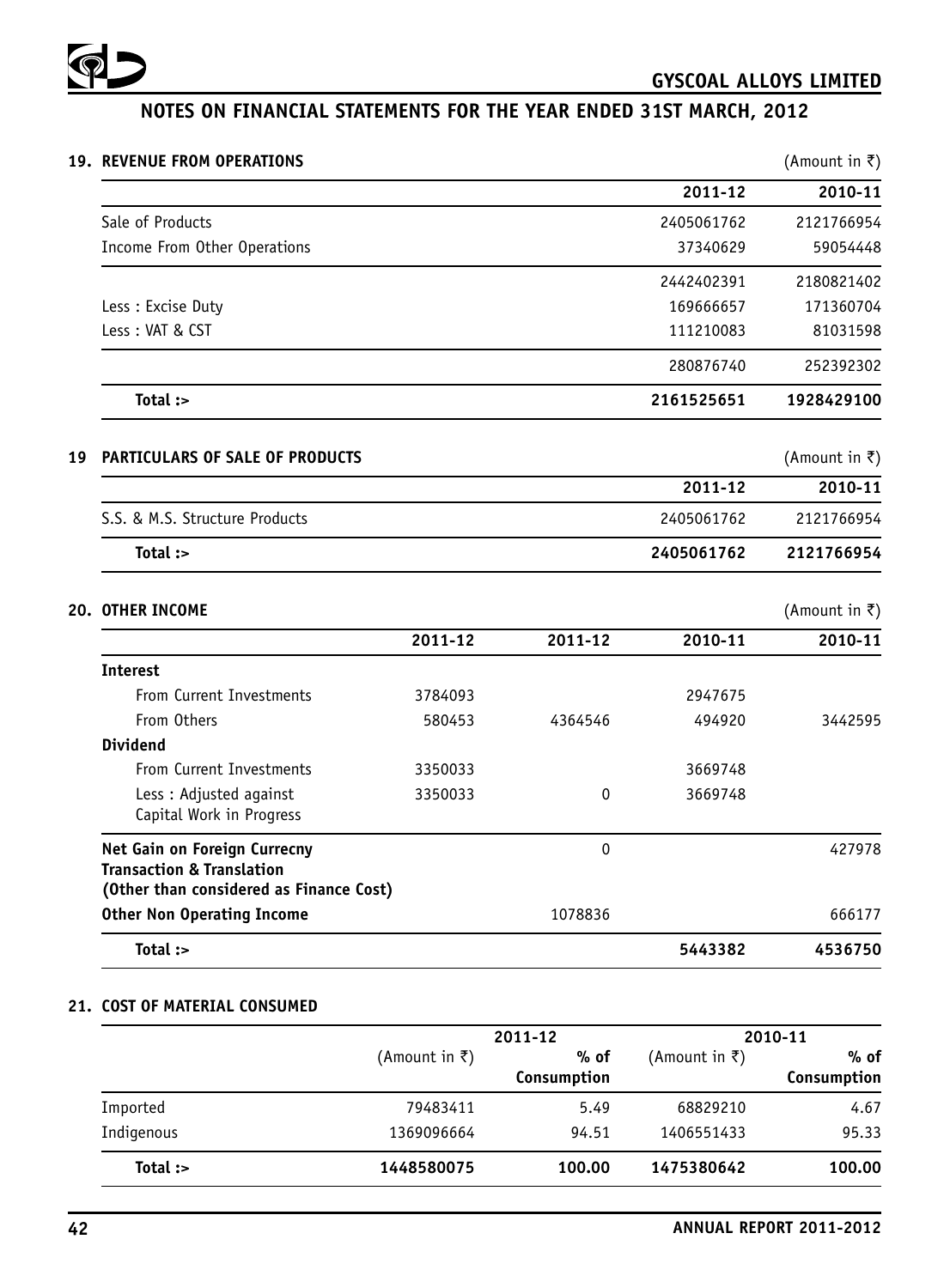

# **21 PARTICULARS OF MATERIALS CONSUMED**

|     | <b>Particulars</b>                                                         | 2011-12    | 2010-11       |
|-----|----------------------------------------------------------------------------|------------|---------------|
|     | S. S. Structures                                                           | 1397606961 | 1418060034    |
|     | Furnace Oil                                                                | 41667384   | 22094233      |
|     | <b>Others</b>                                                              | 9305730    | 35226375      |
|     | Total :>                                                                   | 1448580075 | 1475380642    |
| 22. | CHANGE IN INVENTORIES OF FINISHED GOODS, STOCK-IN-PROCESS & STOCK-IN-TRADE |            | (Amount in ₹) |
|     |                                                                            | 2011-12    | 2010-11       |
|     | Inventories (at commencement)                                              |            |               |
|     | Finished Goods / Stock-in-Trade                                            | 112251882  | 108671474     |
|     |                                                                            | 112251882  | 108671474     |
|     | Inventories (at close)                                                     |            |               |
|     | Finished Goods / Stock-in-Trade                                            | 198573037  | 112251882     |
|     |                                                                            | 198573037  | 112251882     |
|     | Total :>                                                                   | (86321155) | (3580408)     |
| 23. | <b>EMPLOYEE BENEFIT EXPENSES</b>                                           |            | (Amount in ₹) |
|     |                                                                            | 2011-12    | 2010-11       |
|     | Salaries and Wages                                                         | 13024728   | 9549351       |
|     | Contribution to Provident & Other Funds                                    | 646034     | 407745        |
|     | Staff Welfare Expenses                                                     | 113309     | 74471         |
|     | Total :>                                                                   | 13784071   | 10031567      |

**23** As per Accounting Standard 15 "Employee Benefits", the disclosures of Employee benefits as defined in the Accounting Standard are given below:

# **Defined Contribution Plans**

| Contribution to Defined ontribution Plans, recognised as expense for the year is as under: | (Amount in ₹) |
|--------------------------------------------------------------------------------------------|---------------|
| 2011-12                                                                                    | 2010-11       |
| Employer's Contribution to Provident Fund<br>646034                                        | 407745        |

#### **Defined Benefit Plans**

At present, the company has not any Defined Benefit Plans which are managed by other third party like LIC etc. However, the company is making provision for the present value of gratuity payable based on actuarial valuation using Projected Unit Credit Method. The company has not made any provision for leave encashment , but the same is recognised as expenses on actual payment basis.

| Reconciliation of opening and closing balances of Defined Benefit Obligation |         | (Amount in ₹) |
|------------------------------------------------------------------------------|---------|---------------|
| <b>Particulars</b>                                                           | 2011-12 | 2010-11       |
| Present Value of Obligation as at the beginning of the period.               | 1393784 | 1025067       |
| Current Service Cost                                                         | 345239  | 250486        |
| Interest Cost                                                                | 121956  | 85286         |
| Actuarial (Gain)/Loss on obligation                                          | (71337) | 32945         |
| Present Value of Obligation as at the end of the period                      | 1789642 | 1393784       |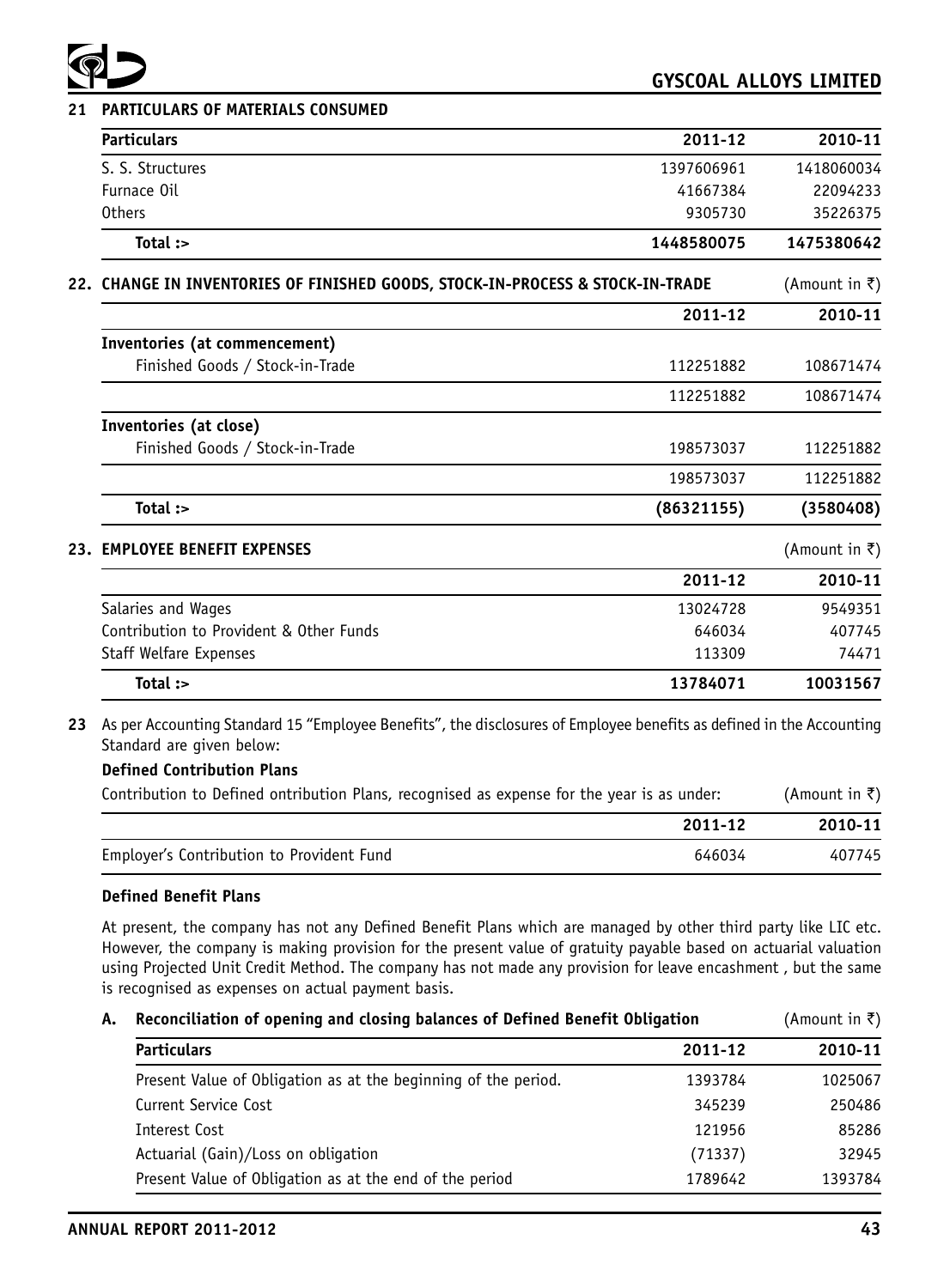

| В. | Reconciliation of opening and closing balances of Fair Value of Plan Assets | (Amount in ₹) |         |
|----|-----------------------------------------------------------------------------|---------------|---------|
|    | <b>Particulars</b>                                                          | 2011-12       | 2010-11 |
|    | Present Value of Plan Assets as at the beginning of the period.             | 0             | 0       |
|    | Expected Return on Plan Assets                                              | 0             | 0       |
|    | Contributions                                                               | 0             | 0       |
|    | Actuarial (Gain)/Loss on Plan Assets                                        | 0             | 0       |
|    | Fair Value of Plan Assets at the end of the period                          | 0             | 0       |

# C. Reconciliation of Fair Value of Assets and Obligations **and Solution Contract Contract** (Amount in ₹)

| <b>Particulars</b>                                      | 2011-12   | 2010-11      |
|---------------------------------------------------------|-----------|--------------|
| Present Value of Obligation as at the end of the period | 1789642   | 1393784      |
| Fair Value of Plan Assets at the end of the period      |           | <sup>0</sup> |
| Net Assets/(Liability) recognized in Balance Sheet      | (1789642) | (1393784)    |

# **D. Expense recognized during the period** and the set of the set of the set of the set of the set of the set of the set of the set of the set of the set of the set of the set of the set of the set of the set of the set

| <b>Particulars</b>                                    | 2011-12  | 2010-11  |  |
|-------------------------------------------------------|----------|----------|--|
| Current Service Cost                                  | 345239   | 250486   |  |
| Interest Cost                                         | 121956   | 85286    |  |
| Expected Return on Plan Assets                        | $\Omega$ | $\Omega$ |  |
| Net Actuarial losses (gains) recognized in period     | (71337)  | 32945    |  |
| Expenses Recognized in the statement of Profit & Loss | 395858   | 368717   |  |

## **E. Actuarial Assumptions**

| <b>Particulars</b>                     | 2011-12  | 2010-11  |
|----------------------------------------|----------|----------|
| Discount Rate                          | 8.75%    | $8.32\%$ |
| Rate of increase in Compensation Level | $6.00\%$ | $6.00\%$ |
| Rate of Return on Plan Assets          | $0.00\%$ | $0.00\%$ |

# **24. FINANCE COSTS** (Amount in ₹)

|                                                                  | 2011-12  | 2010-11  |
|------------------------------------------------------------------|----------|----------|
| Interest Expenses                                                | 78289051 | 57945862 |
| Other Borrowing Costs                                            | 6090412  | 4873127  |
| Applicable Loss on Foreign Currency Transactions and Translation | 646901   | $\Omega$ |
| Total :>                                                         | 85026364 | 62818989 |

# **25. DEPRECIATION AND AMORTISATION EXPENSES** (Amount in ₹)

| Total:                                                      | 36153840 | 30193496 |
|-------------------------------------------------------------|----------|----------|
| Depreciation and Amortisation Expenses (Refere Note No. 10) | 36153840 | 30193496 |
|                                                             | 2011-12  | 2010-11  |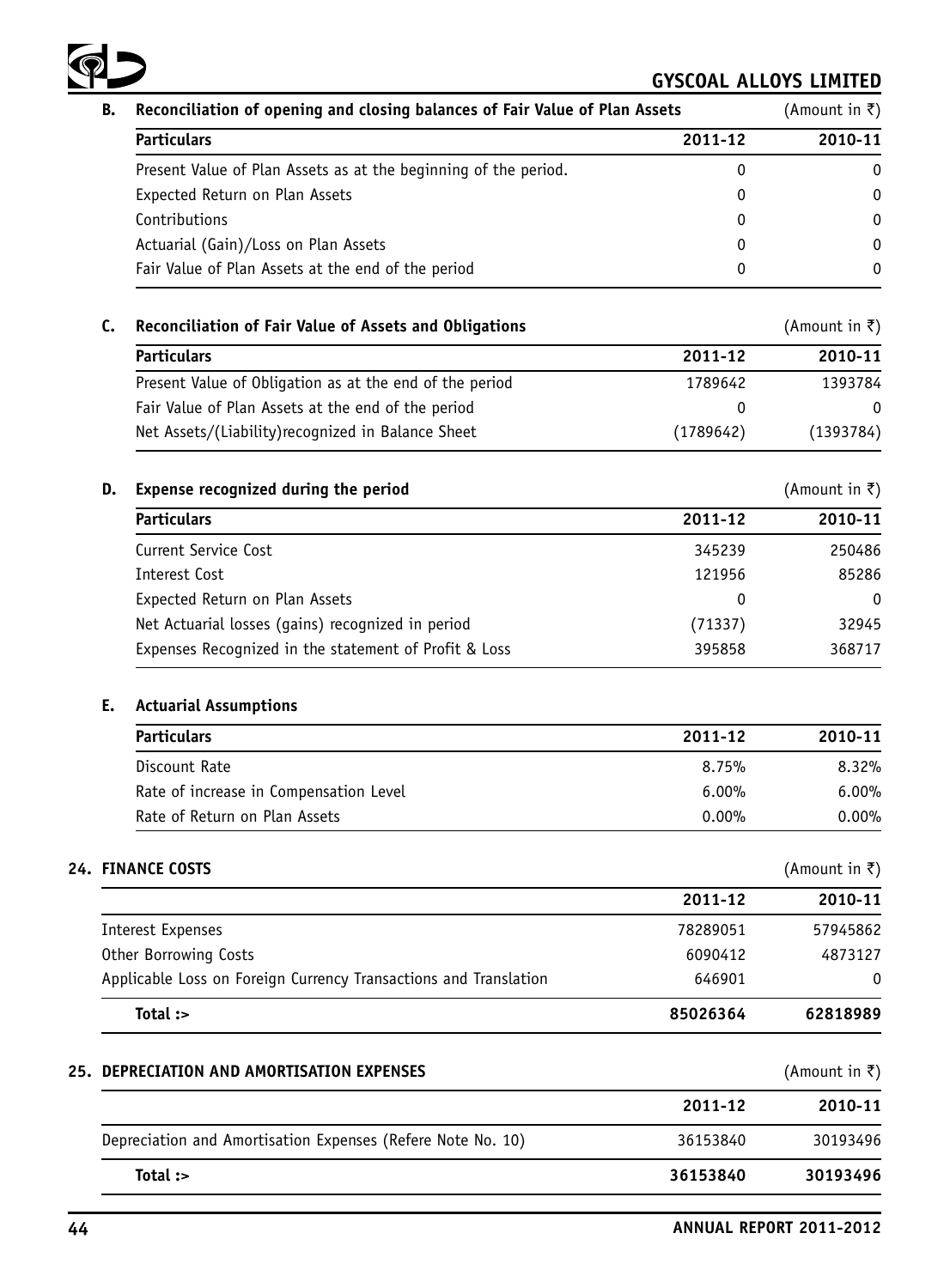

| <b>26. OTHER EXPENSES</b>                                  | (Amount in $\bar{z}$ ) |           |          |          |
|------------------------------------------------------------|------------------------|-----------|----------|----------|
|                                                            | 2011-12                | 2011-12   | 2010-11  | 2010-11  |
| <b>Manufacturing Expenses</b>                              |                        |           |          |          |
| Stores & Spares                                            | 3136551                |           | 1885165  |          |
| Power & Fuel                                               | 68295987               |           | 51754239 |          |
| Rent                                                       | 120000                 |           | 24000    |          |
| Repairs to Building                                        | 47792                  |           | 56733    |          |
| Repairs to Machinery                                       | 475101                 |           | 519089   |          |
| Insurance                                                  | 281918                 |           | 202762   |          |
| Rates and Taxes                                            | 101464                 |           | 88766    |          |
| Other Manufacturing Expenses                               | 185291                 |           | 548334   |          |
| Jobwork Charges                                            | 7387618                |           | 1713066  |          |
| Freight & Transportation Expenses                          | 4975971                |           | 4507484  |          |
| Labour Charges<br>23078363<br>*<br>Excise Duty<br>21909697 |                        |           | 19502204 |          |
|                                                            |                        |           | 1346995  |          |
|                                                            |                        | 129995753 |          | 82148837 |
| <b>Selling &amp; Distribution Expenses</b>                 |                        |           |          |          |
| Packing, Clearing & Forwarding Charges                     | 1973269                |           | 366901   |          |
| Advertisement Expenses                                     | 327323                 |           | 264900   |          |
| Other Selling & Distribution Expenses                      | 430509                 |           | 11695    |          |
|                                                            |                        | 2731101   |          | 643496   |
| <b>Establishment Expenses</b>                              |                        |           |          |          |
| Computer Expenses                                          | 214026                 |           | 114873   |          |
| Legal & Professional Fees                                  | 2473553                |           | 1092715  |          |
| <b>Travelling Expenses</b>                                 | 4101703                |           | 1672898  |          |
| Telepphone Expenses                                        | 865390                 |           | 653767   |          |
| Vehicle Expenses                                           | 768513                 |           | 650216   |          |
| Other Repairs                                              | 111132                 |           | 160813   |          |
| Stationery & Postage Expenses                              | 511648                 |           | 345357   |          |
| Payment to Auditors                                        | 280900                 |           | 99270    |          |
| Rate & Taxes                                               | 83254                  |           | 13707    |          |
| General Expenses                                           | 1153276                |           | 794387   |          |
| Charity & Donations                                        | 337956                 |           | 42653    |          |
|                                                            |                        | 10901351  |          | 5640656  |
| Total :>                                                   |                        | 143628205 |          | 88432989 |

\* Excise Duty shown under Expenditure represents the aggregate of excise duty borne by the Company and difference between excise duty on opening stock and closing stock of finished goods.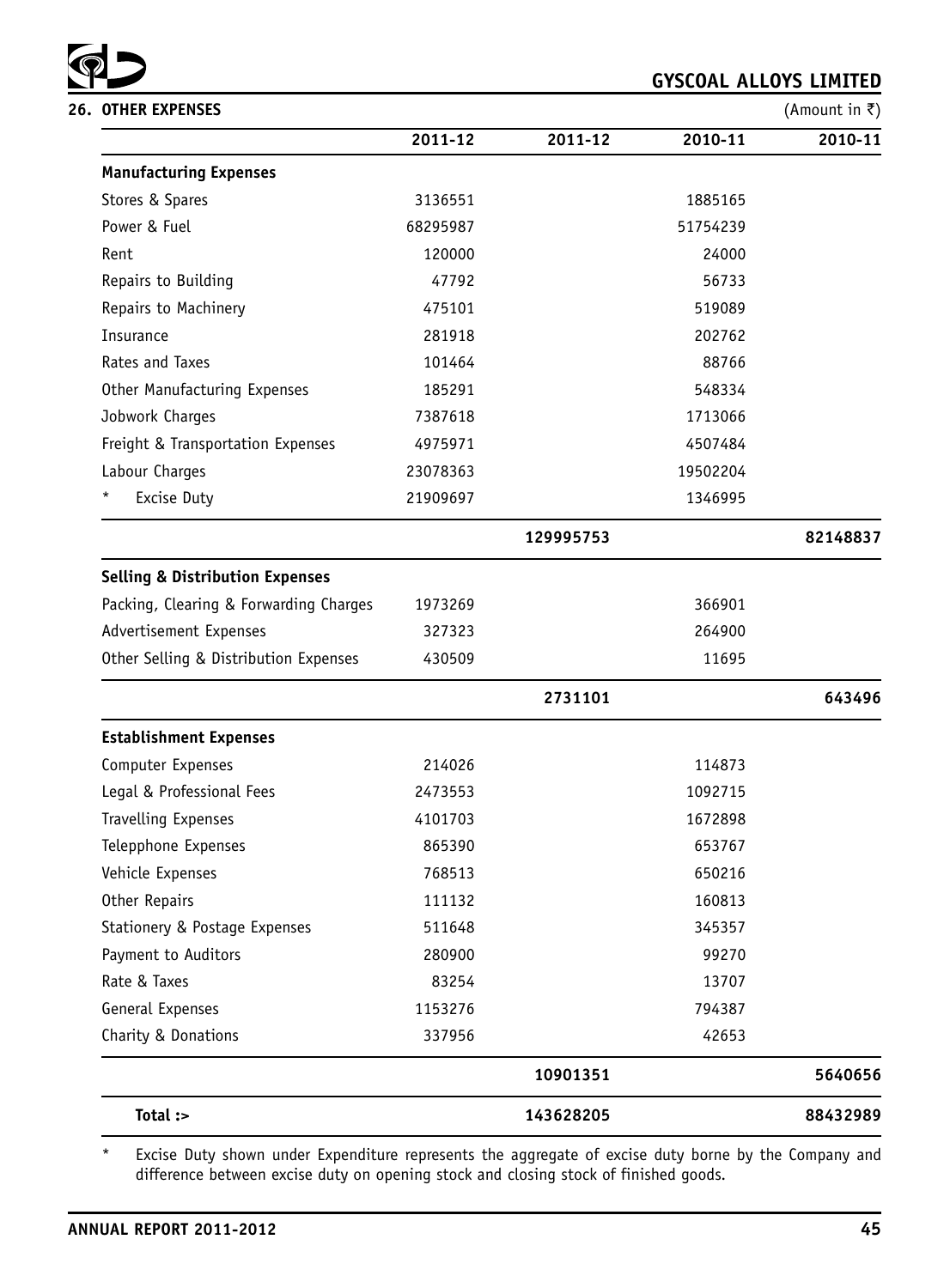

| 27. VALUE OF STORES & SPARES CONSUMED                                                        |          | (Amount in ₹) |
|----------------------------------------------------------------------------------------------|----------|---------------|
|                                                                                              | 2011-12  | 2010-11       |
| Imported                                                                                     | 0        | 0             |
| Indigenious                                                                                  | 3136551  | 1885165       |
| Total :>                                                                                     | 3136551  | 1885165       |
| 28. VALUE OF IMPORTS ON CIF BASIS IN RESPECT OF                                              |          | (Amount in ₹) |
|                                                                                              | 2011-12  | 2010-11       |
| Raw Materials and Stock-in-Trade                                                             | 72374477 | 62198246      |
| Total :>                                                                                     | 72374477 | 62198246      |
| <b>29. PAYMENT TO AUDITORS AS:</b>                                                           |          | (Amount in ₹) |
|                                                                                              | 2011-12  | 2010-11       |
| <b>Statutory Audit Fees</b>                                                                  | 168540   | 99270         |
| <b>Tax Audit Fees</b>                                                                        | 56180    | $\Omega$      |
| Certification and Consultation Fees                                                          | 56180    | 27575         |
| Total :>                                                                                     | 280900   | 126845        |
| 30. EXPENDITURE IN FOREIGN CURRENCY :                                                        |          | (Amount in ₹) |
|                                                                                              | 2011-12  | 2010-11       |
| Raw Material Purchase                                                                        | 72374477 | 62198246      |
| Interest on LC - Import                                                                      | 1025954  | 165480        |
| Capital Assets Purchase                                                                      | 0        | 527725        |
| Commission Paid                                                                              | 430509   | 0             |
| Total :>                                                                                     | 73830940 | 62891451      |
| <b>31. EARNING PER SHARE</b>                                                                 |          | (Amount in ₹) |
|                                                                                              | 2011-12  | 2010-11       |
| Net Profit after tax as per Statement of<br>Profit & Loss attibutable to Equity Shareholders | 25294747 | 42780017      |
| Weighted Average number of Equity sahres used<br>as denominator for calculating EPS          | 15827556 | 10680159      |
| Basic and Diluted Earning per Share (in $\bar{z}$ )                                          | 1.60     | 4.01          |
| Face Value per Equity Share (in ₹)                                                           | 10       | 10            |
| 32. EARNING IN FOREIGN EXCHANGE                                                              |          | (Amount in ₹) |
|                                                                                              | 2011-12  | 2010-11       |
| FOB Value of Exports                                                                         | 76401586 | 8929780       |
| Total :>                                                                                     | 76401586 | 8929780       |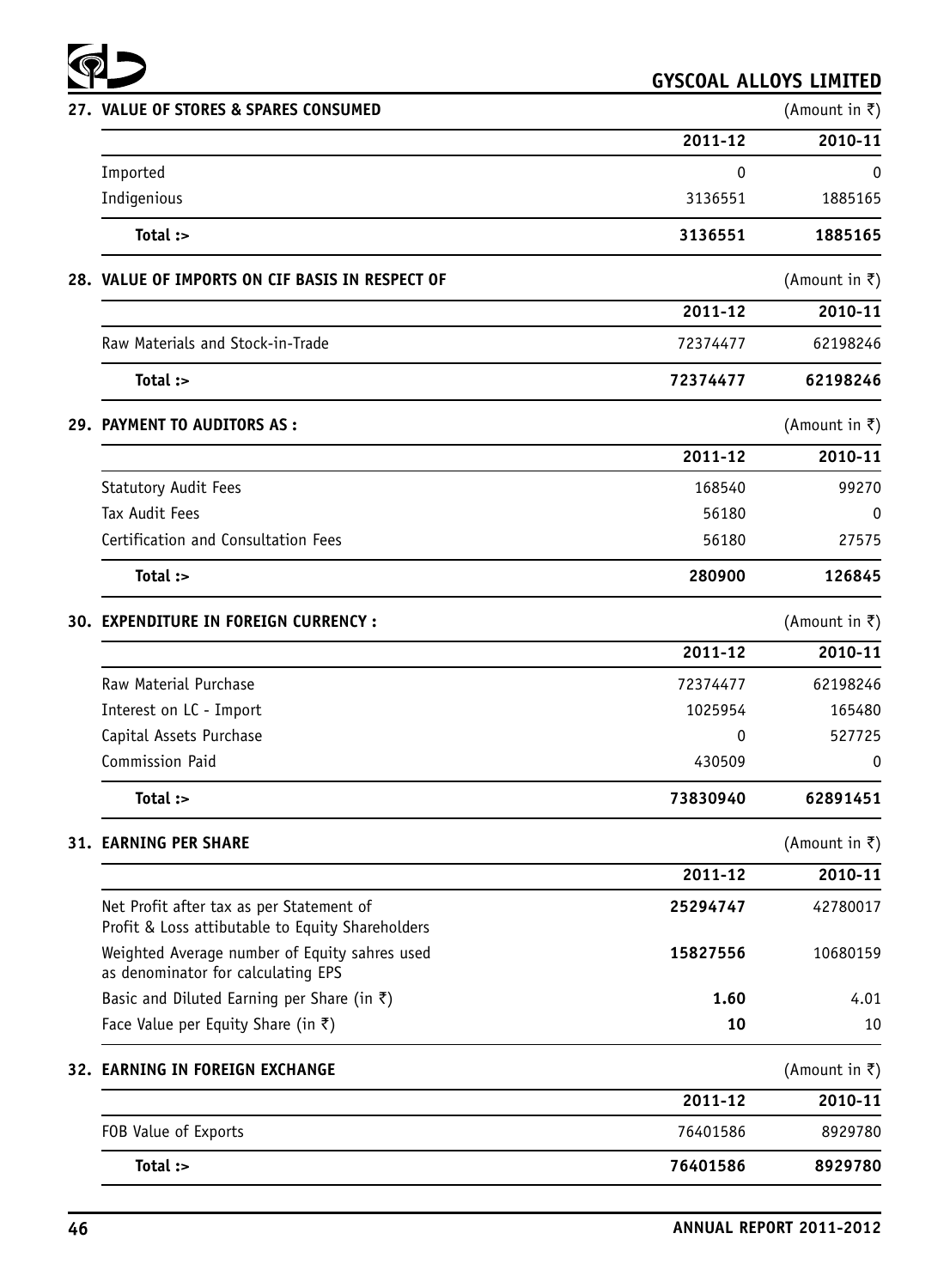# **33. RELATED PARTY DISCLOSURE :**

As per Accounting Statndard 18 , the disclosure of transactions with related parties are given below :

|                | Sr. No. Name of the Related Party       | Relationship                                                         | <b>Related Party Transaction</b>                                                                                                                                                                                                                                                                                       |
|----------------|-----------------------------------------|----------------------------------------------------------------------|------------------------------------------------------------------------------------------------------------------------------------------------------------------------------------------------------------------------------------------------------------------------------------------------------------------------|
| 1              | Giraben Solanki                         | Key Managerial Personnel                                             | 1. Payment to Key Managerial Personnel<br>of ₹ 274840/- (Last Year ₹ 241860/-)                                                                                                                                                                                                                                         |
| $\overline{c}$ | Manish M. Shah                          | Key Managerial Personnel                                             | 1. Payment to Key Managerial Personnel<br>of ₹ 375880/- (Last Year ₹ 340120/-)<br>2. Unsecured Loan taken of ₹ 100000/-<br>(Last Year ₹ 6275000/-)<br>3. Unsecured Loan Repaid of ₹1305000/<br>- (Last Year ₹ 5500000/-)<br>4. Year end balance of Loan Taken of $\bar{\tau}$<br>5198344/- (Last Year ₹ 6403344/-)     |
| 3              | Viral M. Shah                           | Key Managerial Personnel                                             | 1. Payment to Key Managerial Personnel<br>of ₹ 616880/- (Last Year ₹ 550120/-)<br>2. Unsecured Loan taken of ₹4905500/-<br>(Last Year ₹ 18800000/-)<br>3. Unsecured Loan Repaid of ₹4250000/<br>- (Last Year ₹ 20225000/-)<br>4. Year end balance of Loan Taken of $\bar{\tau}$<br>20831100/- (Last Year ₹ 20175600/-) |
| 4              | Zankarsinh K. Solanki                   | Key Managerial Personnel                                             | 1. Payment to Key Managerial Personnel<br>of ₹ 375880/- (Last Year ₹ 0.00/-)<br>2. Unsecured Loan taken of ₹ 3220000/-<br>(Last Year ₹ 13708500/-)<br>3. Unsecured Loan Repaid of ₹ 707055/-<br>(Last Year ₹ 8784250/-)<br>4. Year end balance of Loan Taken of $\bar{\tau}$<br>13809908/- (Last Year ₹ 11091818/-)    |
| 5              | Mona Shah                               | Key Managerial Personnel                                             | 1. Employee Benefit Expenses of ₹<br>200000/- (Last Year ₹ 185200/-)<br>2. Unsecured Loan Repaid of ₹ 140000/-<br>(Last Year ₹ 0.00/-)<br>3. Year end balance of Loan Taken of ₹<br>7395000/- (Last Year ₹ 7535000/-)                                                                                                  |
| 6              | Sarojben M. Shah                        | Key Managerial Personnel                                             | 1. Employee Benefit Expenses of $\bar{z}$<br>208400/- (Last Year ₹ 193900/-)                                                                                                                                                                                                                                           |
| 7              | Dipali Shah                             | Key Managerial Personnel                                             | 1. Employee Benefit Expenses of ₹<br>132700/- (Last Year ₹ 123400/-)2. Year<br>end balance of Loan Taken of ₹<br>2700000/- (Last Year ₹ 2700000/-)                                                                                                                                                                     |
| 8              | General Capital &<br>Holdings Pvt. Ltd. | Other Parties having<br>significant influence over<br>the enterprise | 1. Unsecured Loan taken of ₹77807000/<br>- (Last Year ₹ 36420000/-)<br>2. Unsecured Loan Repaid of ₹ 27610000/<br>- (Last Year ₹ 4010000/-)<br>3. Year end balance of Loan Taken of $\bar{\tau}$<br>82607000/- (Last Year ₹ 32410000/-)                                                                                |
| 9              | Gyscoal Enterprise Pvt. Ltd.            | Other Parties having<br>significant influence over<br>the enterprise | 1. Sales made of ₹ 115886468/- (Last<br>Year ₹ 30989193/-)<br>2. Year end balance of ₹ 1149240/- (Last<br>Year ₹ 0.00/-)                                                                                                                                                                                               |
| 10             | Torque Automotive Pvt. Ltd.             | Other Parties having<br>significant influence over<br>the enterprise | 1. Advance given of ₹ 2495920/- (Last<br>Year ₹ 0.00/-)<br>2. Year end balance of Advance given of<br>₹ 2495920/- (Last Year ₹ 0.00/-)                                                                                                                                                                                 |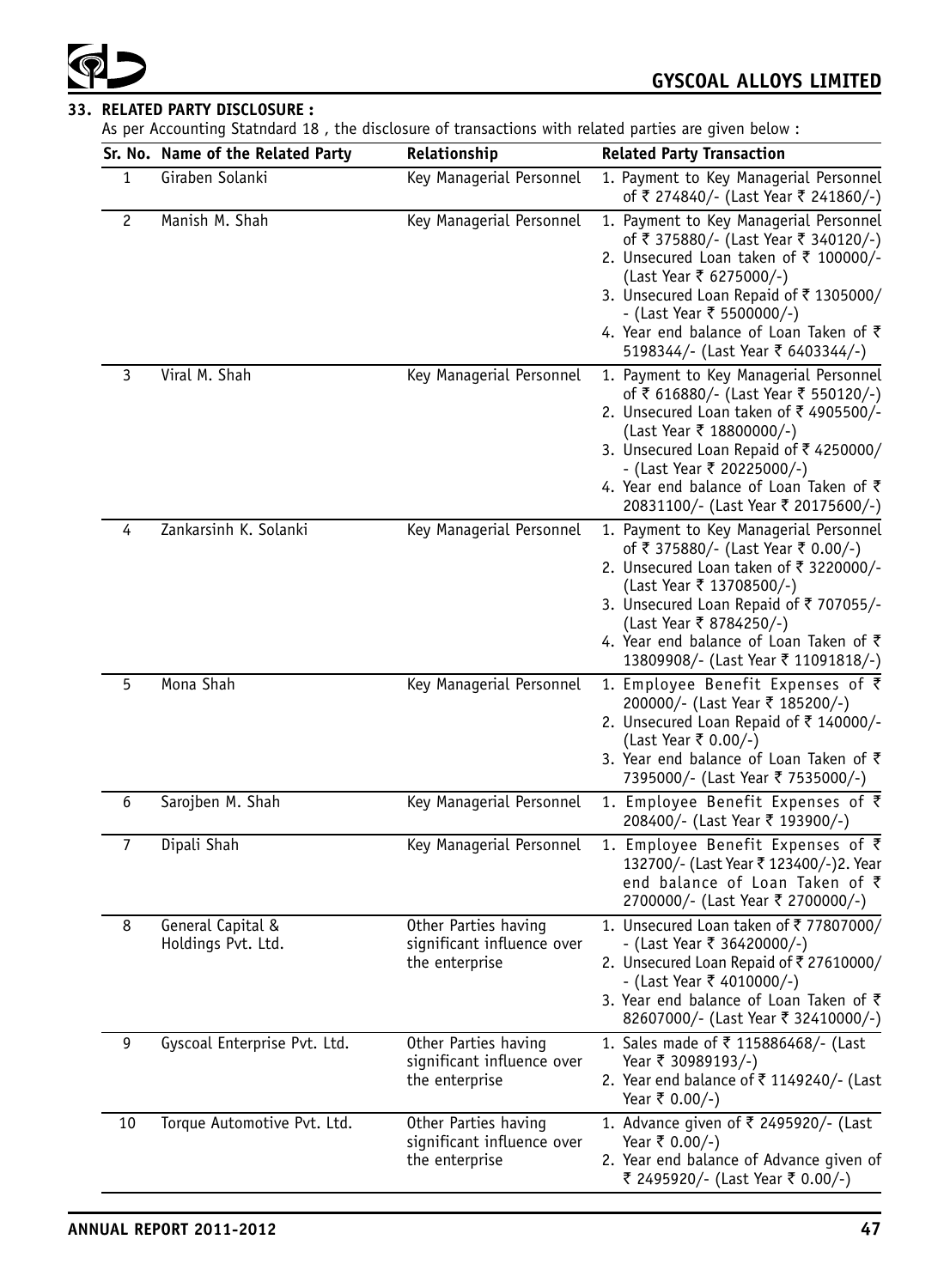

# **34. SAGMENT REPORTING :**

The Company is mainly engaged in the business of manufacturing of S.S. Products. Considering the nature of business and financial reporting of company, the company has only one segment, viz. S.S. Products as reportable segment. The company operates in local / export segment geographically of which the export has amounted to  $\bar{\tau}$ 76401586/- out of total turnover of  $\bar{\tau}$  2124185022/- But due to nature of the business, the assets / liabilities and expenses for these activities can not be bifurcated separately.

# **35. CONTIGENT LIABILITIES :**

|                                                     |                  | 2011-12 | 2010-11 |
|-----------------------------------------------------|------------------|---------|---------|
| Claims against the Company not acknowledged as debt | (Amount in ₹)    |         |         |
| Buyer's Credit Outstanding                          | (Amount in US\$) | 649995  | 825273  |

**36.** During the previous financial year, the Company has completed its Initial Public Offer (IPO) comprising of 77,00,000 equity shares at a price of  $\bar{\tau}$  71 per share aggregating to  $\bar{\tau}$  5467.00 lacs. The share premium of  $\bar{\tau}$  61 per share amounting to  $\bar{\tau}$  4697.00 lacs has been credited to Share Premium Account. The share issue expenses amounting to ₹ 510.69 lacs have been adjusted to Share Premium Account.

| UTILIZATION OF PROCEEDS OF IPO:        |           |         |           | ₹ in Lacs |
|----------------------------------------|-----------|---------|-----------|-----------|
| <b>Particulars</b>                     | 2011-12   | 2011-12 | 2010-11   | 2010-11   |
| Amount Received from IPO               |           | 5467.00 |           | 5467.00   |
| Promotor Contribution                  |           | 1000.00 |           | 1000.00   |
| Income from Investment of IPO Proceeds |           | 98.20   |           | 36.70     |
|                                        |           | 6565.20 |           | 6503.70   |
|                                        | Projected | Actual  | Projected | Actual    |
| Land Cost*                             | 765.38    | 603.68  | 765.38    | 478.75    |
| Civil Cost                             | 600.00    | 0.53    | 600.00    | 0.00      |
| Plant & Machinery*                     | 4405.11   | 4264.66 | 4405.11   | 3836.51   |
| Long Term Working Capital              | 500.00    | 538.12  | 500.00    | 531.08    |
| General Corporate Purpose              | 25.00     | 10.00   | 25.00     | 10.00     |
| IPO Expenses                           | 482.36    | 510.69  | 482.36    | 510.69    |
|                                        | 6777.85   | 5927.68 | 6777.85   | 5367.03   |
| Fixed Deposits with Bank#              |           | 25.52   |           | 36.67     |
| Investment in Mutual Funds#            |           | 612.00  |           | 1100.00   |
| Total :>                               |           | 6565.20 |           | 6503.70   |

It includes advances given to various parties for Land and Plant & Machinery for New Project.

# As on 31st March, 2012 unutilized funds have been temporarily invested in interest bearing liquid instruments including deposits with banks and investments in mutual funds.

- **37.** In the opinion of Board of Directors, the current assets, loans and advances are approximately of the value stated, if realized in the ordinary course of business. The provision for all liabilities is adequate and not in excess of the amounts considered reasonably necessary.
- **38.** Outstanding Balance of unsecured loans, sundry debtors, sundry creditors, loans and advances and any other outstanding balances including all squared up accounts are subject to confirmation.
- **39.** Expenditure related to and incurred during implementation of capital projects is included under "Capital Work in Progress" which will be allocated to the respective fixed assets on completion of construction / erection of the capital project / fixed assets. Dividend income from Mutual fund of  $\bar{\tau}$  9819780/- received out of the investment of IPO proceed is deducted from "Capital Work in Progress".

#### As per our Report of even date

#### **For, B. K. Patel & Co.** Chartered Accountants

#### **FOR & ON BEHALF OF THE BOARD OF DIRECTORS**

**Viral Shah Manish Shah** *Managing Director Wholetime Director*

*Partner* Ahmedabad August 27, 2012

**D. B. Patel**

**Neha Choksi** *Company Secretary*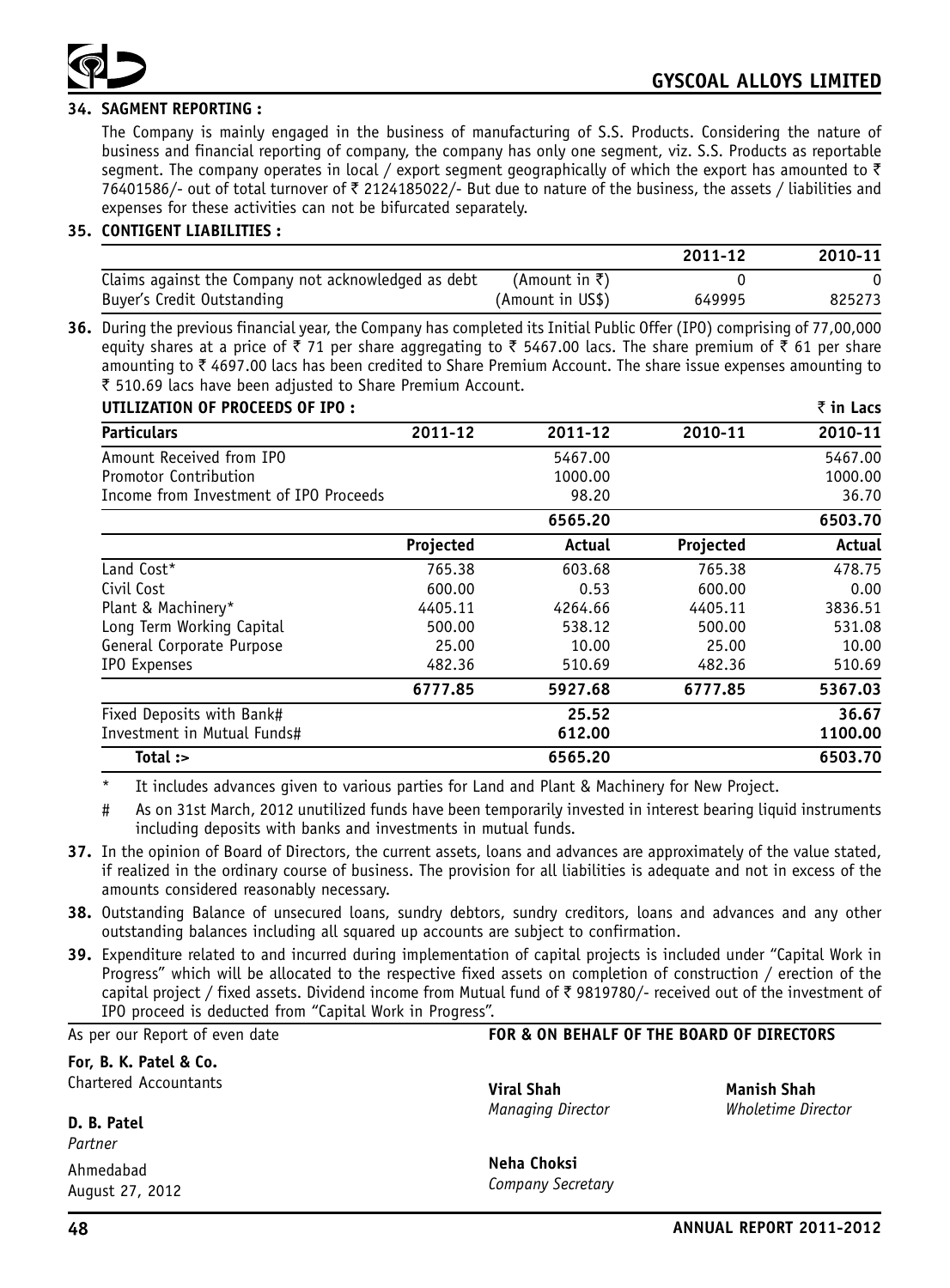Registered Office : 2nd Floor Mrudul Tower, B/H Times Of India, Ashram Road, Ahmedabad.

## **PROXY FORM**

|         | Client Id* <u>________________________________</u>                                                                                                                                                                                   |  |
|---------|--------------------------------------------------------------------------------------------------------------------------------------------------------------------------------------------------------------------------------------|--|
|         |                                                                                                                                                                                                                                      |  |
|         |                                                                                                                                                                                                                                      |  |
|         | being a member/members of the above named Company, hereby appoint                                                                                                                                                                    |  |
|         |                                                                                                                                                                                                                                      |  |
|         |                                                                                                                                                                                                                                      |  |
|         | <u>and the set of the set of the set of the set of the set of the set of the set of the set of the set of the set of the set of the set of the set of the set of the set of the set of the set of the set of the set of the set </u> |  |
| 380006. | as my/our Proxy to vote for me/our behalf at the at the Annual General Meeting of the Company to be held on<br>Saturday, the 29th September, 2012 at 11.30 a.m. at Park Plaza, Opposite Gujarat College, Ellisbridge Ahmedabad       |  |
|         |                                                                                                                                                                                                                                      |  |
|         | Affix<br>Signature                                                                                                                                                                                                                   |  |

\* Applicable for members holding shares in dematerialised form.

1. The Proxy Form signed across revenue stamp should reach the Company's Registered Office at least 48 hours before the scheduled time of meeting.

Signature

Revenue Stamp

# **GYSCOAL ALLOYS LIMITED**

Registered Office : 2nd Floor Mrudul Tower, B/H Times Of India, Ashram Road, Ahmedabad.

## **ATTENDANCE SLIP**

| 11.30 a.m. at Park Plaza, Opposite Gujarat College, Ellisbridge Ahmedabad 380006.                            | I hereby record my presence at the Annual General Meeting being held on Saturday, the 29th September, 2012 at |
|--------------------------------------------------------------------------------------------------------------|---------------------------------------------------------------------------------------------------------------|
| Regd. Folio No.<br>the control of the control of the control of the control of the control of the control of |                                                                                                               |
| $DPId*$                                                                                                      |                                                                                                               |
| Client Id*                                                                                                   | Member's/Proxy's Signature                                                                                    |
|                                                                                                              | (To be signed at the time of handling over the slip)                                                          |
| * Applicable for members holding shares in dematerialised form.                                              |                                                                                                               |
| Note: Persons attending the Annual General Meeting are requested to bring their copies of Annual Report.     |                                                                                                               |